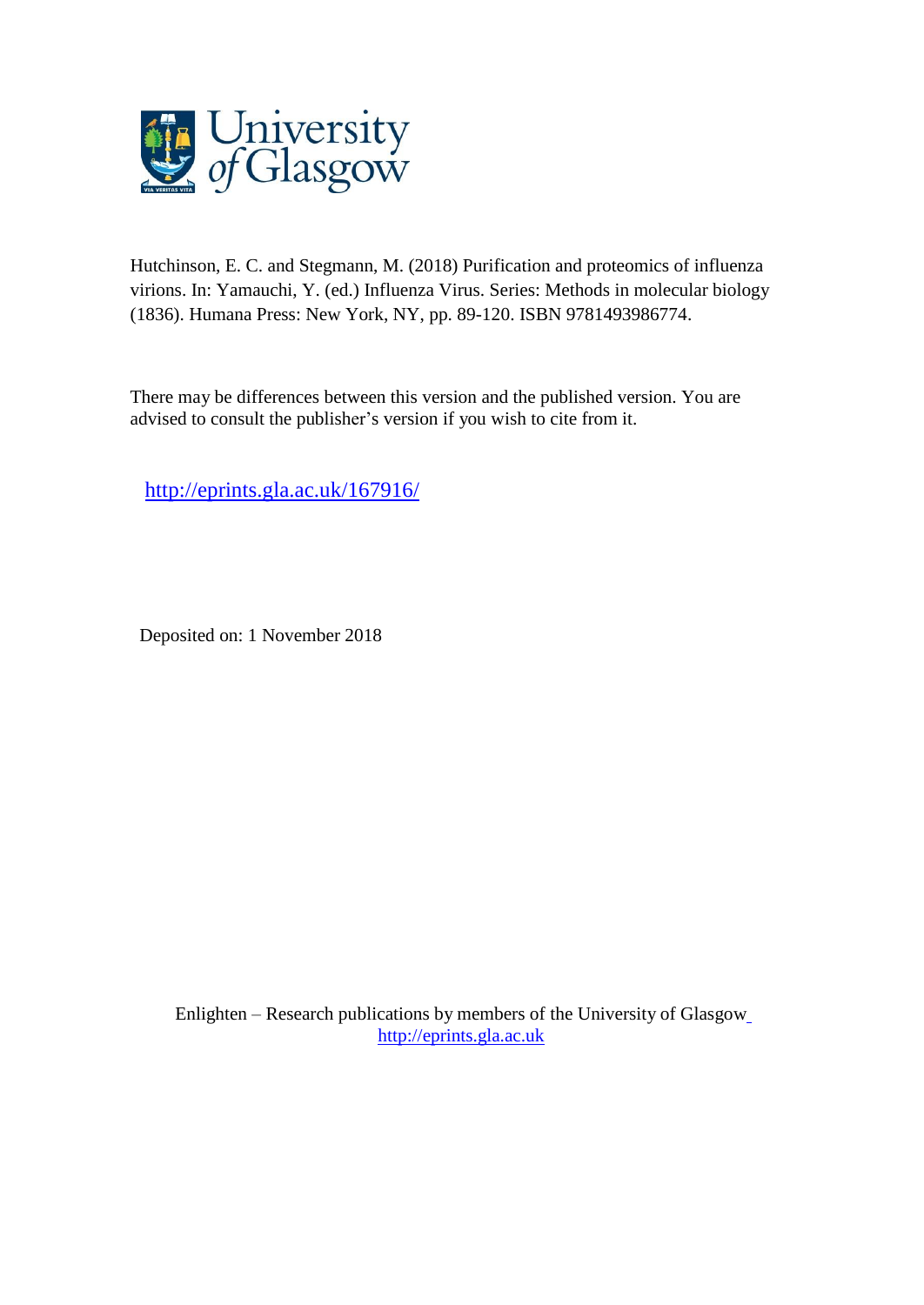# **Purification and proteomics of influenza virions**

Edward C. Hutchinson<sup>1\*</sup> and Monika Stegmann<sup>2</sup> \*Edward.Hutchinson@glasgow.ac.uk <sup>1</sup>MRC-University of Glasgow Centre for Virus Research <sup>2</sup>University of Oxford Advanced Proteomics Facility

Running Head: Virion Purification and Proteomics

This accepted manuscript has been self-archived by the author. The final publication is available at<https://www.springer.com/us/book/9781493986774>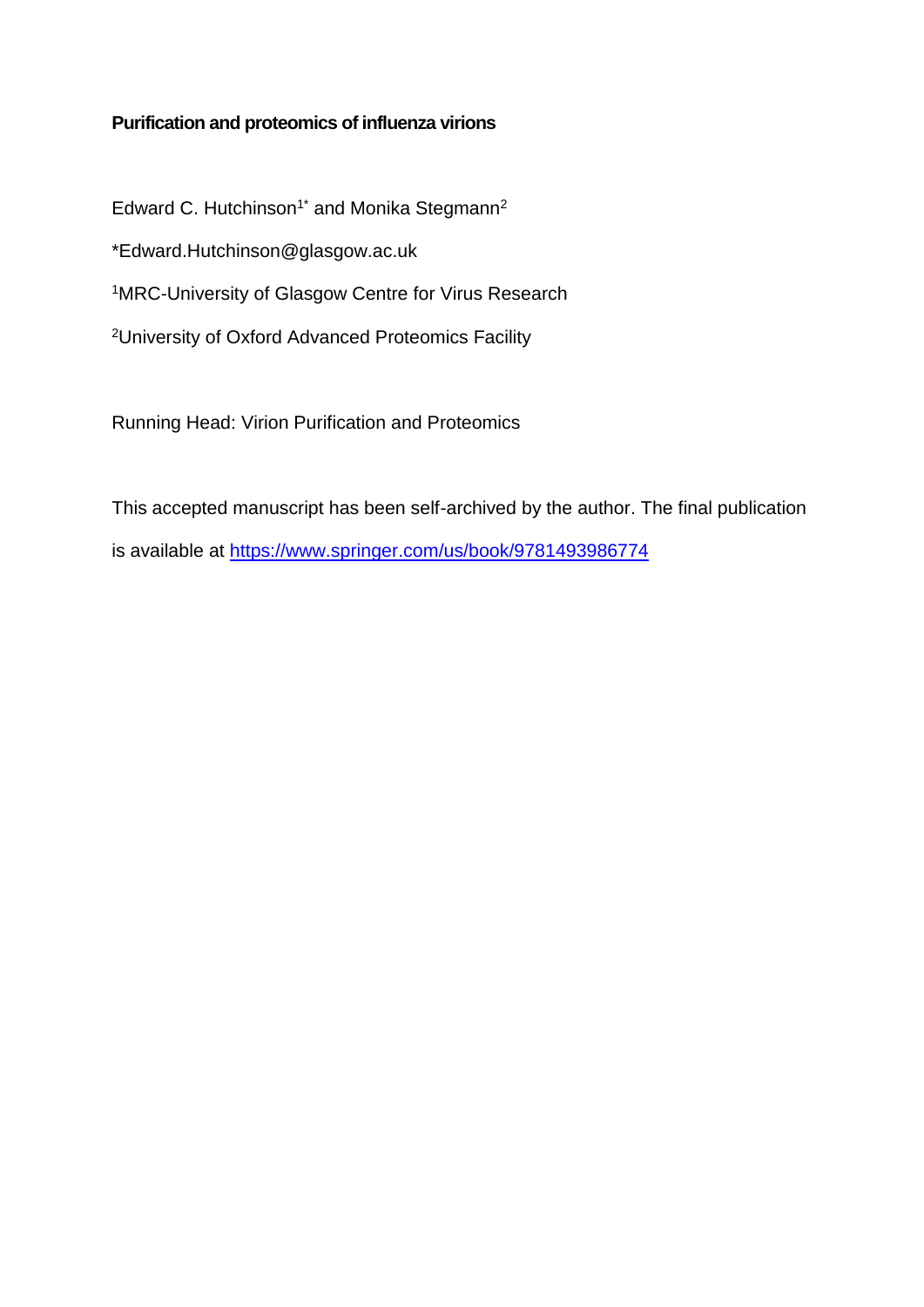#### **Abstract**

This chapter describes a basic workflow for analysing the protein composition of influenza virions. In order to obtain suitable material, the chapter describes how to concentrate influenza virions from the growth media of infected cells and to purify them by ultracentrifugation through a density gradient. This approach is also suitable for purifying influenza virions from the allantoic fluid of embryonated chicken eggs. As a small quantity of microvesicles are co-purified with virions, optional steps are included to increase the stringency of purification by enriching material with viral receptor binding and cleaving activity. Material purified in this way can be used for a variety of downstream applications, including proteomics. As a detailed example of this, the chapter also describes a standard workflow for analysing the protein composition of concentrated virions by liquid chromatography and tandem mass spectrometry.

#### **Key Words**

Influenza, Virion, Ultracentrifugation, Mass spectrometry, LC-MS/MS, MaxQuant, **Proteomics** 

#### **1 Introduction**

## **1.1 Virion concentration – a simple solution for simple assays**

This chapter describes how to concentrate and purify influenza virions, and then describes a straightforward workflow for identifying and quantifying all of the proteins they contain in a "bottom-up" proteomics approach.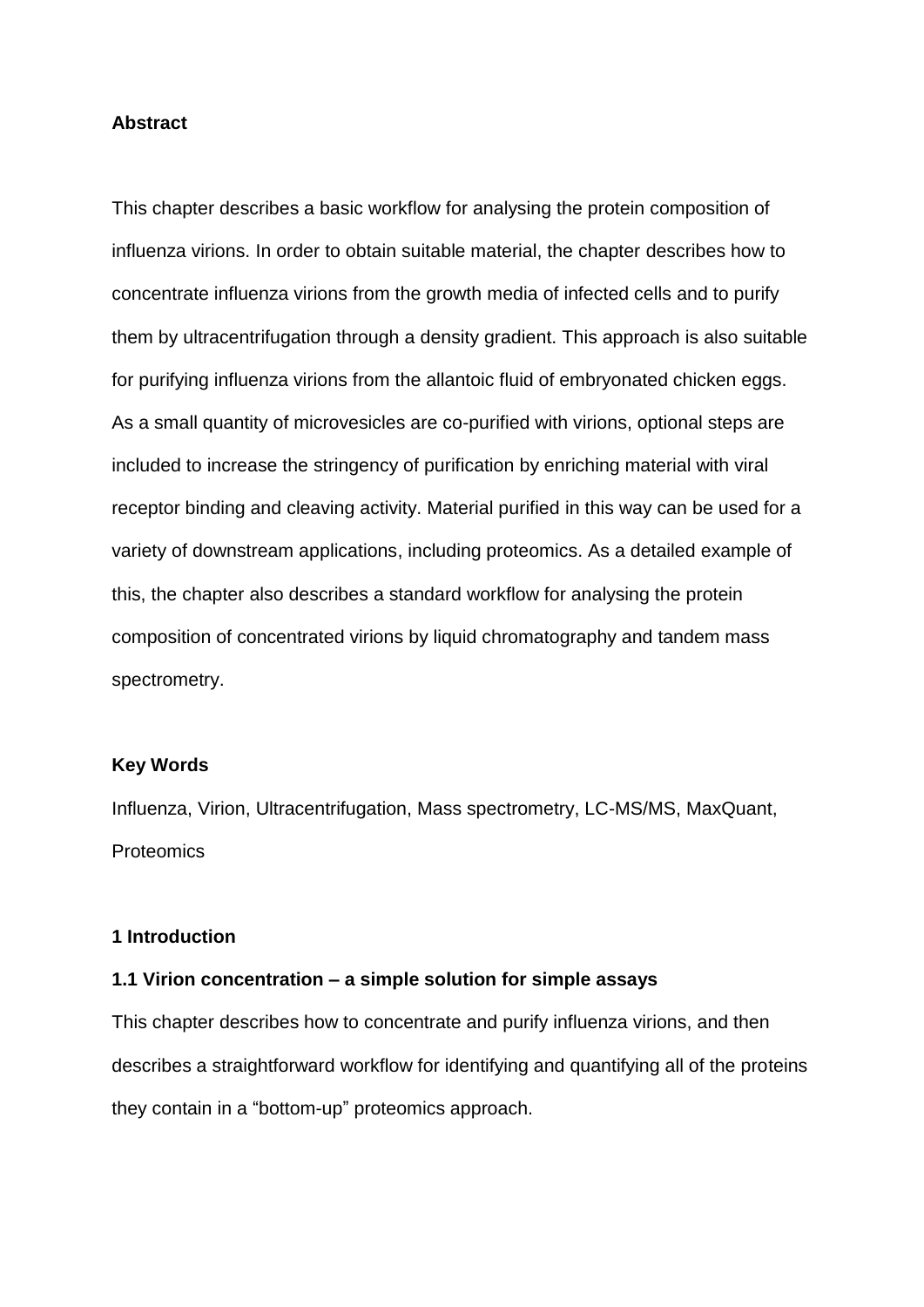Detailed characterisation of influenza virions typically requires that they be concentrated. For some experiments purity is not an issue, and in such case a single round of ultracentrifugation can be very effective. As an example of how to do this (as shown in [1]):

- 1. Clarify virus-containing medium or allantoic fluid either by 0.4-µm filtration or by centrifugation at top speed in a microcentrifuge (ca. 13,000 rpm) for 5 min.
- 2. Layer 0.8 mL of the clarified sample onto an 0.5 mL cushion of 33% sucrose in PBS in an ultracentrifuge tube.
- 3. Centrifuge at 91,000×*g* for 45 min at 4 °C in an ultracentrifuge.
- 4. Aspirate the supernatant and resuspend the pellet in a suitable volume of buffer.

While this approach is quick and straightforward, it will result in the co-purification of considerable amounts of contaminating material. For applications which detect specific components of the virion (e.g. qRT-PCR of viral gene segments, or Western blotting for individual viral proteins) such contamination may not be a concern. In other applications, particularly "omics" approaches which are not limited to a single target, contamination can be a serious problem. This chapter therefore presents methods for both concentrating and purifying virions. This can be used to prepare material for mass spectrometry, as described below, as well as for a wide range of other contamination-sensitive techniques.

#### **1.2 Virion purification**

Influenza virions can be purified in a multi-step ultracentrifugation protocol using a density gradient. However, even this approach cannot completely remove contaminants, and without additional increases in stringency the purified virions will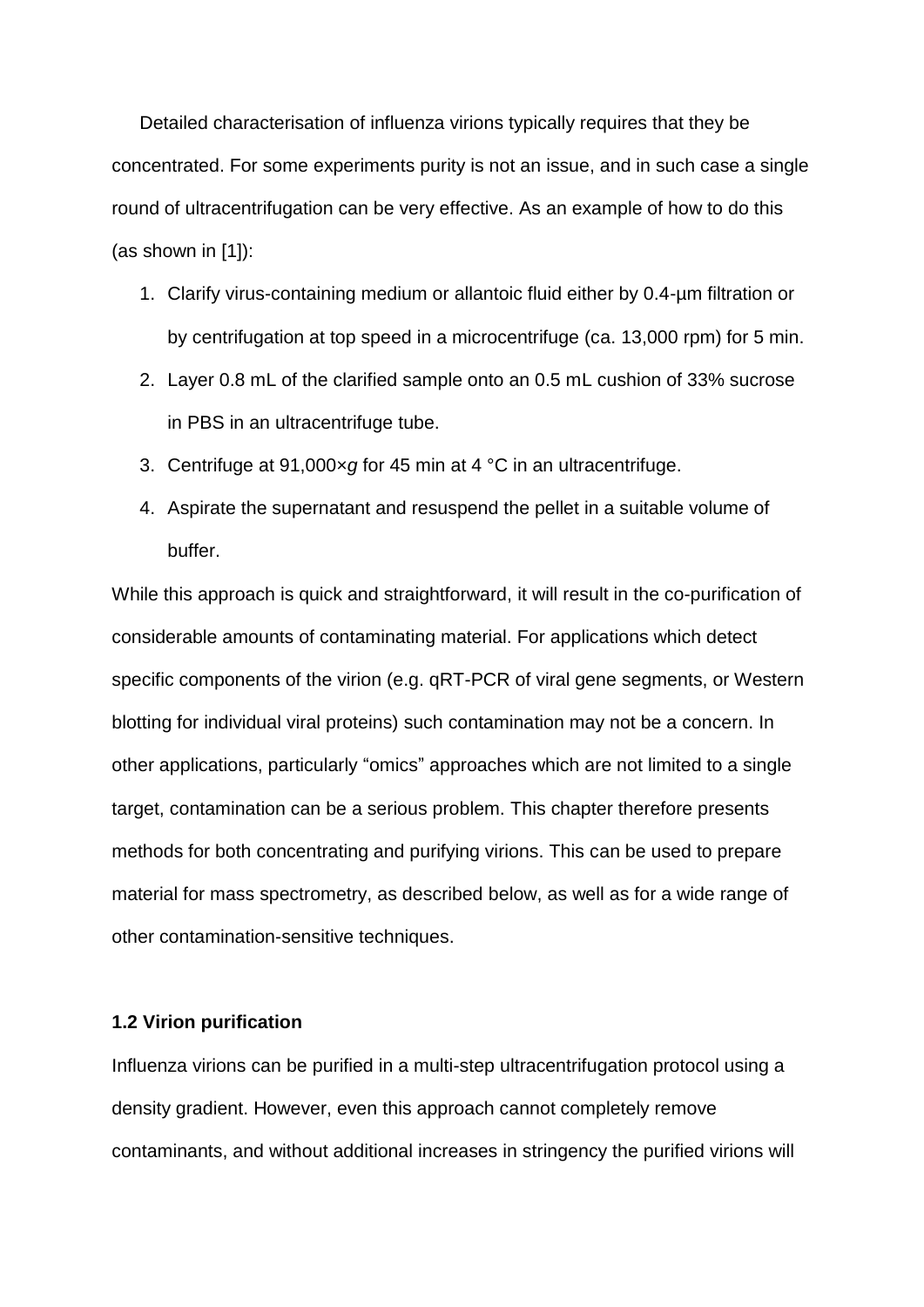be mixed with low but detectable levels of material whose protein composition is suggestive of ribosomes and microvesicles [2]. Microvesicles such as exosomes are shed by most host cells and due to their hydrodynamic radius and density they sediment at a similar position to influenza virions. To address this, this chapter presents two variants of the purification method which allow the stringency of purification to be adjusted (Fig. 1a, b).

Firstly, there is the option of purifying virions through a gradient of iodixanol (OptiPrep™ Density Gradient Medium, Sigma) rather than sucrose. This has been reported to separate virions slightly from co-purifying microvesicles [3]. Secondly, chicken red blood cells (RBCs), which bind to but do not take up virus, can be used to purify material with both viral receptor binding and cleaving activities. This haemadsorption (HAd) step is very efficient at removing contaminants from the initial sample, but does introduce additional contaminants from the RBCs themselves and so is not suitable for all purposes [2]. Material purified as described should be suitable for detailed proteomic analysis. Detailed descriptions of the stringency of purification with and without haemadsorption can be found in [2].

The multi-step approach described here was optimised for purifying virions of laboratory-adapted influenza strains, which typically have a spherical morphology, and is adapted from [4]. In principle it could be adapted to separate out filamentous forms of the virus, but while this has been reported, it is often challenging in practice [5, 6]. Readers interested in adapting the purification methods described here to other viruses may wish to consult an online series of ultracentrifugation protocols, including mini-reviews of methods for a wide variety of viruses, maintained at the time of writing by the density gradient medium manufacturer Axis-Shield [\(http://www.axis-shield-density-gradient-media.com/methodology.htm\)](http://www.axis-shield-density-gradient-media.com/methodology.htm). Before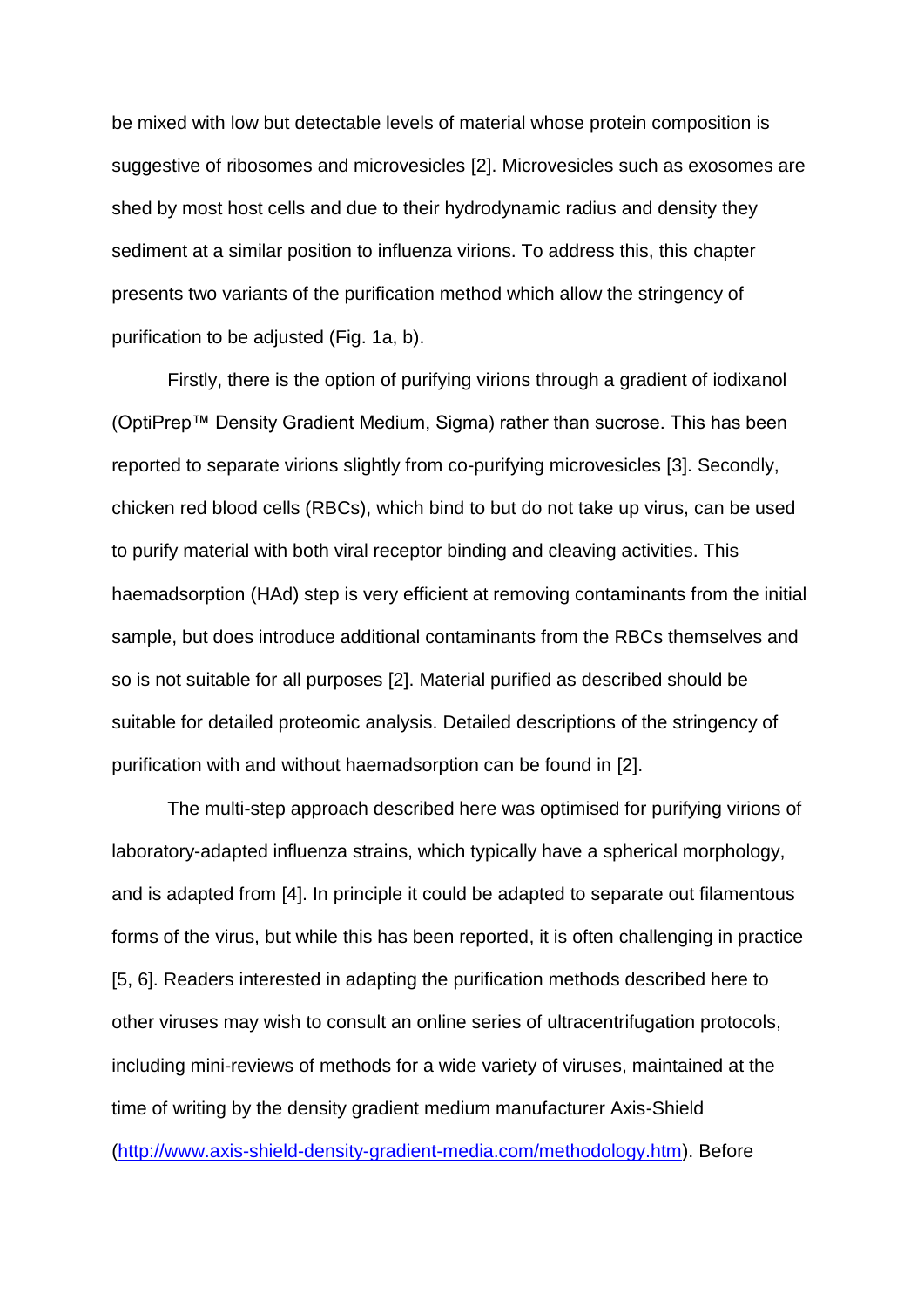undertaking any work with viruses or ultracentrifugation, readers should familiarise themselves with the safety considerations for such work, as summarized in **Note 1**.

#### **1.3 Virion proteomics**

#### **1.3.1 A simple proteomics workflow**

A wide variety of approaches are available for proteomic analysis, but in recent years mass spectrometry has become particularly powerful (reviewed in [7]). This chapter outlines a simple three-part workflow for determining the proteome of virions by mass spectrometry.

First, sections 2.2 and 3.2 describe sample preparation, specifically how to prepare tryptic peptides from virions.

Next, sections 2.3 and 3.3 outline the process of liquid chromatography and tandem mass spectrometry (LC-MS/MS) using a Q Exactive™ Hybrid Quadrupole-Orbitrap Mass Spectrometer (Thermo Scientific). Despite the growing popularity of mass spectrometry methods, it is still likely that most readers will send samples to a specialist facility for analysis. In addition, those readers already operating a mass spectrometer will not need to look to this chapter for guidance on its use. Instead, this chapter will outline a standard set of conditions suitable for influenza virion proteomics, so that readers who do perform their own mass spectrometry can confirm that the conditions they are using are appropriate, and readers who outsource this stage of analysis can gain a more detailed understanding of what is involved.

Finally, sections 2.4 and 3.4 present a standard data analysis workflow for protein identification and quantitation using the open-source platform MaxQuant. More sophisticated analyses of the data are also possible, for example to identify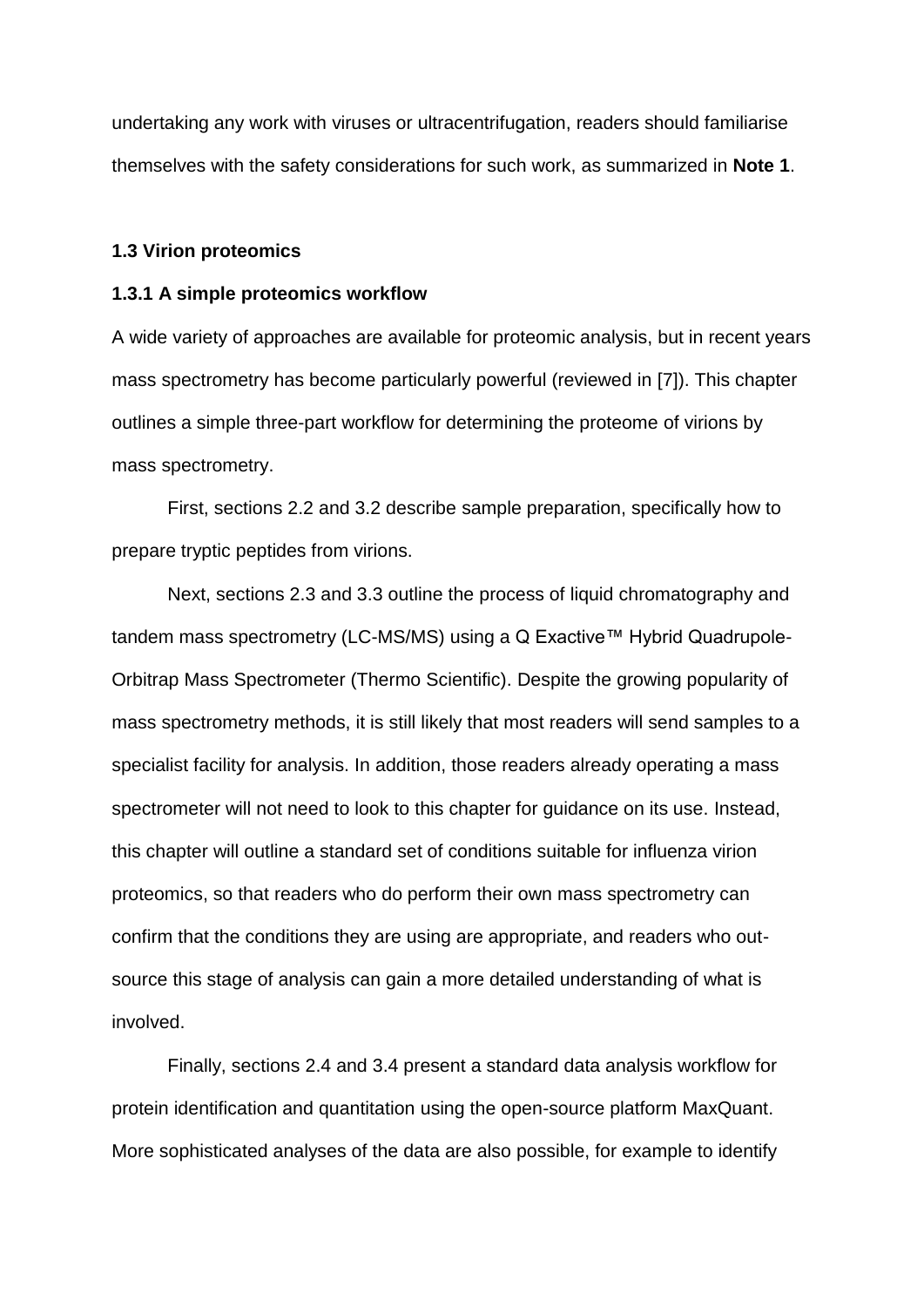sites of post-translational modification. For details of these, the reader is directed to a detailed recent protocol article on the various uses of MaxQuant [8].

The principles underlying LC-MS/MS, as well as the principles behind sample preparation for this method and the analysis of mass spectra, are briefly explained below.

#### **1.3.2 Principles of LC-MS/MS**

There are a wide variety of approaches for obtaining and analysing mass spectra. The approach set out here has the following key features:

- It is a bottom-up approach, which is to say that instead of analysing intact proteins (top-down proteomics) it analyses peptides generated by enzymatic digest. This approach is experimentally and computationally easier to implement [7].
- First, the peptides are separated by reversed-phase chromatography (liquid chromatography, LC). As they elute from the chromatography column, they are ionised and transferred into the vacuum of a mass spectrometer by electrospray ionisation (ESI) [9].
- In the instrument, peptide ions are captured and focused using magnetic fields. The method described here uses data-dependent acquisition (DDA). Under this method, ions that co-elute from the LC column are initially collected and their mass spectra are recorded (full scan, or MS<sup>1</sup> spectra). Before the composition of the eluting ions changes, the most abundant of these 'precursor' ions are sequentially selected from the LC column output using a quadrupole mass filter, fragmented using high-energy collisions, and the mass spectra of their 'fragment' ions also recorded (MS/MS, or MS<sup>2</sup> spectra) to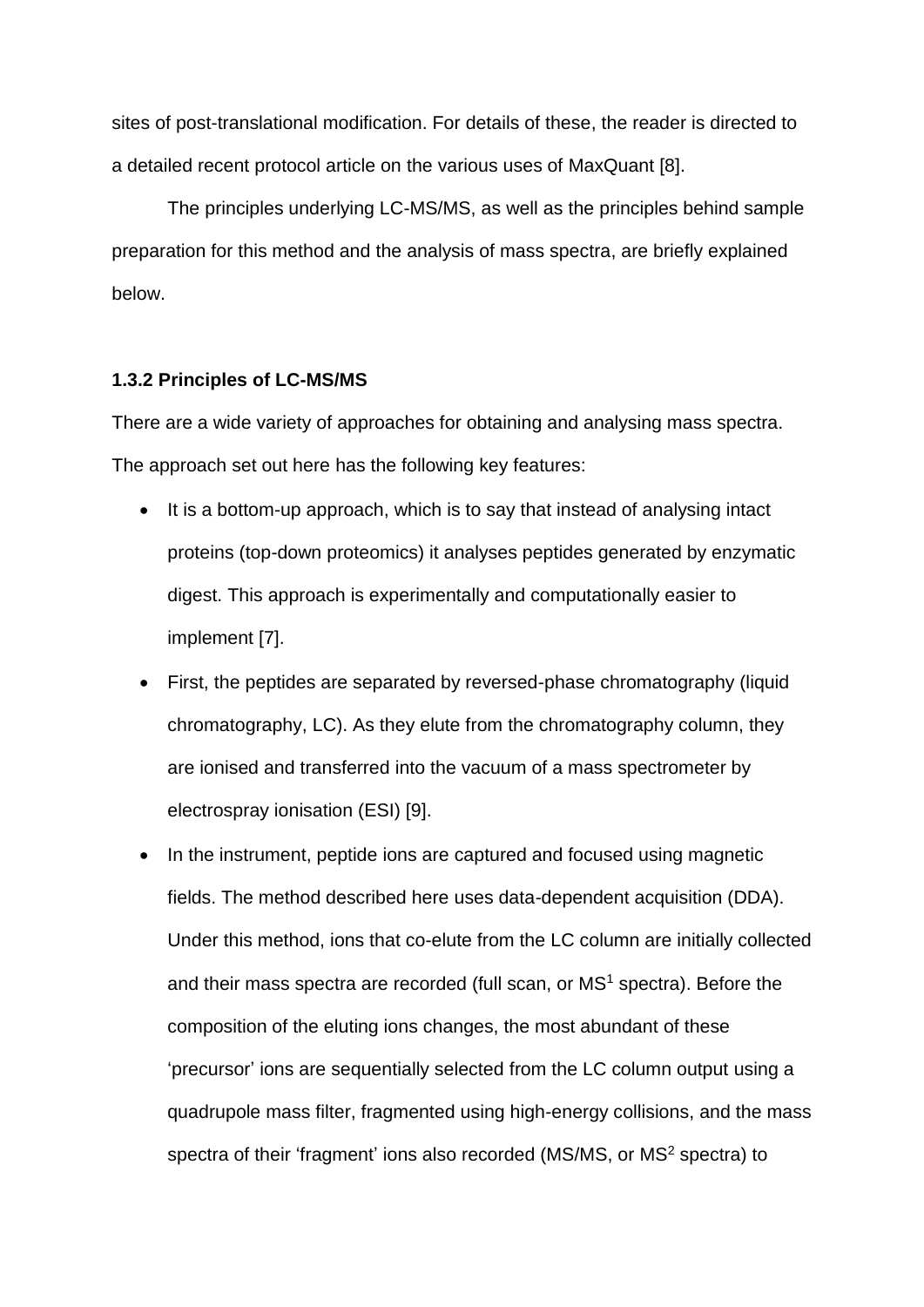provide detailed information on the precursor ion's composition. The instrument cycles between mass analysis of precursor ions and fragment ions, with each  $MS<sup>1</sup>$  scan followed by a user-defined number of  $MS<sup>2</sup>$  scans (in the 'top 10' approach described here, ten  $MS<sup>2</sup>$  scans) [7, 9].

• The Q Exactive instrument described here detects mass spectra using an Orbitrap mass analyser. In an Orbitrap, ions are injected along a tangent into the cavity between two co-axial electrodes, the inner electrode being spindleshaped. Ions orbit rapidly around the inner electrode at a frequency proportional to their mass to charge (m/z) ratio, inducing a current. A Fourier transform is performed on this output to determine the frequencies and amplitudes of the currents induced by each species of ion, which can then be used to calculate their m/z ratios and abundance, respectively [9, 10].

#### **1.3.3 Principles of sample preparation by FASP**

Bottom-up proteomics requires that proteins in the sample are digested into peptides. Trypsin is the most commonly used enzyme for generating peptides for mass spectrometry analysis. It has high proteolytic activity, cleaves specifically after lysine and arginine, unless followed by a proline, and the peptides generated have an optimal length and charge for analysis. However, trypsin digestion is rarely complete. For improved digestion of complex or difficult-to-digest samples, prior to trypsin digestion proteins can be digested with lysyl endopeptidase Lys-C, which cleaves after lysine regardless of the following residue. Lys-C proteolysis can occur in denaturing conditions of up to 6 M urea, allowing the digestion of proteolytically resistant proteins.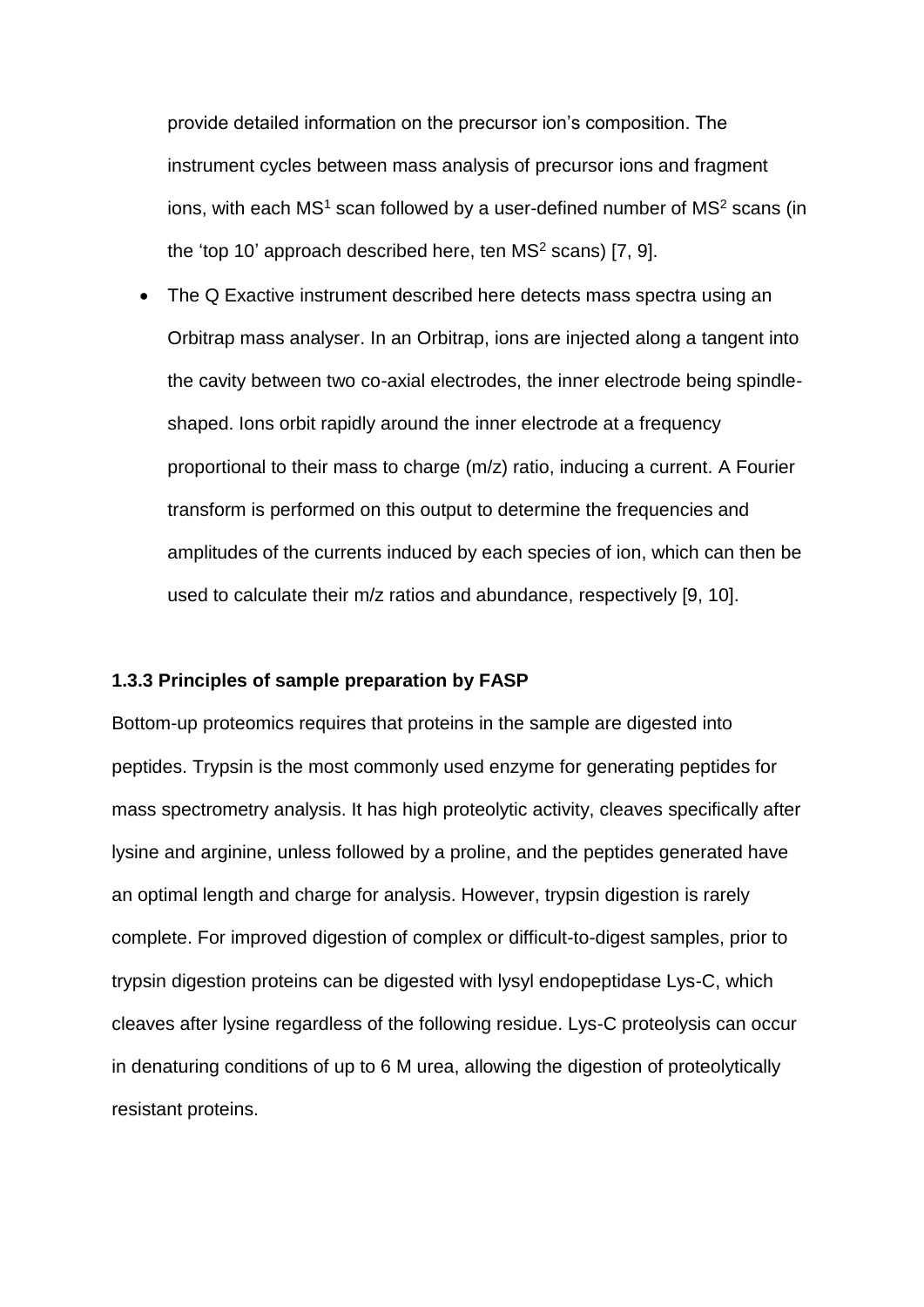A number of protocols are available for digesting proteins with trypsin, including digests of proteins in solution and in small sections of polyacrylamide gels. In this chapter we describe a procedure for filter-aided sample preparation (FASP), which uses a 10 kDa molecular weight cut-off (MWCO) filter to retain undigested proteins during washing [11]. This offers a number of advantages including the ability to wash out residual detergents, to remove non-protein components such as nucleic acids, and to bypass precipitation steps which are associated with substantial protein losses. Avoiding contamination is critical at this stage, and the guidelines in **Note 2** should be carefully adhered to.

#### **1.3.4 Principles of proteomic data analysis**

A number of software platforms are available for identifying and quantifying proteins from mass spectra. Here, we provide a brief protocol for using MaxQuant, a widelyused open-source platform for the analysis of mass spectrometry-based proteomics. A detailed description of this powerful system has recently been published in a protocols paper, and the reader is referred to this for technical notes and further details of its capabilities [8].

Briefly, MaxQuant identifies proteins by matching mass spectra to a usersupplied list of proteins. An *in silico* digest is performed to predict the peptide sequences that could be generated from these proteins, and their predicted mass spectra are calculated (both for the precursor ions and the fragment ions). Peptide spectral matches are then made between experimentally observed mass spectra and these theoretical spectra, allowing proteins in the user's list to be identified. The false-discovery rate is controlled by a target-decoy database strategy. For this, a "decoy" database is generated by reversing the order of amino acids in the user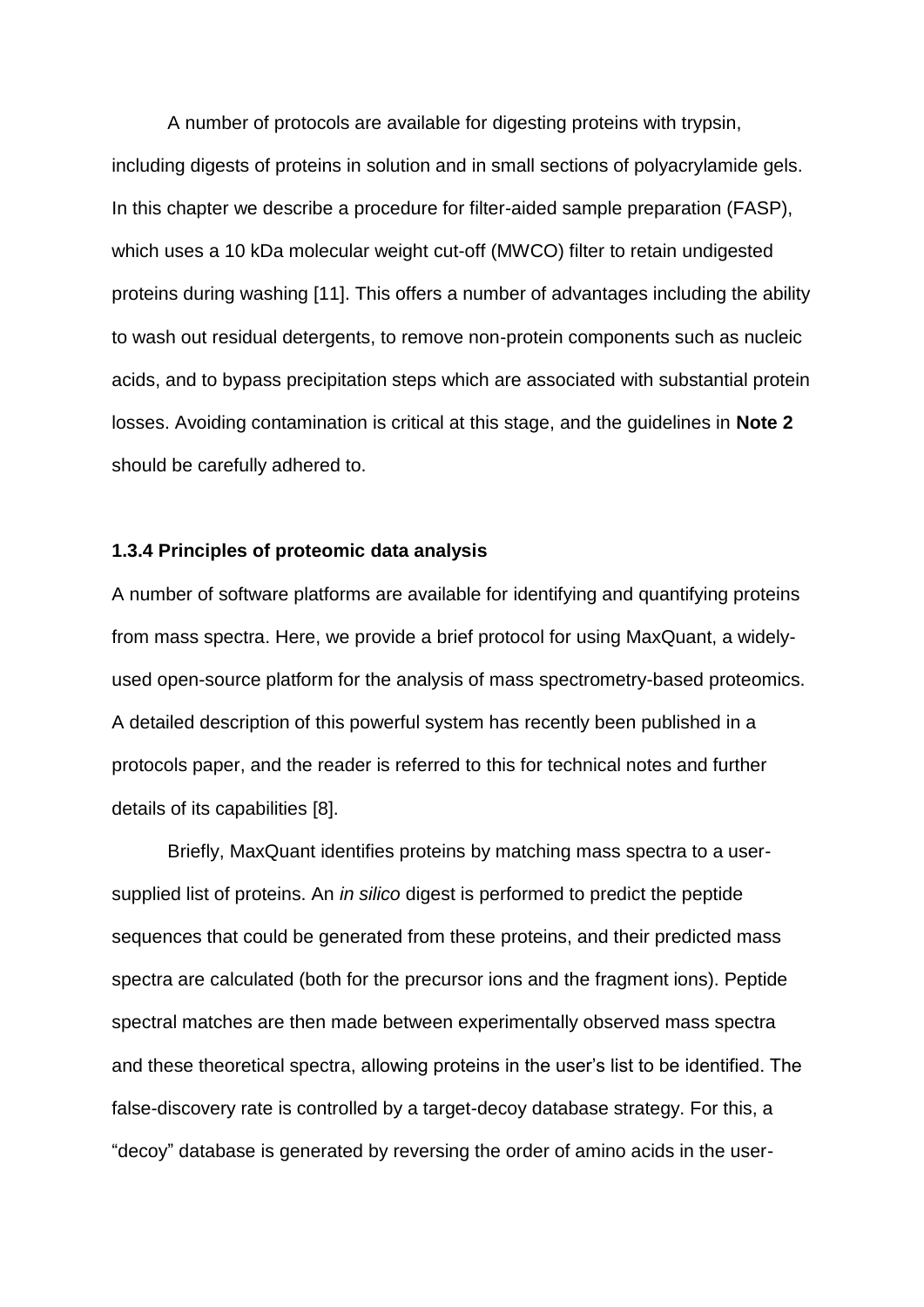supplied protein list and generating theoretical peptide mass spectra from that. These "decoy" spectra are also matched to the experimental data, and the stringency of acceptable matches is adjusted until only a small proportion of the protein groups identified (typically <1%) are from the decoy database.

# **2 Materials**

# **2.1 Materials for virion concentration and purification**

# **2.1.1 Equipment for virion concentration and purification**

- Rotating wheel optional.
- Gradient Master (BioComp Instruments) optional.
- Refrigerator.
- 37 °C water bath.
- Benchtop centrifuge with refrigeration (e.g. a Rotanta 460 R, Hettich Lab Technology).
- Mass balance.
- Ultracentrifuge (e.g. Beckman Coulter).
- Beckman Coulter SW28 swinging bucket rotor or equivalent.
- Beckman Coulter SW41 swinging bucket rotor or equivalent.
- Aspiration vessel suitable for infectious material (e.g. an Integra Vacusafe) optional.
- -80 °C freezer.

# **2.1.2 Consumables for virion concentration and purification**

- 0.45-um syringe filters.
- 50-mL syringes.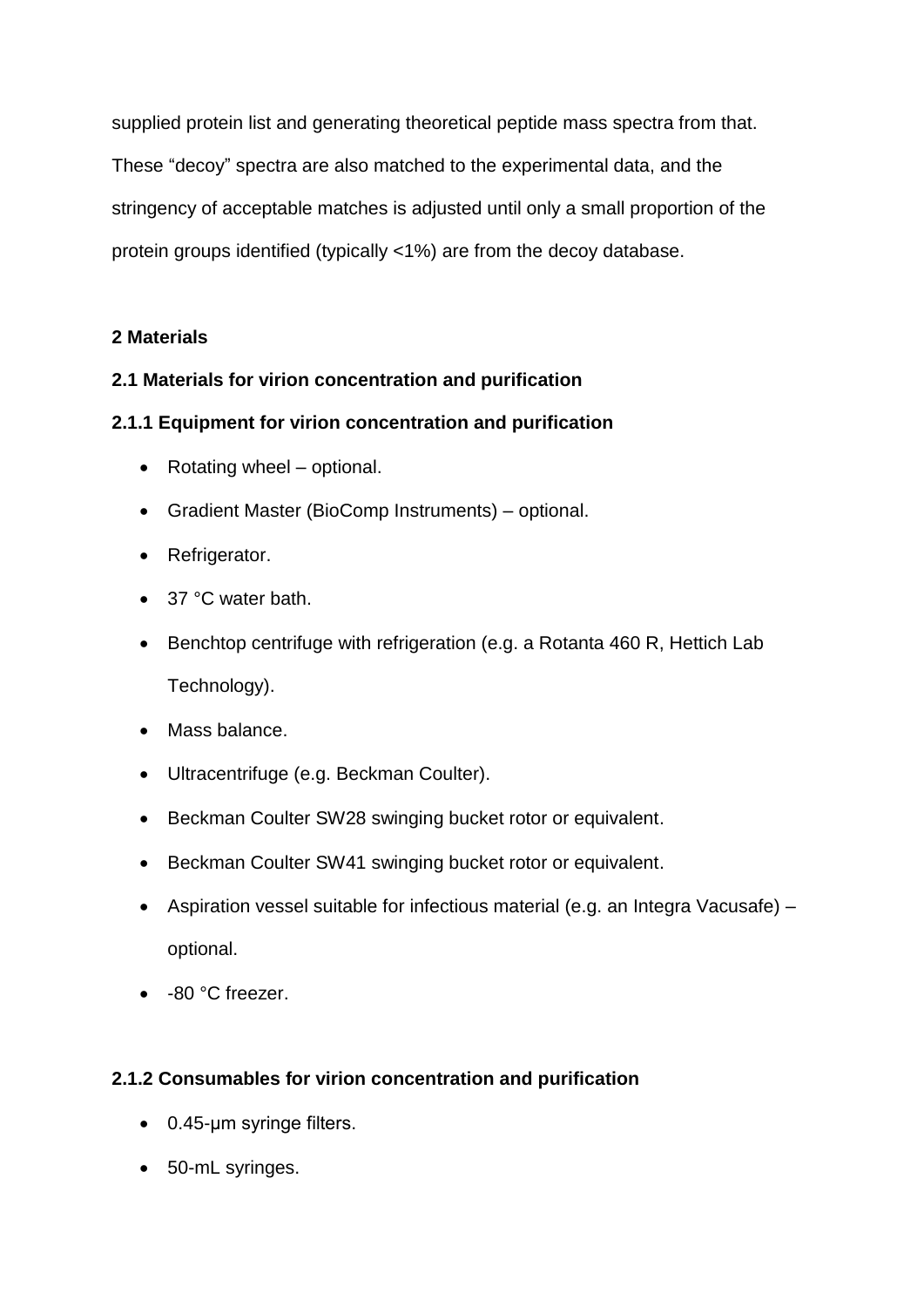- 50-mL plastic tubes.
- 15-mL plastic tubes optional.
- Thickwall tubes for the SW28 rotor (polyallomer centrifuge tubes,  $25 \times 89$  mm; Beckman Coulter; 355642).
- Thinwall tubes for the SW41 rotor (polyallomer centrifuge tubes,  $14 \times 89$  mm; Beckman Coulter; 331372).
- 5-mL syringe and needle (21 G or similar).
- 1.5-mL microfuge tubes.
- Standard plasticware, pipettes, permanent marker pen.

## **2.1.3 Reagents for virion concentration and purification**

- Virus-containing growth medium or allantoic fluid (see section 3.1.2, steps 2- 3).
- $\bullet$  10x NTC: 1 M NaCl, 0.2 M Tris-HCl pH 7.4, 50 mM CaCl<sub>2</sub>.
- Sucrose, or OptiPrep™ density gradient medium (Sigma; D1556).
- Phosphate-buffered saline (PBS).
- H<sub>2</sub>O: HPLC-grade water can be used, though double-distilled water can also be used provided detergent contamination is scrupulously avoided (*see* **Note 2**). Tap water should not be used.
- RBCs: adult chicken blood cells in Alsever's solution (TCS Biosciences; FB010) – optional.

# **2.2 Materials for filter-aided sample preparation** (**FASP)**

# **2.2.1 Equipment for FASP**

• Microcentrifuge.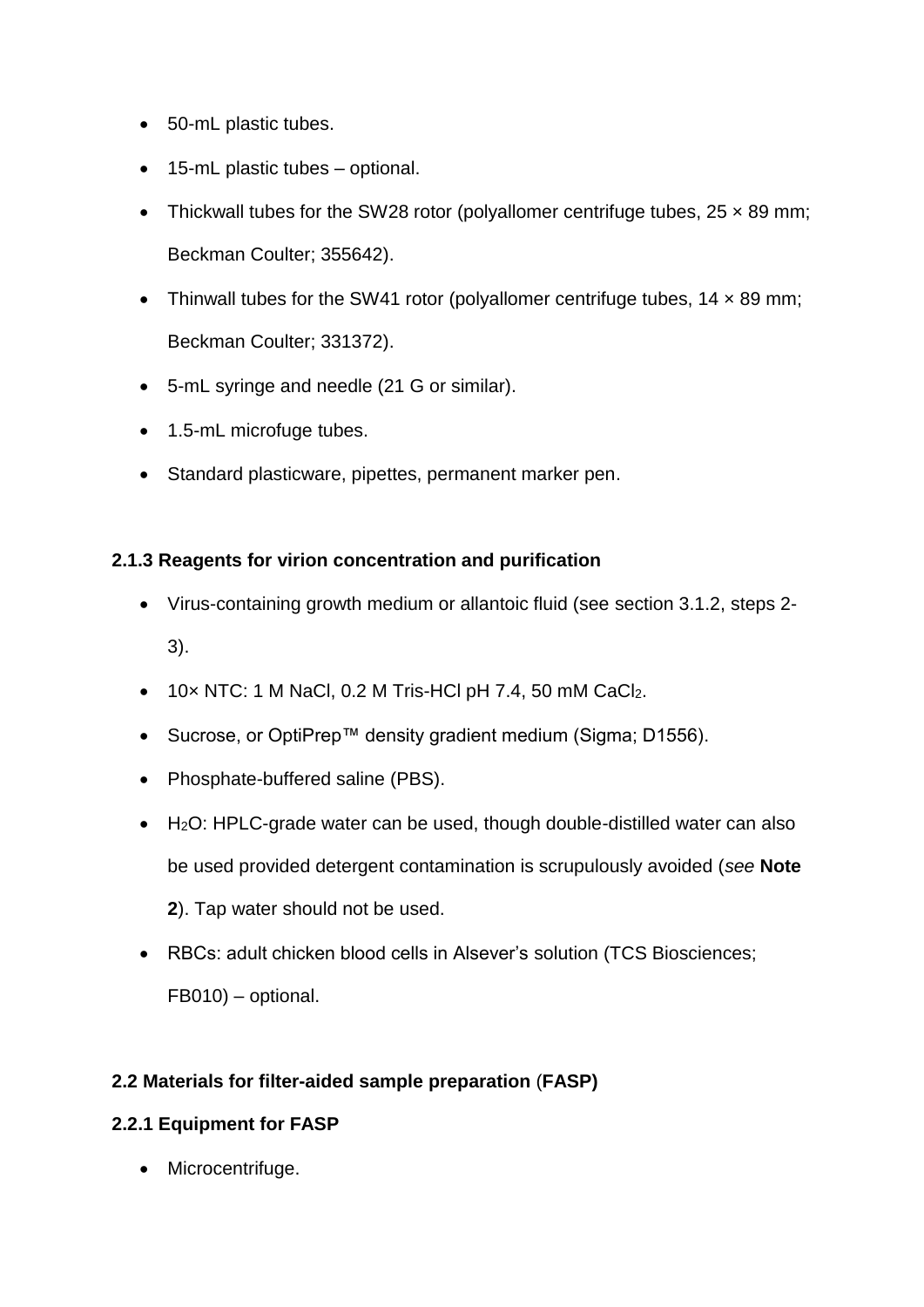- Vacuum centrifuge with cold trap for volatile organics (e.g. Thermo Scientific, SPD111V).
- Spectrophotometer (set to 595 nm) and cuvettes for Bradford assay.

# **2.2.2 Consumables for FASP**

10,000 MWCO filter units (Vivacon 500, VN01H02).

# **2.2.3 Reagents for FASP**

- For all buffers and solvents listed in this section use ultrapure water.
- Bradford assay kit, for example Bio-Rad Protein Assay (500-0001).
- ABC: Ammonium bicarbonate.
- TFA: Trifluoroacetic acid.
- TCEP: Tris(2-carboxyethyl)phosphine hydrochloride.
- IAA: Iodoacetamide. Note: IAA is light sensitive.
- ACN: Acetonitrile.
- Lysis Buffer: 8 M urea and cOmplete protease inhibitor cocktail (Sigma) in 100 mM ABC.
- Wash Buffer I: 8 M urea in 100 mM ABC.
- Wash Buffer II: 6 M urea in 25 mM ABC.
- Lys-C: Lysyl Endopeptidase (Wako).
- Sequence grade-modified trypsin (Promega).

# **2.3 Materials for LC-MS/MS**

# **2.3.1 Equipment required for LC-MS/MS**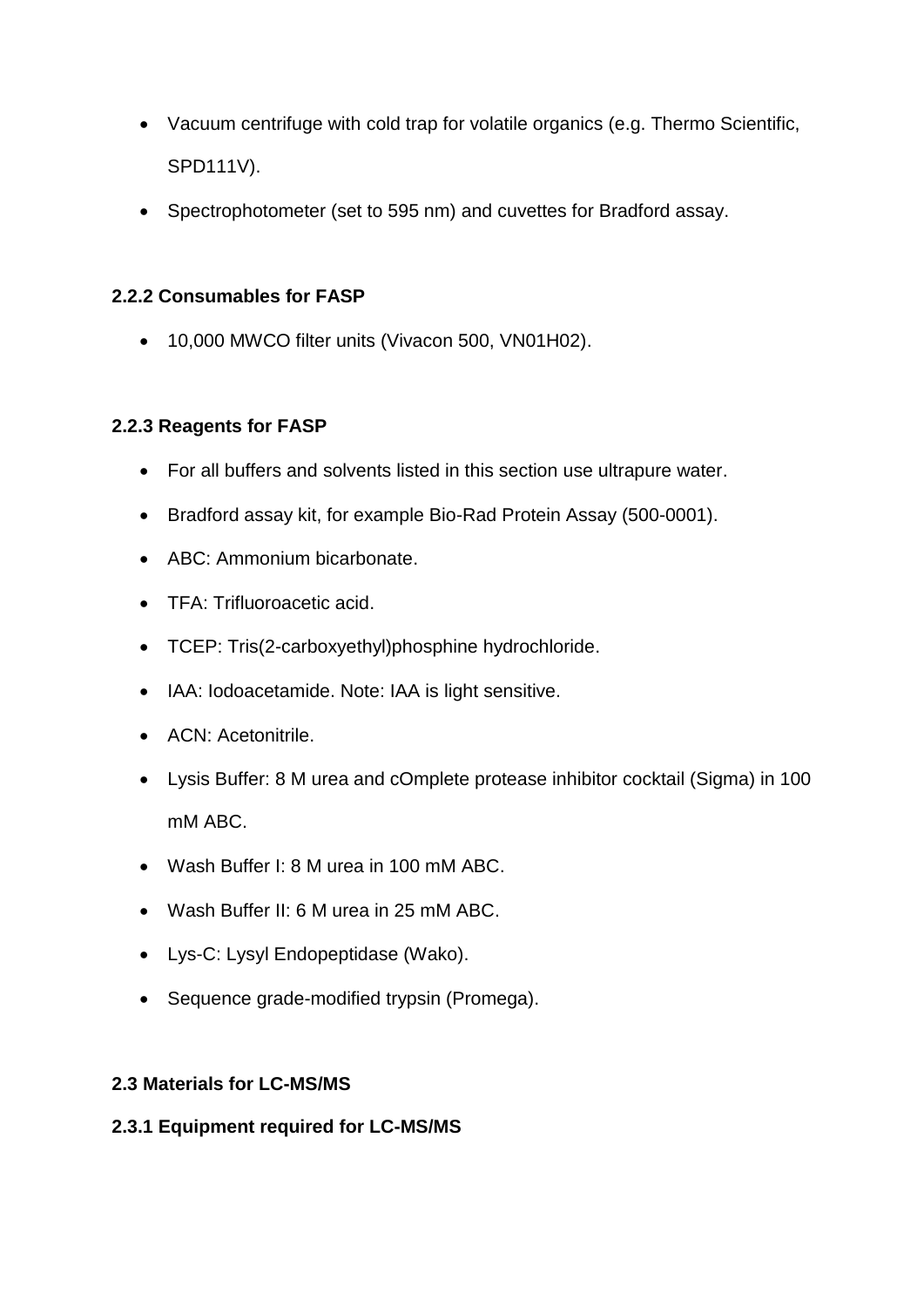- Trap column: 5 mm, PepMap RSLC, C18, 300 μm I.D. particle size 3 μm (Thermo Scientific).
- C18 reversed-phase capillary column: 50 cm, PepMap RSLC, EASY-spray column, C18, 75 μm I.D. particle size 3 μm (Thermo Scientific).
- Q Exactive Hybrid Quadrupole-Orbitrap mass spectrometer (Thermo Scientific) with a Dionex UltiMate™ 3000 HPLC (Thermo Scientific).

## **2.3.2 Consumables for LC-MS/MS**

V-bottom 96-well plate.

## **2.3.3 Reagents for LC-MS/MS**

- ACN: Acetonitrile.
- FA: Formic acid.
- DMSO: Dimethyl sulfoxide.
- Loading buffer: 5% FA, 5% DMSO.
- Mobile phase A: 0.1% FA, 5% DMSO.
- Mobile phase B: 100% ACN, 0.1% FA, 5% DMSO.

# **2.4 Materials for Data Analysis**

# **2.4.1 Equipment for Data Analysis**

 A personal computer: MaxQuant is typically run with parallel execution on multiple cores, with no upper limit to the number of cores used provided the disk performance scales up with it. Each core should have at least 2 GB RAM. In addition to sufficient disk space to store the raw data files, at least half as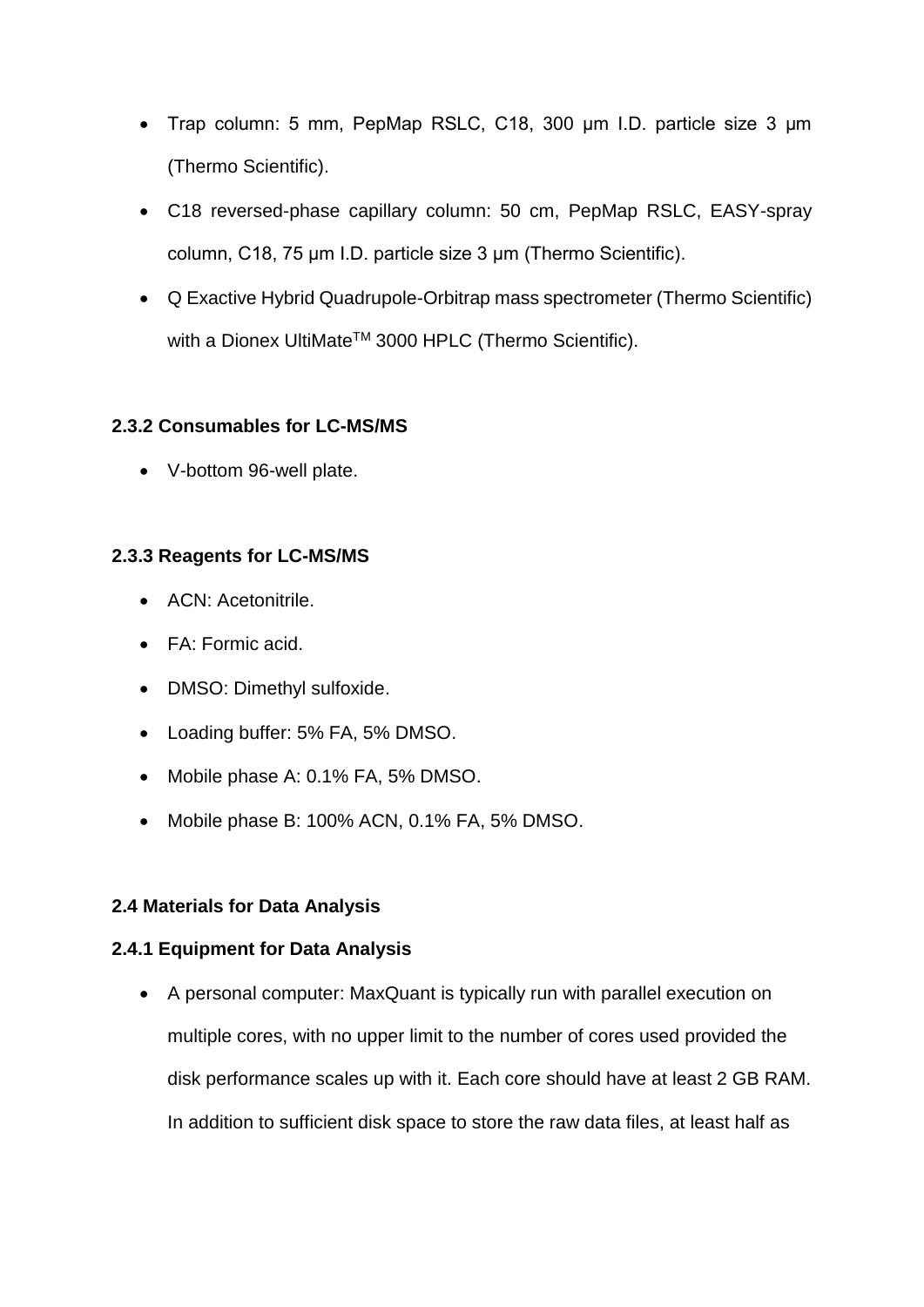much space should be available for temporary files generated during calculations.

# **2.4.2 Software for Data Analysis**

- Operating System: Windows (64-bit) with .NET Framework 4.5 or higher, or Windows emulation software if using Mac computers. Linux is not currently supported.
- MaxQuant: MaxQuant can be downloaded from [http://www.maxquant.org](http://www.maxquant.org/) (free registration required). This chapter describes the use of version 1.5.8.3.
- MSFileReader, a standard library used to access raw files from Thermo instruments. At the time of writing, MaxQuant has been most thoroughly tested with MS File reader 3.0 SP2. Free registration is required at <https://thermo.flexnetoperations.com/control/thmo/RegisterMemberToAccount> after which it can be downloaded from

[https://thermo.flexnetoperations.com/control/thmo/login.](https://thermo.flexnetoperations.com/control/thmo/login)

 Data analysis software: The data generated here can be analysed with standard software such as Microsoft Excel or R [\(https://www.rstudio.com/\)](https://www.rstudio.com/). However, particularly for more complex analyses the reader is directed to Perseus, a freely-available programme developed to analyse proteomics data from MaxQuant [\(http://www.perseus-framework.org\)](http://www.perseus-framework.org/).

# **3 Methods**

# **3.1 Method for virion concentration and purification**

# **3.1.1 Timings for virion concentration and purification**

1. Solution preparation: when convenient.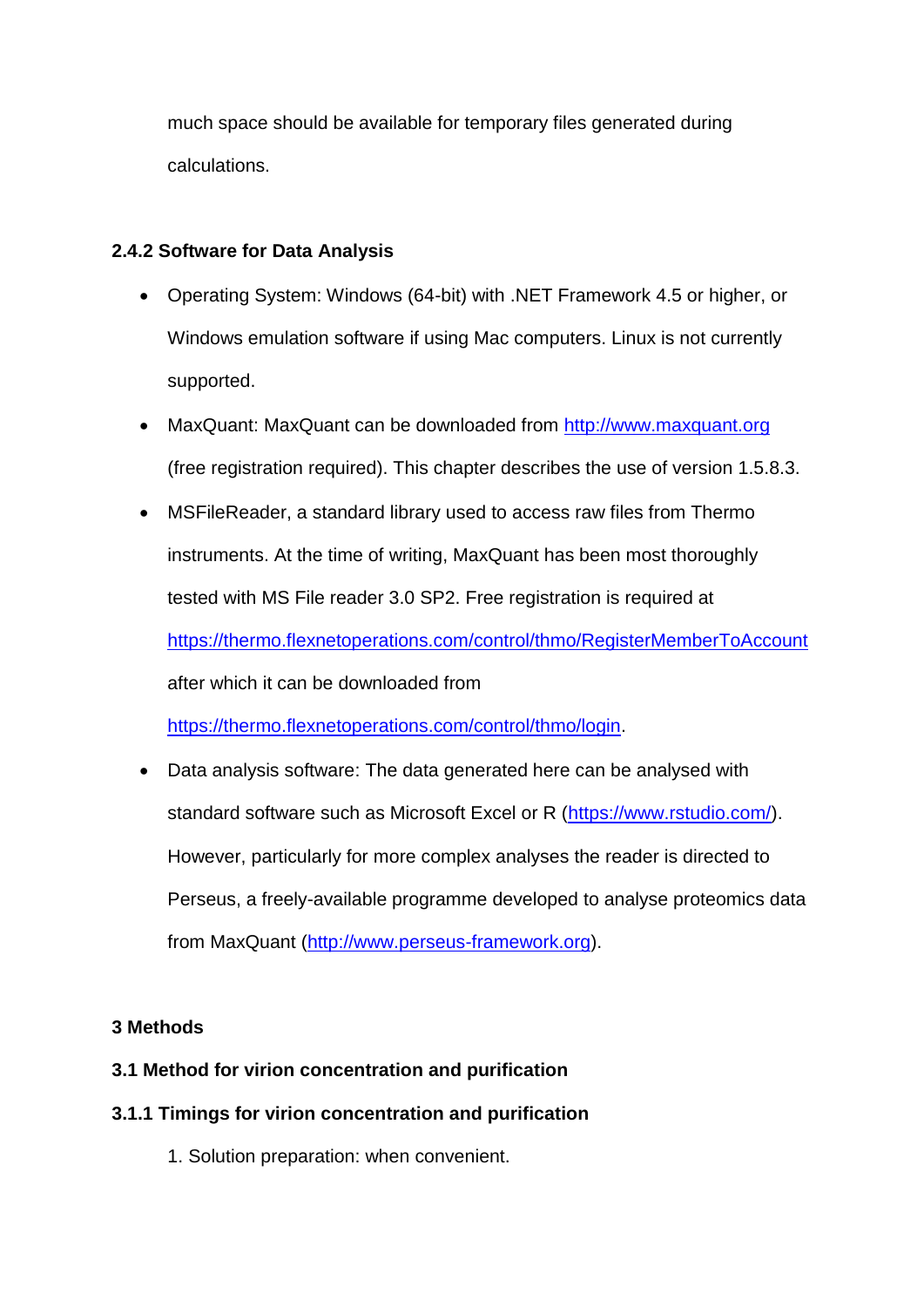- 2. Generation of virus: two to three days (*see* **Notes 3 and 4**).
- 3. Harvesting and clarification: 40 min.
- 4. Transfer, balance and clarification: 50 min.
- 5 9. HAd (optional): 90 min.
- 10. Layering onto cushions: 15 min.
- 11. Ultracentrifugation: 120 min.
- 12. Ultracentrifugation: 180 min.
- 13. Ultracentrifugation: 80 min.

Approximate time for purifications (steps 3 – 13): 8 hours without HAd, 9 and a half hours with HAd.

# **3.1.2 Protocol for virion concentration and purification**

An overview of the standard protocol is given in Fig. 1a and of the haemadsorption (HAd) protocol in Fig. 1b.

- 1. **Prepare solutions in advance and store in the refrigerator** all should be used cold. Prepare:
	- a. 1× NTC solution (from 10× stock).
	- b. Working dilutions for the density gradient.

(i) If pouring the gradient manually, to use sucrose, make 50 mL aliquots of 30, 40, 50, and 60% solutions (w/v) by adding the required mass of sucrose to 5 mL of 10 $\times$  NTC and topping up with ddH<sub>2</sub>O. Mix on a rotating wheel until dissolved, then pass through a 0.45-μm syringe filter into a clean 50-mL tube. Mix equal amounts of these solutions in additional tubes to produce 35, 45, and 55% solutions (w/v). If using OptiPrep™, follow a similar procedure to prepare a 10 –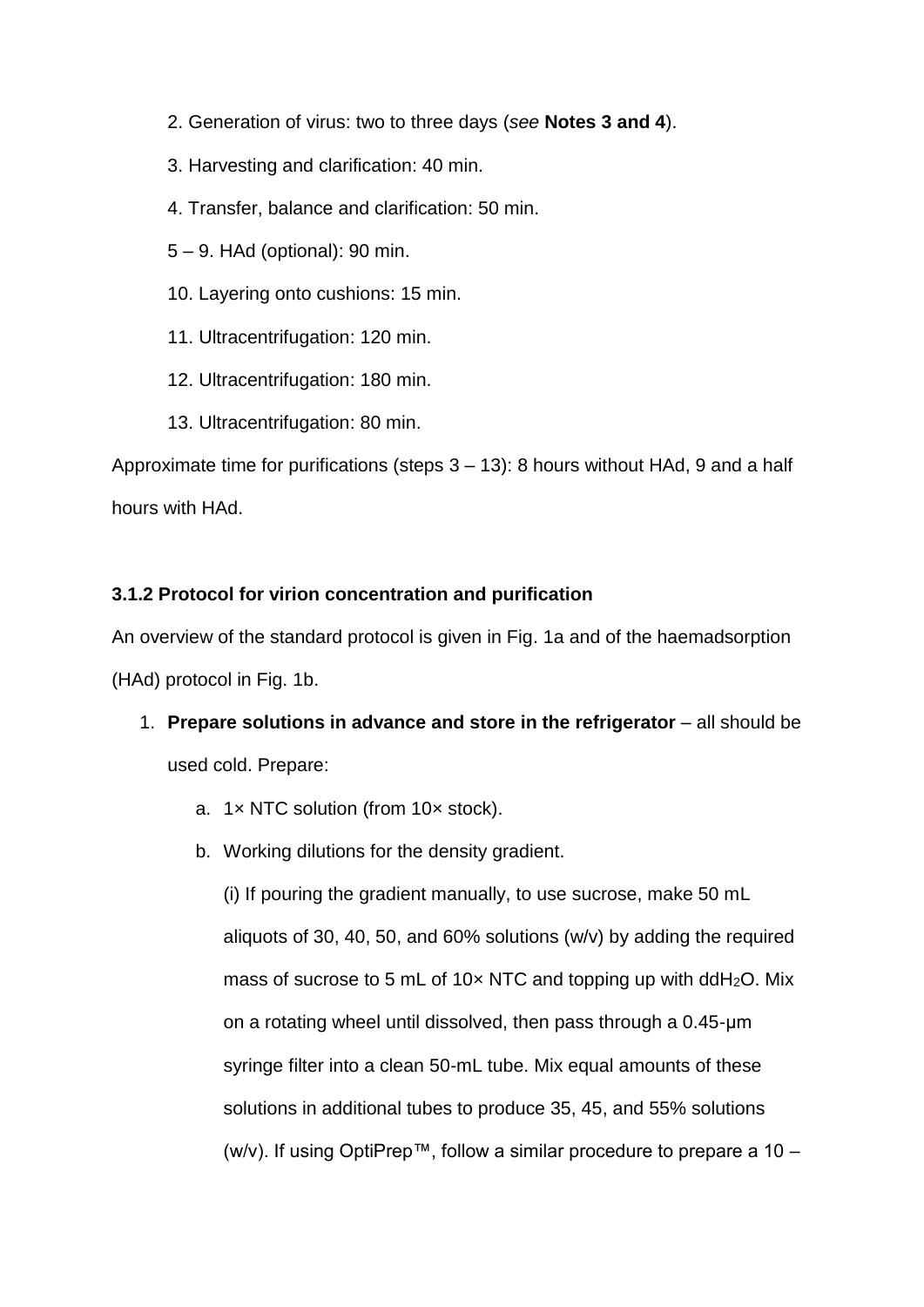40% (w/v) series of iodixanol solutions in NTC (OptiPrep™ is 60% iodixanol, so 12 mL solutions at 10, 20, 30, and 40% should contain 1.2 mL of 10× NTC and 2, 4, 6, and 8 mL OptiPrep™, respectively). Intermediate concentrations (15, 25, and 35%) can be prepared by mixing, as above.

(ii) If mixing the gradients using a Gradient Master, only the highest and lowest densities listed above are required.

c. Pouring the density gradient (*see* **Note 5** for optimisation).

(i) To manually prepare a step gradient, layer 1.5 mL of each of the seven solutions into a thinwall tube. Starting with the most concentrated solution, use a pipette to slowly add layers, 0.75 mL at a time, taking care not to mix layers (the interfaces of different concentrations should remain visible). **This is most easily done by tilting the tube to 45° and pipetting gently into the meniscus on the far (overhanging) wall of the tube** (the same position is shown being used to overlay media on to a cushion in Fig 2a, b). Gradients can be prepared in advance and stored at 4 °C (some mixing by diffusion is acceptable); if prepared during the purification this can be done during the first ultracentrifugation step.

(ii) Alternatively, a continuous gradient can be rapidly prepared using a Gradient Master (BioComp), if available. This tilts a stoppered tube containing two densities of solution until their interface runs diagonally from the meniscus to the bottom edge of the tube, then rotates around an axis parallel with the tube to mix the two solutions together. To do this, place the thinwall tube in the correct holder and use the rim of the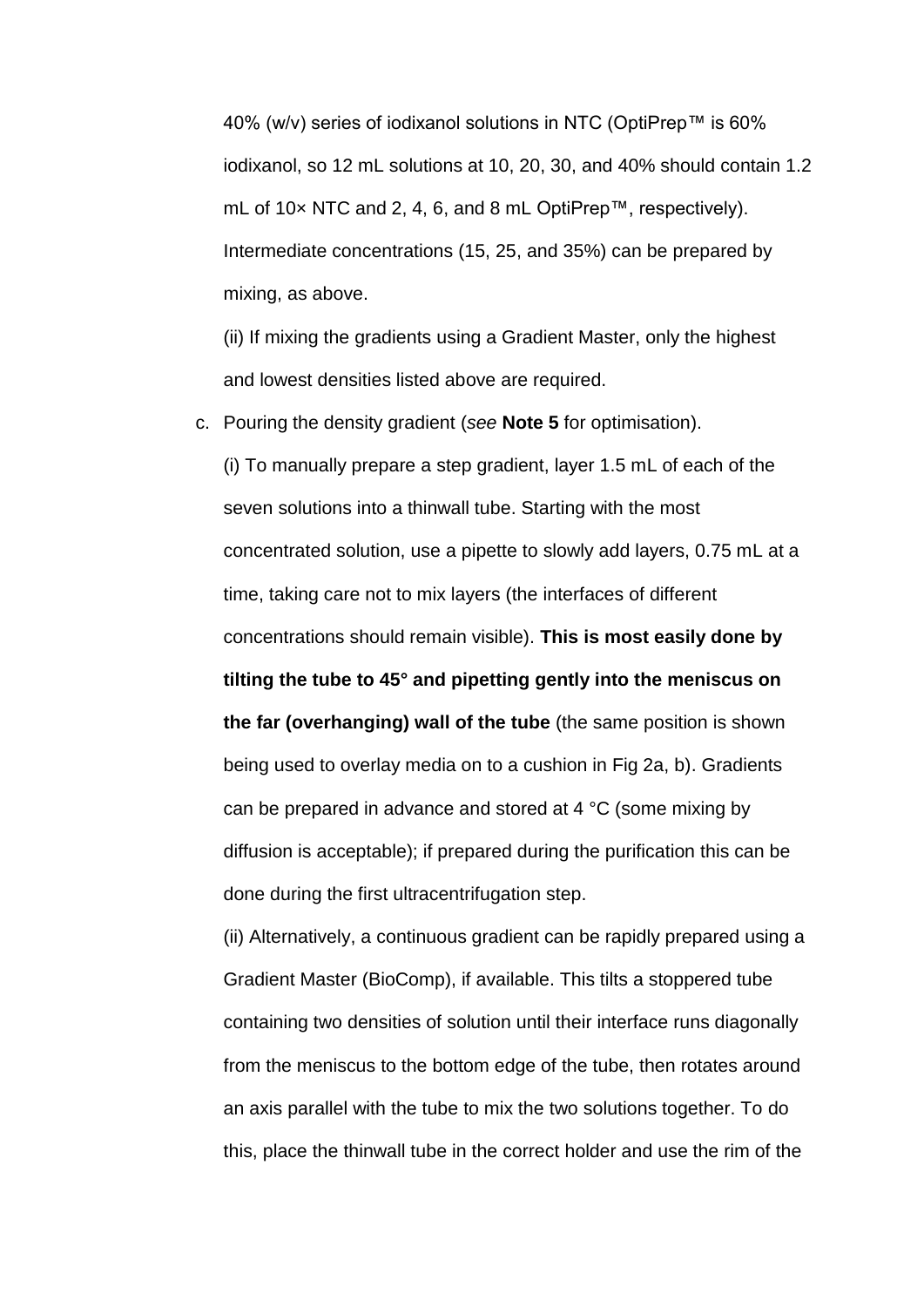holder to mark the halfway point with a pen, fill with the upper (least dense) medium up to the mark, then use a syringe with a long cannula to gently underlay with the lower (most dense) medium until the interface reaches the mark. Then stopper the tube, place on the Gradient Master, and tilt to 80° before rotating for 2 min at 18 rpm (for 30 – 60% sucrose) or for 50 s at 20 rpm (for 10 – 40% iodixanol). (iii) If only one gradient is required a balance can be quickly prepared by mixing 5.25 mL of the most and least concentrated solutions, or simply using 10.5 mL of the middle concentration.

- d. If performing HAd, prepare chicken blood. **To prevent lysis, blood should be centrifuged at no more than 1,250×***g* (around 2,500 rpm if using 15-mL tubes in a benchtop centrifuge, depending on the rotor) **and at no colder than 10 °C**. Although the blood should be kept chilled (e.g. in a fridge) it should not be put directly on ice. On receipt, cells should be rinsed twice in chilled PBS. Comparison of the cell pellet to a measured volume of liquid in an equivalent tube should be used to estimate the volume of cells, and the pellet resuspended in PBS to 20% packed cell volume (pcv) for storage in the refrigerator. If haemolysis occurs during storage (visible by the PBS becoming pink) the cells should be rinsed again in PBS and resuspended in an appropriate volume. When about to begin purification, pre-warm an aliquot of PBS to 37 °C.
- 2. Prepare virus to be concentrated (*see* **Note 4**). A maximum of 150 mL of virus-containing medium can be prepared without prior HAd. This can be obtained from six 175-cm<sup>2</sup> tissue culture flasks which have been seeded with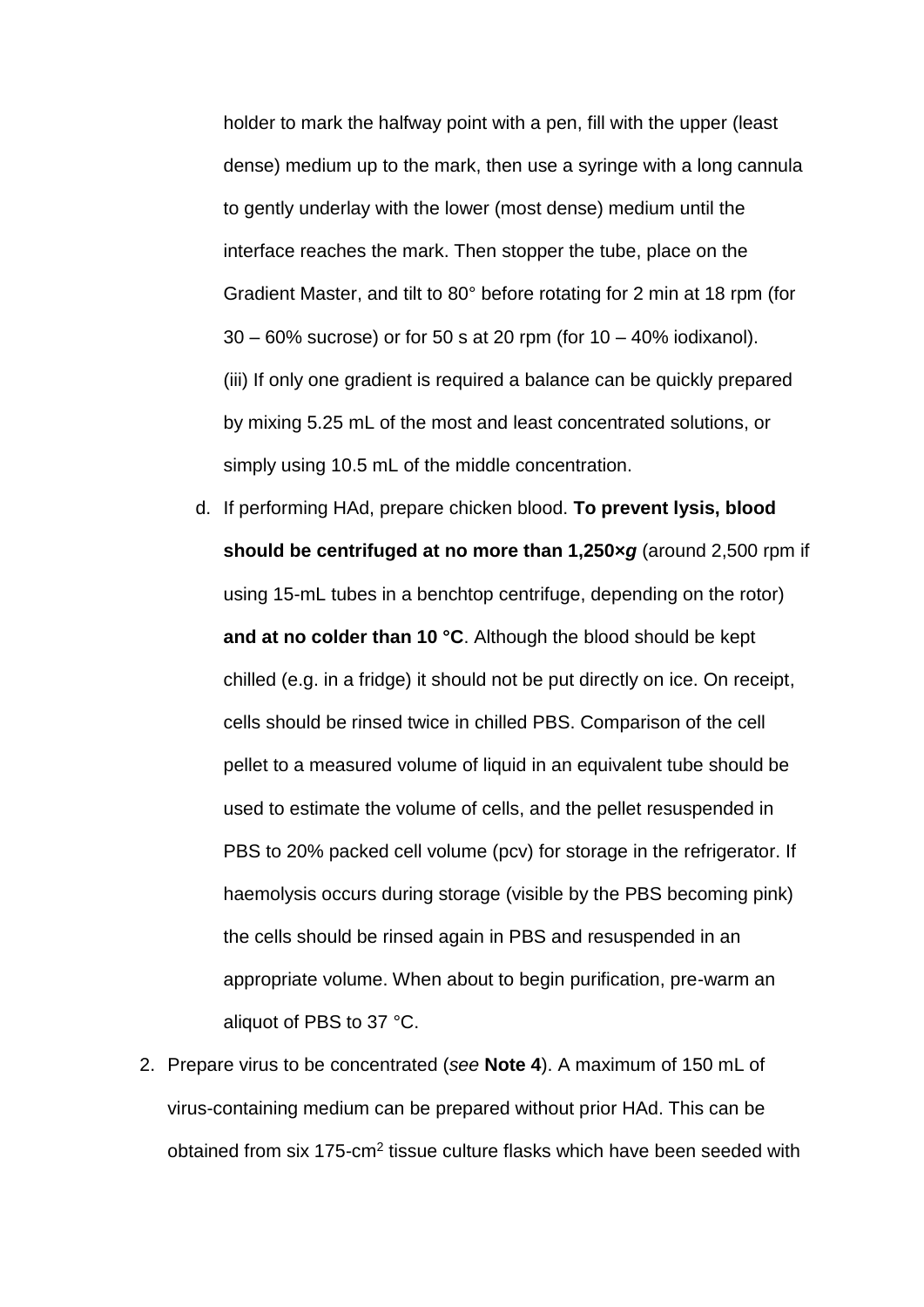a suitable cell line (e.g. Madin-Darby Bovine Kidney or Madin-Darby Canine Kidney cells), infected when sub-confluent with an influenza virus at a low multiplicity of infection, and maintained at 37 °C in a humidified incubator for approximately 48 h, depending on the strain. Alternatively, cells can be seeded into roller bottles, which allow a larger surface area of cells to be maintained in a smaller volume of medium (e.g. 40 mL of medium in an 850  $cm<sup>2</sup>$  bottle).

- 3. When the virus is ready to harvest, extensive cytopathic effect is likely be apparent by microscopy (though this is somewhat strain-dependent, and for some strains prior determination of the optimal growth conditions may be required; *see* **Note 3**). Transfer the media to six 50-mL tubes and centrifuge at 4 °C for 10 min at approximately 2,000× *g* (around 4,000 rpm, depending on the rotor) to pellet cellular debris.
- 4. Transfer the supernatant to six (thickwall) tubes and place in the buckets of an SW28 rotor. **Weigh the buckets (with the lids on) and transfer media between them as necessary to balance.** Centrifuge at 4 °C for 10 min at 18,000×*g* (10,000 rpm) in an SW28 rotor (or equivalent) to further pellet cellular debris. Retain 1 mL sample for analysis (optional).

If extremely high purity is required (and chicken red blood cell contaminants are not problematic) perform HAd as described in steps 5 – 9. Otherwise, proceed to step 10.

5. *Optional*. Transfer supernatants to six clean, chilled 50-mL tubes and add 325 μL of RBCs (20% pcv) to each tube. Mix by gentle inversion and refrigerate for 30 min, inverting regularly. Pellet cells with bound virus (1,250×*g* or around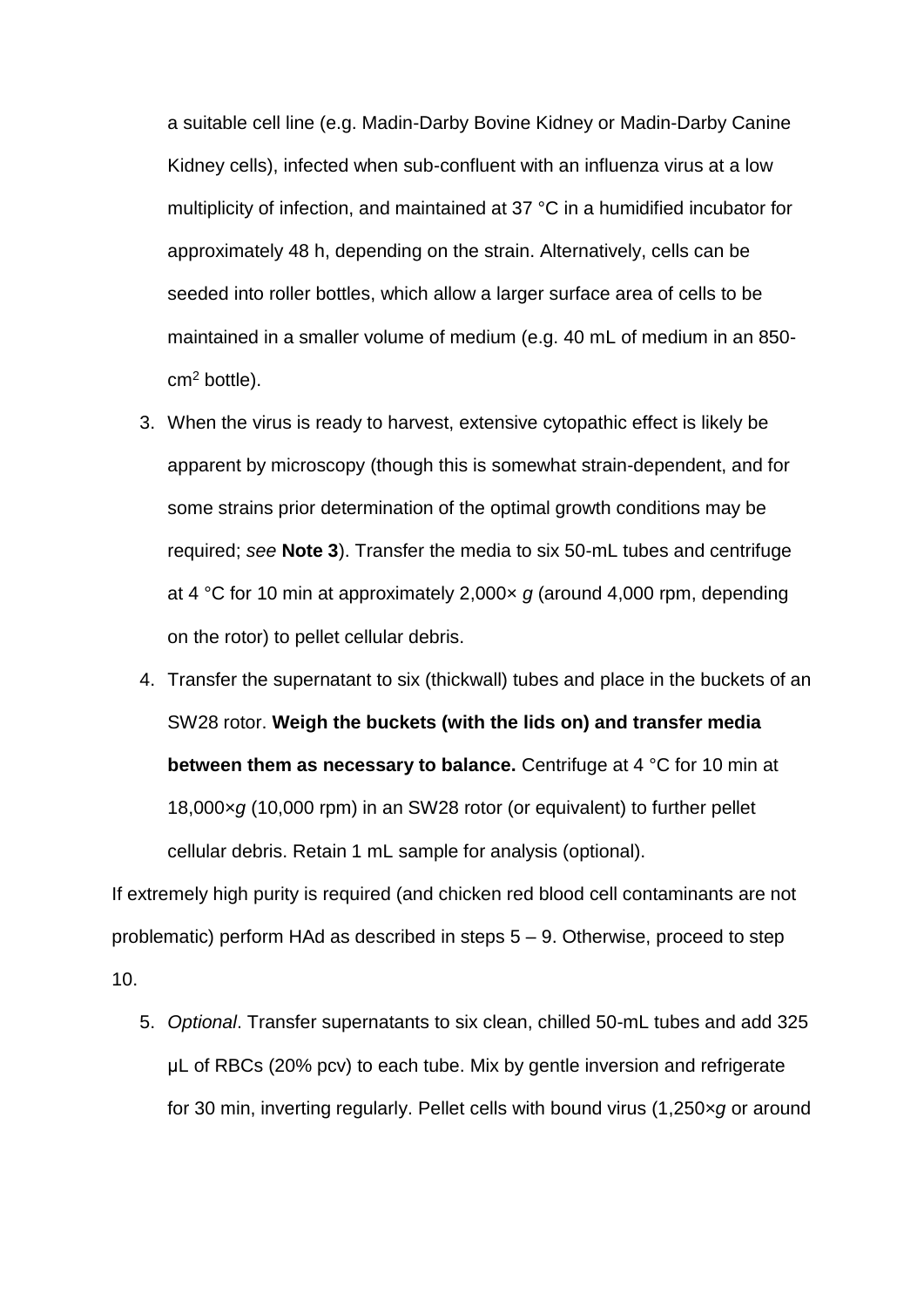2,500 rpm depending on the rotor, 5 min, 10 °C). Remove and discard supernatant, retaining 1 mL sample for analysis (optional).

- 6. *Optional (cont.*)*.* Resuspend all six cell pellets in a single aliquot of 10 mL chilled PBS. To do so, sequentially rinse each tube with the same 5 mL aliquot of PBS, repeat with a second 5 mL aliquot, and pool both aliquots into a single 15-mL tube. Pellet cells (1,250×*g* or around 2,500 rpm depending on the rotor, 5 min, 10 °C). Remove and discard supernatant, retaining 1 mL of sample for analysis (optional).
- 7. *Optional (cont.*)*.* Resuspend pellet in 10 mL of chilled PBS (some agglutination of cells may be apparent). Pellet cells (1,250×*g* or around 2,500 rpm depending on the rotor, 5 min, 10 °C). Remove and discard supernatant, retaining 1 mL sample for analysis (optional).
- 8. *Optional (cont.*)*.* Resuspend pellet in 10 mL 37 °C PBS, transfer to a clean, room-temperature 50-mL tube and increase the volume to 20 mL with 37 °C PBS. Incubate at 37 °C for 15 min, mixing regularly by gentle inversion. Pellet cells (1,250× *g* or around 2,500 rpm depending on the rotor, 5 min, 10 °C), retain supernatant and take 100 μL for analysis (optional).
- 9. *Optional (cont.*)*.* Prepare two thickwall tubes with 5 mL chilled 30% sucrose or 10% iodixanol. Gently layer the supernatant onto the 5 mL cushion, using gravity flow and taking care not to mix the layers (the interface should remain visible) (*see* **Note 6**). Add 20 mL of PBS or water to the second tube to balance. Place the tubes in SW28 rotor buckets (or equivalent) and weigh with the lids on; adjust the volume of the balance tube as necessary. Proceed to step 11.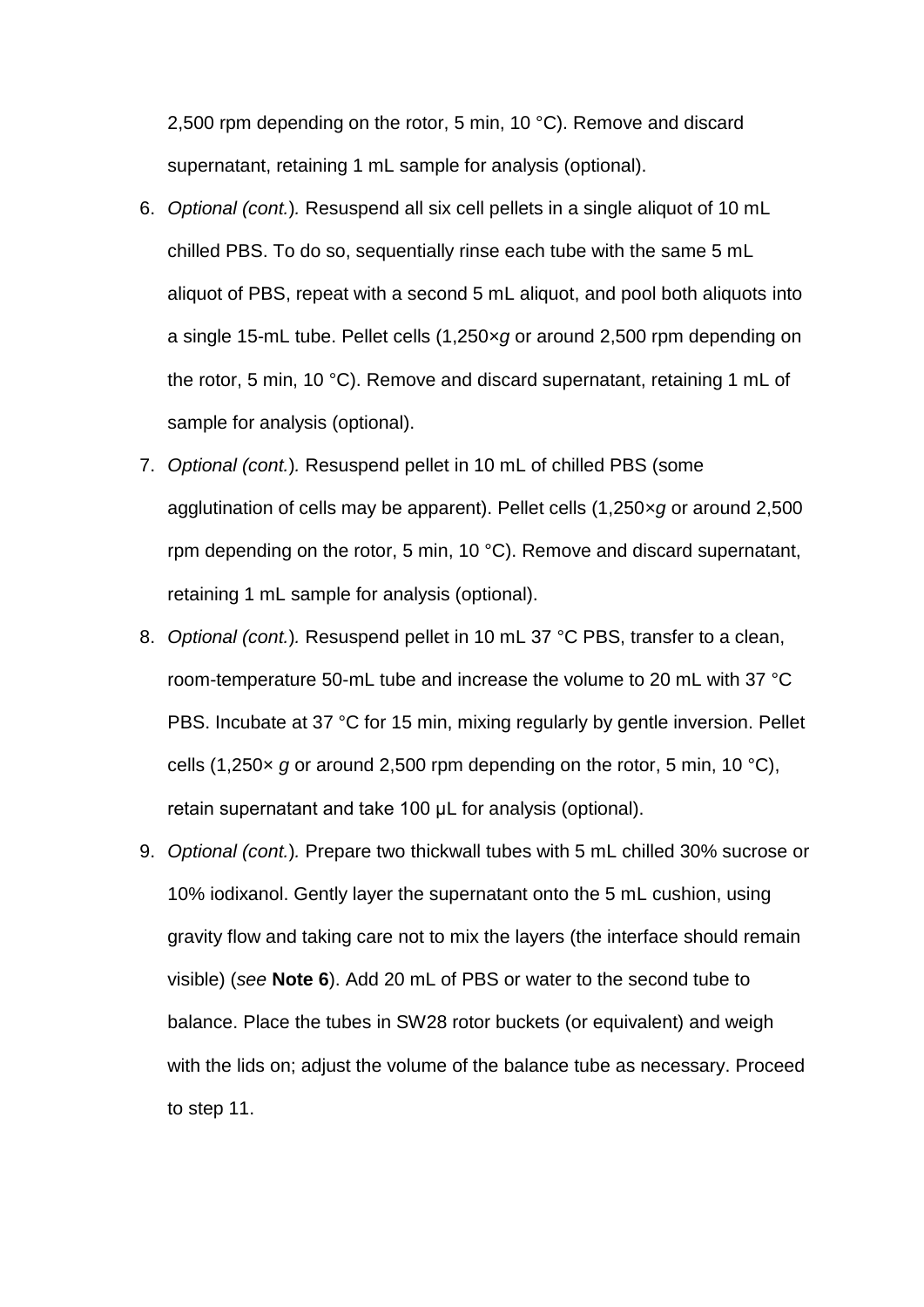- 10.If HAd was not performed, prepare 6 thickwall tubes with 5 mL of chilled 30% sucrose or 10% iodixanol in each. As shown in Fig. 2a–c, gently layer the supernatants onto the 5 mL cushions, using gravity flow and taking care not to mix the layers (the interface should remain visible) (*see* **Note 6**). Place the tubes in SW28 rotor buckets (or equivalent) and weigh with the lids on; adjust the volumes as necessary to balance across the rotor.
- 11.Pellet virions by ultracentrifugation at 4 °C for 90 min at 112,000×*g* (25,000 rpm). As shown in Fig. 2d, aspirate the supernatants, taking care not to disturb the pellet (which may not be visible, *see* **Note 7**). When nearing the bottom of the tube, run the pipette around the meniscus and tilt the tube to separate the supernatant from the pellet. As shown in Fig. 2e, add 50 μL of chilled 1× NTC to each tube (or around 500 μL to the single tube if HAd was used) and resuspend by pipetting up and down (*see* **Note 7**). Pool the suspension in a clean 1.5 mL microfuge tube and then, as shown in Fig. 2f, layer it gently onto the top of a density gradient (see step 1c, above) taking care not to mix the layers. Place the gradient tube and a balance tube into SW41 rotor buckets (or equivalent) and weigh with the lids on; adjust the volumes as necessary to balance across the rotor.
- 12.Pellet virions by ultracentrifugation at 4 °C for 150 min at 209,000×*g* (35,000 rpm). Afterwards, the virions should be visible as a milky band of material at around 40% sucrose or 30% iodixanol (Fig. 2g). Illuminating the gradient from above and holding the tube against a dark background may make the band easier to see. **Use a pen to mark the position of the virions and of the meniscus, then mark a point below the virions where the tube will be punctured and a point below the meniscus to indicate how much fluid**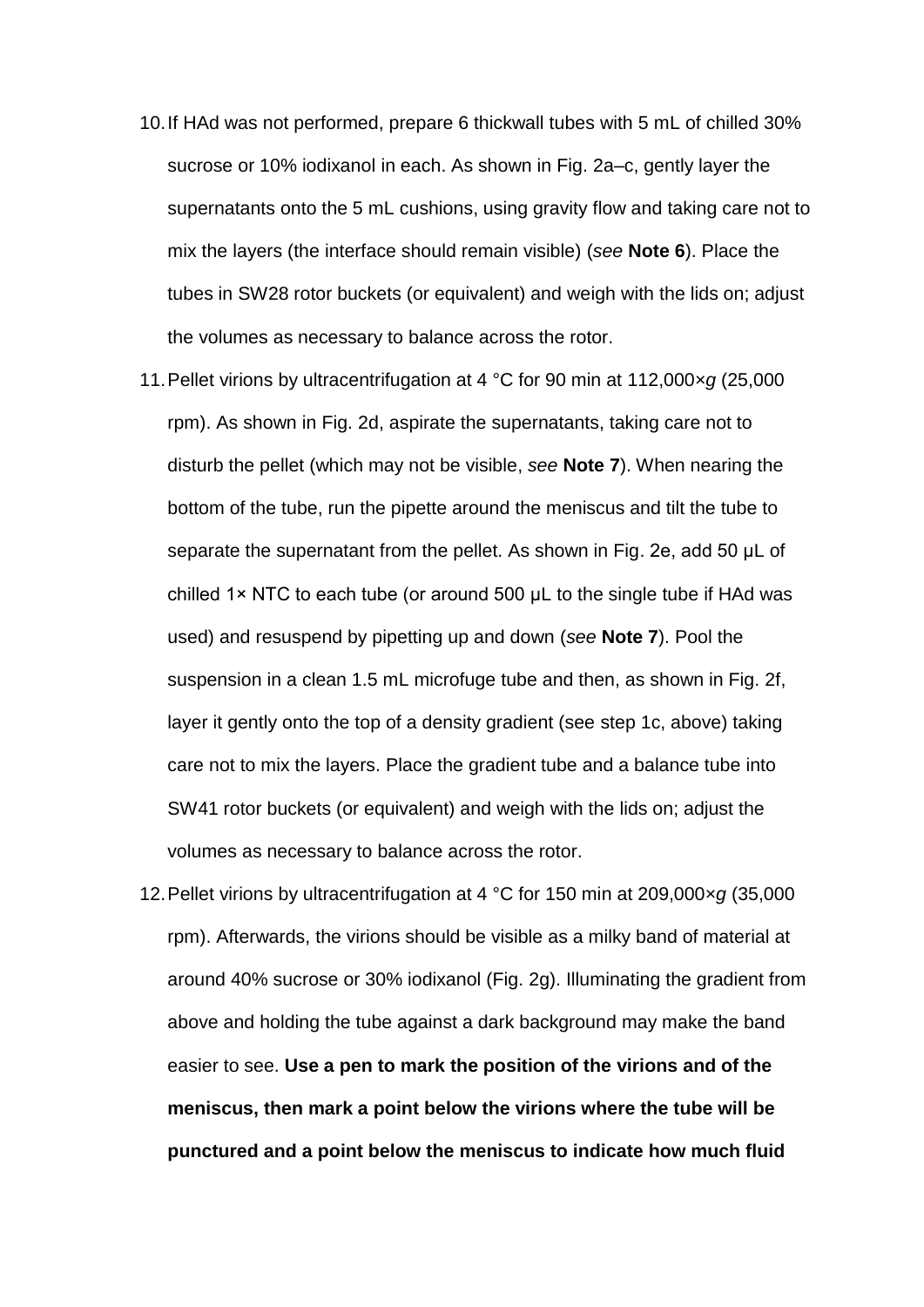**should be withdrawn (around 1 cm of the gradient height, or 1 – 2 mL).** Prepare an autoclavable sharps disposal bin, secure the tube above a waste pot and, using a 5-mL syringe and needle, carefully pierce the side of the tube a few millimeters below the virions, with the bevelled opening of the needle facing upwards. While moving the needle tip gently forwards and backwards, withdraw fluid from the gradient, including the band of virions, using the pen mark below the meniscus as a guide to the amount taken (Fig. 2h). Withdraw the needle and quickly transfer the pierced tube into the waste pot. As shown in Fig. 2i, eject the contents of the syringe into a new thinwall tube containing 9 mL of chilled 1x NTC, and rinse out the syringe once in this solution. Transfer the needle and syringe immediately to the sharps bin. Place the tube and a balance tube in SW41 rotor buckets (or equivalent) and weigh with the lids on; adjust the volumes as necessary to balance across the rotor.

13.Pellet virions by ultracentrifugation at 4 °C for 60 min at 154,000×*g* (30,000 rpm). Aspirate the supernatant, taking care not to disturb the pellet. Add around 80  $\mu$ L of chilled 1 $\times$  NTC and resuspend by pipetting; this should give around 150 μL of a milky solution of purified virions. Reserve around 10% for analysis, and store the rest in a 1.5 mL tube at -80 °C.

#### **3.1.3 Anticipated results of virion concentration and purification**

The method described should result in a thousand-fold decrease in volume with, typically, a 10 – 30% recovery of infectious material (plaque-forming units). As some virus will be inactivated during purification the total recovery of material is likely to be better than this. Electron microscopy shows that virions generally remain intact during purification (Fig. 1c) and SDS-PAGE and silver staining of a small proportion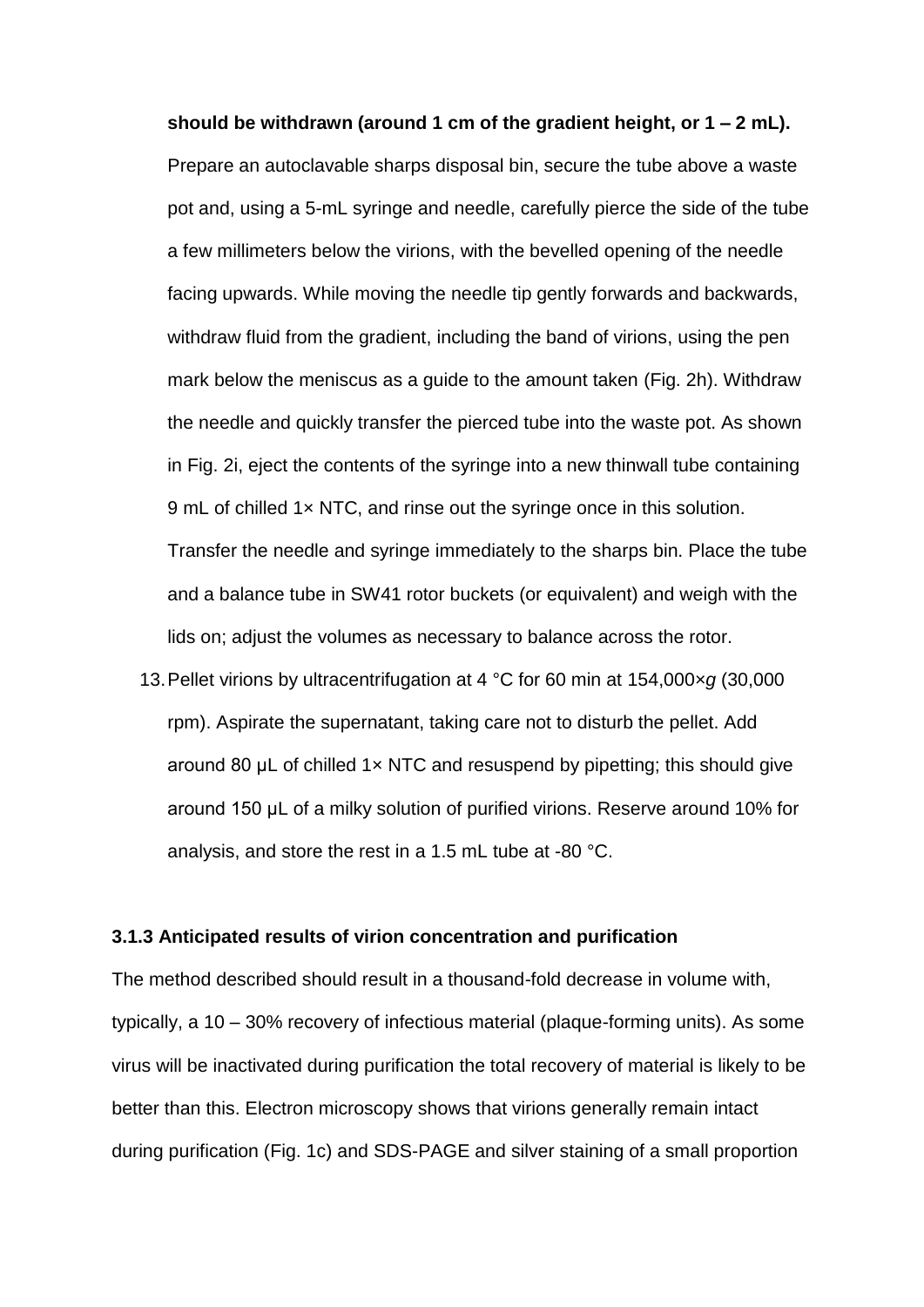(around 1 – 5%) of the recovered material should show good recovery of viral proteins (Fig. 1d) [1, 11]. For guidance on troubleshooting, *see* **Note 8**.

Purification without HAd is sufficient to remove the majority of contaminating material, as can be seen by SDS-PAGE and silver staining [2, 12], and this is likely to be sufficient for the majority of applications. However, low levels of contaminants are still present when material is purified in this way [2]. These contaminants can be excluded by HAd, though this method introduces additional contaminants derived from chicken red blood cells [2]. Readers interested in the presence of specific protein contaminants after purification with and without HAd are referred to the supplementary tables of [2].

#### **3.2 Method for FASP**

- 1. Lyse purified virions by mixing 1:1 with Lysis Buffer and incubating for 30 min at room temperature, vortexing occasionally. As well as rendering the samples suitable for analysis, this will render the virus non-infectious. **Do not heat above room temperature**; this accelerates carbamylation of proteins and is unnecessary for inactivating influenza viruses. If a substantial insoluble pellet remains, detergent may be added (e.g. SDS), but this will increase the number of washing steps required for FASP and should be kept to a minimum. **Never use polyethylene glycol (PEG) for inactivating the virus** (*see* **Note 2**).
- 2. Clear lysate (15,000×*g*, 15 min) and collect the protein-containing supernatant.
- 3. Take an aliquot and estimate the protein concentration by Bradford assay. If dilution is necessary, dilute the aliquot, not the total lysate. This assumes the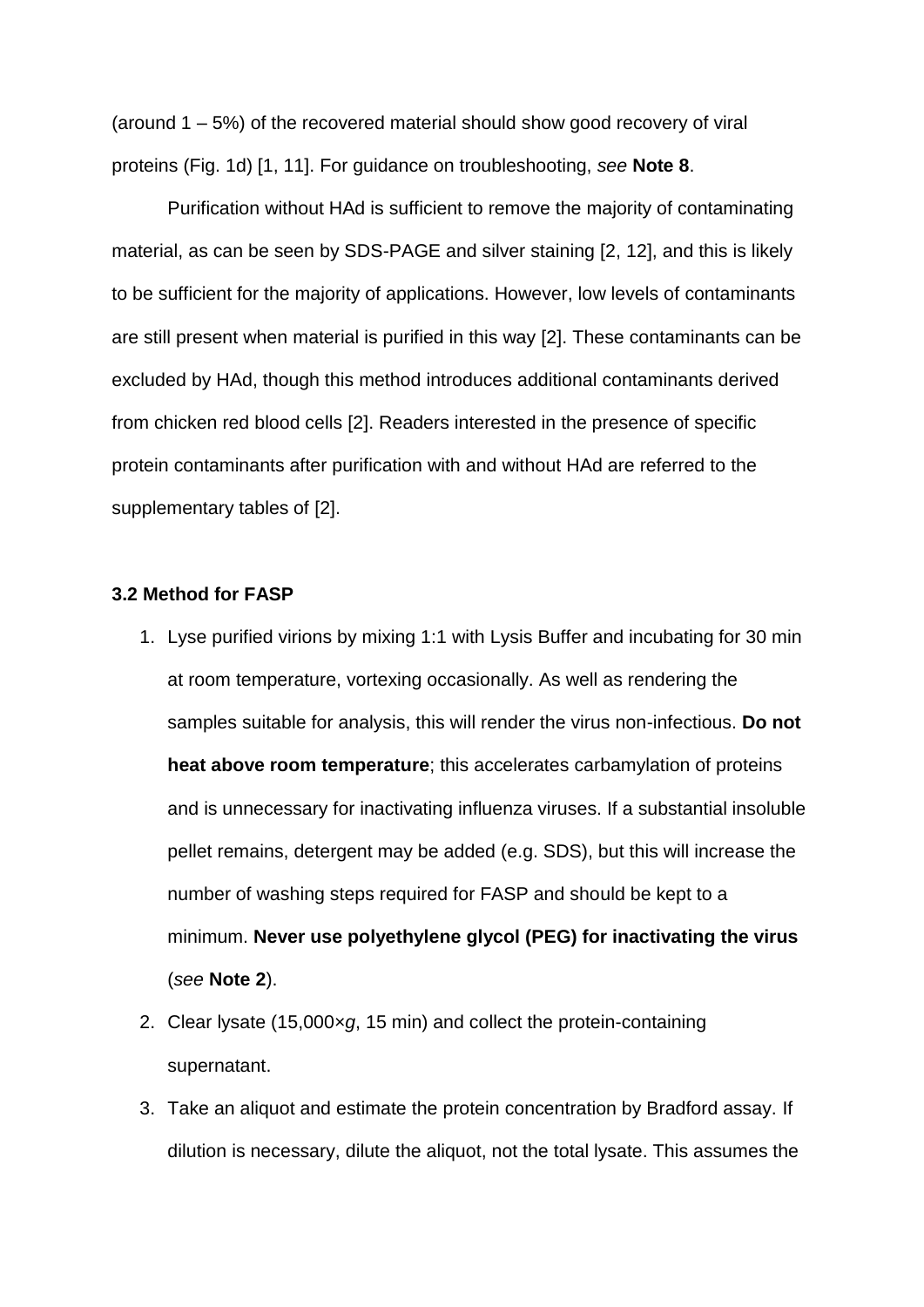lysate is free of detergent, as recommended. If not, a BCA assay should be used.

- 4. Assemble the filter units (Fig. 3a, b) and wash them with 200 µL of 0.1% TFA in 50% ACN (14,500× *g*, 15 min). There should be no more than a thin film of liquid remaining on the filter after centrifugation. Increase the centrifugation time if necessary.
- 5. Discard flow-through from the collection tube.
- 6. Equilibrate the filter units by spinning through 200 µL of Wash Buffer I.
- 7. Load the lysate onto the filter by spinning it through (Fig. 3c). Note that:
	- a. Proteins with a MW greater than 10 kDa will be retained on the filter, but smaller proteins will be lost.
	- b. A maximum of 400 µg of total protein can be loaded per filter, but if no further downstream peptide enrichment or fractionation is carried out (neither is required for the standard virion analysis) aim to digest 10-20 µg lysate.
	- c. Multiple loading steps may be required if the volume exceeds 400 µL.
	- d. High amounts of proteins can increase the centrifugation time.
- 8. To reduce the sample with 10 mM TCEP, add 4 µL of 0.5 M TCEP into 200 µL of Wash Buffer I, and add to the filter and incubate for 30 min at room temperature (Fig. 3d).
- 9. To alkylate the protein with 50 mM IAA, further add 20 µL of 0.5 M IAA and incubate for another 30 min at room temperature (Fig. 3d). Keep the samples in the dark for this step as IAA is light sensitive (*see* **Note 9**).
- 10.Spin to remove the reduction and alkylation buffer, and discard this.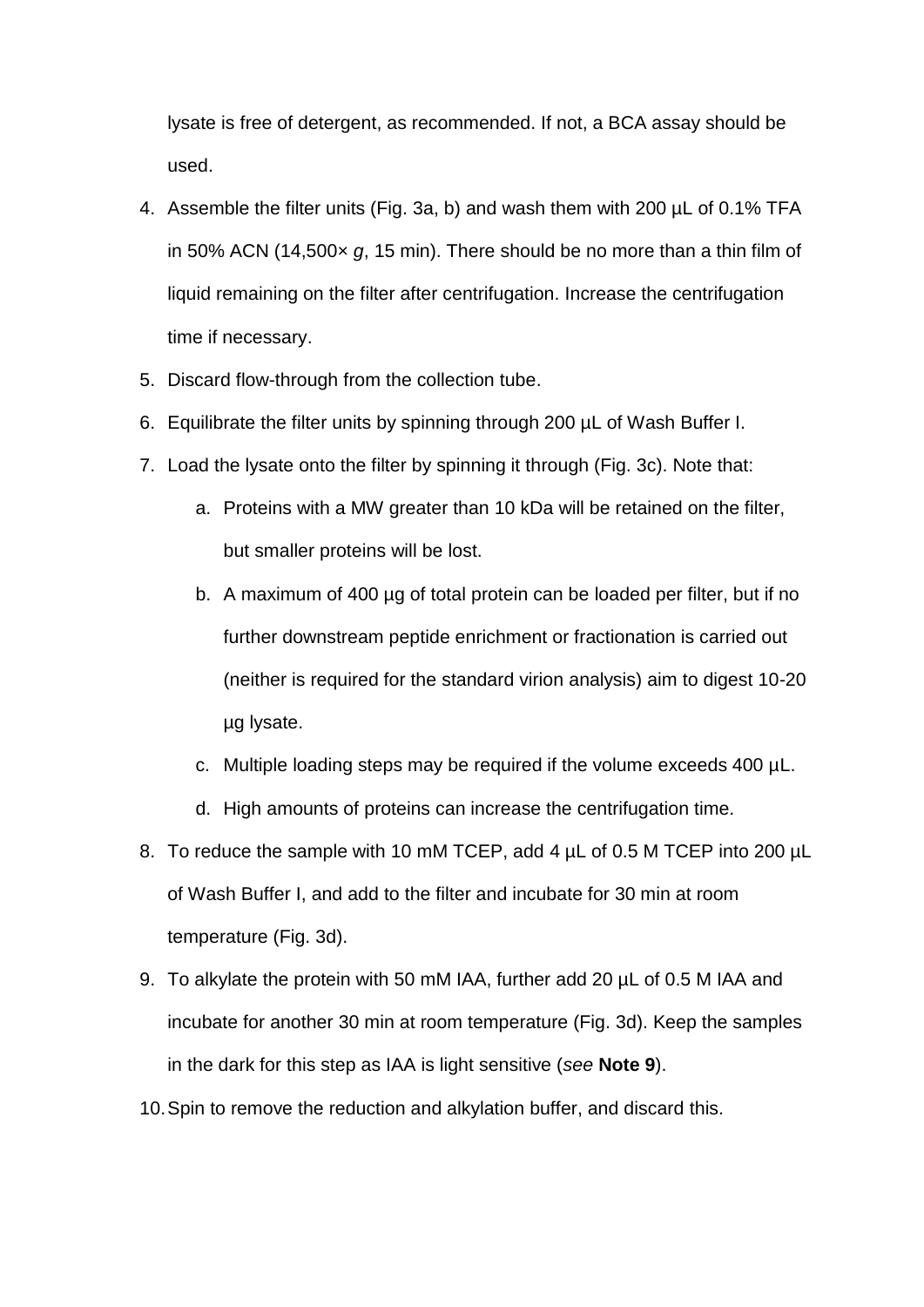- 11.Detergent-containing samples need to be washed extensively with 200 µL Wash Buffer I until the flow-through no longer forms bubbles when shaken.
- 12. Wash the filter with 200  $\mu$ L of Wash Buffer II to reduce the urea concentration to 6 M.
- 13.Repeat step 12.
- 14.Change to a fresh collection tube for peptide collection.
- 15.To digest the lysate with Lys-C, add 100 µL of Wash Buffer II containing Lys-C at a final Lys-C:protein ratio of 1:40 (w/w), and incubate for 1–3 h at 37 °C.
- 16.To digest the lysate with trypsin, add 300 µL of 25 mM ABC to dilute the urea to 1.5 M, including trypsin at a final trypsin:protein ratio of 1:40 (w/w). Digest overnight at 37 °C.
- 17.Harvest peptides by spinning them through the filter (Fig. 3e). Retain the peptide-containing flow-through and pool with the flow-through from subsequent steps 18 and 19.
- 18.Wash remaining peptides off the filter with 200 µL of 0.1% FA and retain.
- 19.Repeat step 18 with 200 µL of 0.1% FA in 50% ACN. Pool flow-through from steps 17, 18, and 19.
- 20.Dry down peptides in a vacuum centrifuge until the solution has evaporated.

#### **3.3 Method for LC-MS/MS**

- 1. Reconstitute the peptides in loading buffer and add the sample to a V-bottom 96-well plate.
- 2. Place the plate in the Dionex UltiMate™ 3000 autosampler (Fig. 3f).
- 3. Inject sample. Peptides should be desalted on-line by a trap column, separated on an analytical C18 reversed-phase capillary column (flow rate: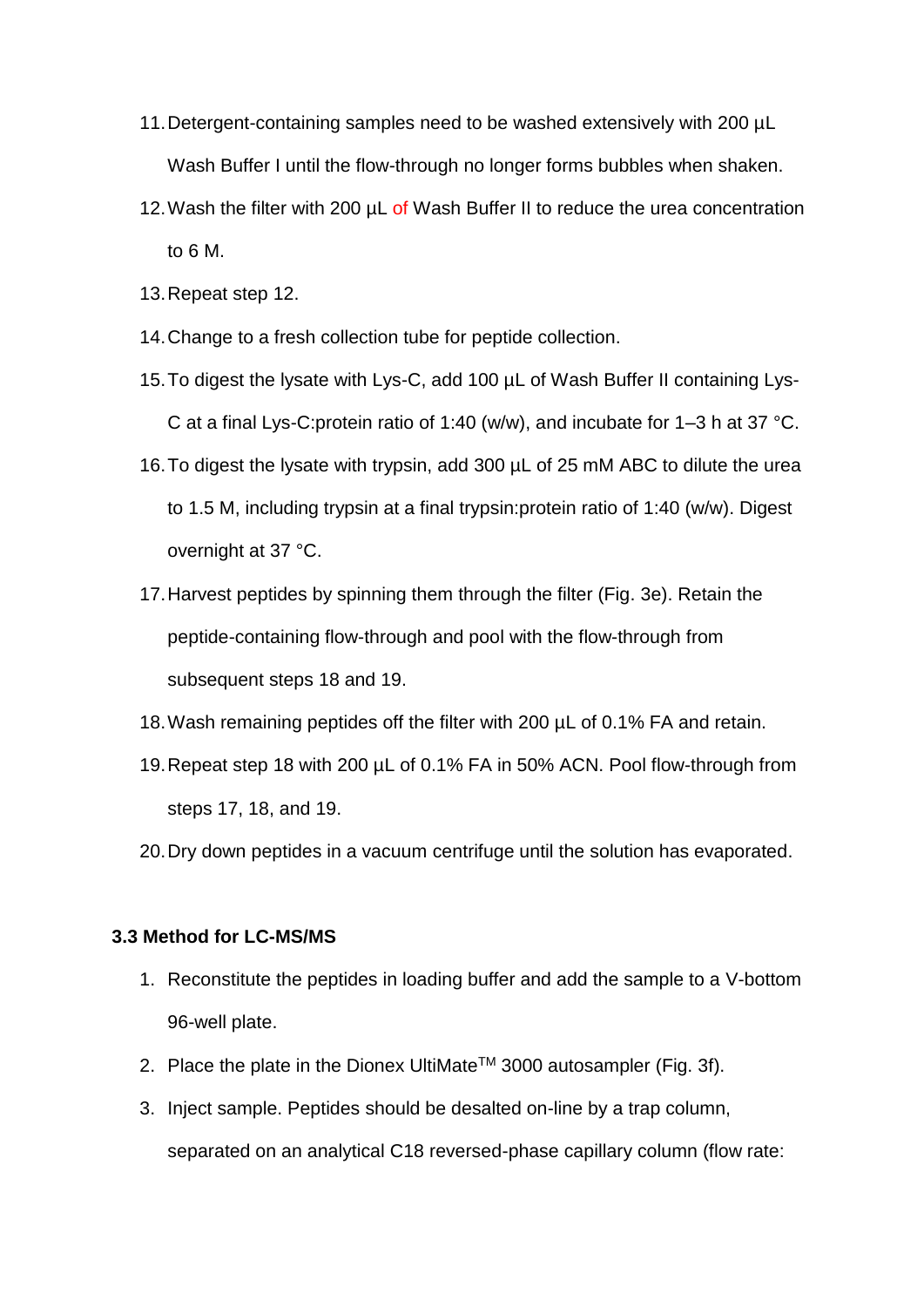200 nL/min, gradient: 7–30% (v/v) mobile phase B over 60 min, column temperature: 45 °C) and analyzed by the Q Exactive Hybrid Quadrupole-Orbitrap mass spectrometer (Fig. 3g).

- 4. Acquire data in data-dependent acquisition (DDA) mode, automatically switching from MS to collision induced dissociation MS/MS on the top 10 most abundant ions with a precursor scan range of 350 – 1650 m/z.
- 5. Reject 1+ charge states.
- 6. Acquire full scan MS spectra at a resolution of 70,000 and MS/MS scans at 17,000 at a target value of  $3 \times 10^6$  and  $1 \times 10^5$  ions respectively.
- 7. Enable dynamic exclusion with an exclusion duration of 40 s.

# **3.4 Method for data analysis**

# **3.4.1 Preparation for data analysis**

1. To analyse the virion proteome supply the viral proteome, the host proteome and, if HAd was used, the chicken proteome. The host and chicken (*Gallus gallus*) proteomes can be downloaded from UniProt

[\(http://www.uniprot.org/proteomes/\)](http://www.uniprot.org/proteomes/). Proteome IDs of organisms commonly

used to grow influenza virus in culture are:

| Host Organism                          | Proteome ID (UniProt) |
|----------------------------------------|-----------------------|
| Human (Homo sapiens)                   | UP000005640           |
| Chicken (Gallus gallus; from chicken   | UP000000539           |
| RBCs and infected eggs)                |                       |
| Dog (Canis lupus familiaris; from MDCK | UP000002254           |
| cells)                                 |                       |
| Cow (Bos taurus; from MDBK cells)      | UP000009136           |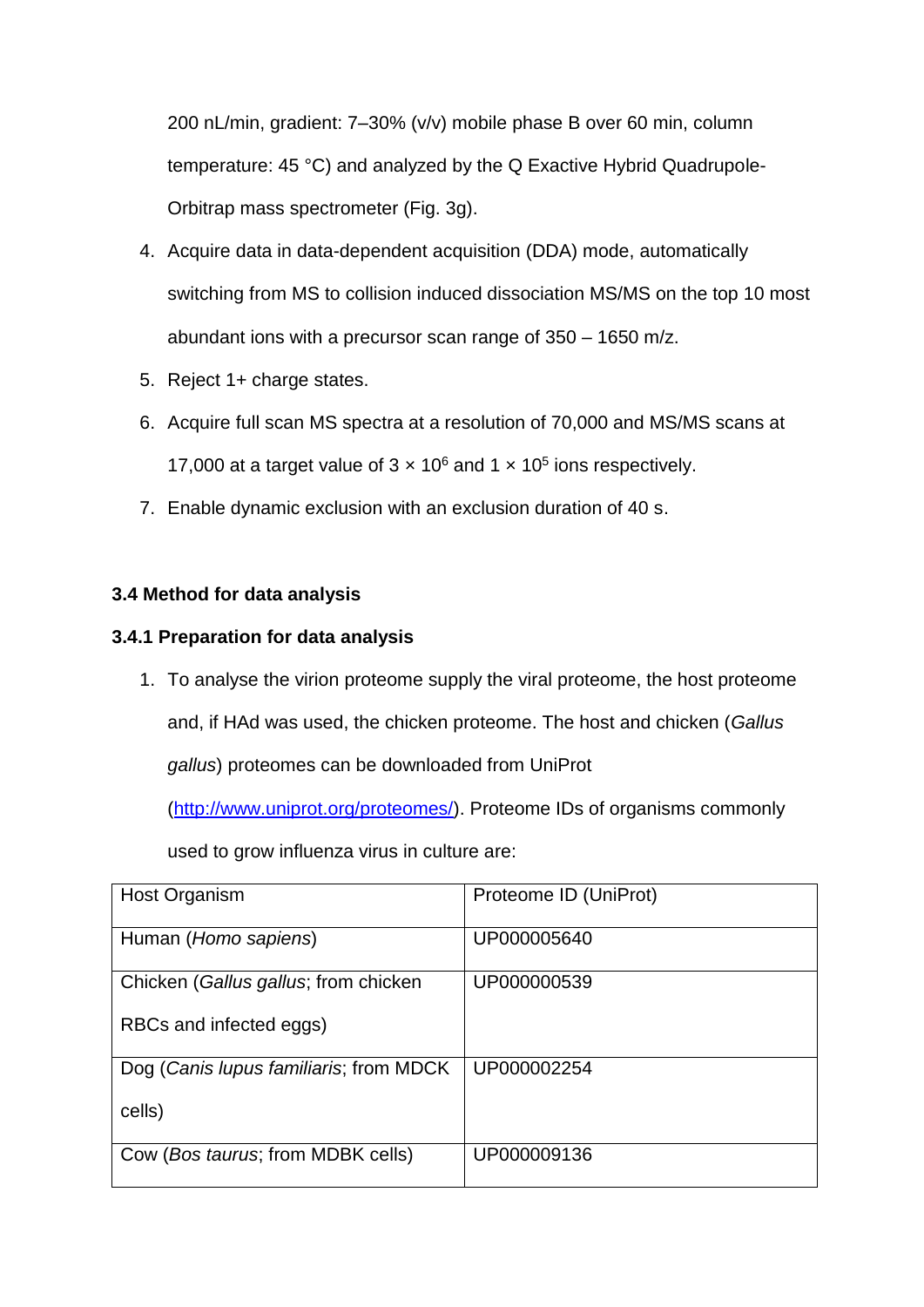Download proteomes by navigating to the relevant page on UniProt and selecting "Download all protein entries / FASTA (canonical)."

- 2. To generate a viral proteome write a FASTA file. This can be done simply on any text editor. Readers unfamiliar with the format are referred to **Note 10**. Users will often already know the sequence of their virus. If not, it can often be found through searching online repositories such as the NCBI Influenza Virus Resource [\(https://www.ncbi.nlm.nih.gov/genome/viruses/variation/flu/\)](https://www.ncbi.nlm.nih.gov/genome/viruses/variation/flu/) or the Global Initiative on Sharing All Influenza Data (GISAID; [platform.gisaid.org/\)](http://platform.gisaid.org/epi3/frontend#18dc03), though be aware that viral strains typically acquire mutations during passage, and any peptides which do no match precisely to the supplied sequence will not be identified. To date, the only viral proteins to have been identified in influenza virions are PB2, PB1, PA, HA, NP, NA, M1, M2, NS1 and NEP [2]. However, the virus encodes other proteins, both experimentally confirmed and predicted, and the user may wish to search for these as well. As an example of this, and as an example of the FASTA format, the proteome of the commonly used laboratory strain influenza A/Puerto Rico/8/1934 (H1N1) virus is given in **Note 11**.
- 3. Next, configure the database so that MaxQuant can read it. To do so, open MaxQuant and go to the Configuration/Sequence databases tab. Click "Add" to add a new database configuration (many standard databases are already configured). This will create a new line at the bottom of the database table, and create editable settings on the right. Use "Fasta file name" to select your fasta file (do not change its name, as it is required for MaxQuant to recognize it). If you wish you may specify the source and taxonomy of the file. Clicking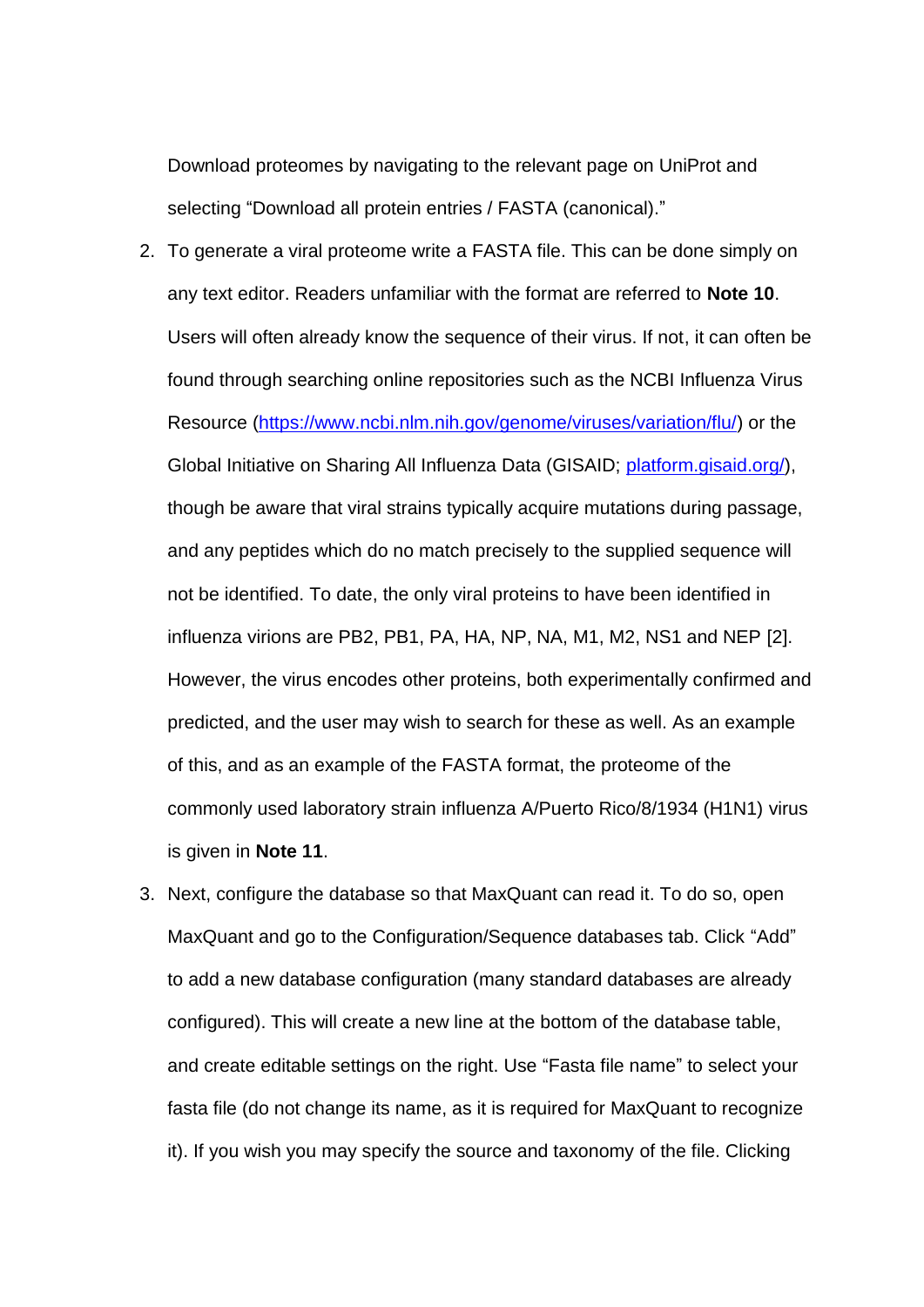arrows will fill in the taxonomy name from the taxonomy number, and *vice versa*. Importantly, you must insert the correct identifier parse rule to allow MaxQuant to extract information from the headers (sequence names) in your fasta file. These are written using regular expressions, and can either be copied from one of the existing entries in the sequence configuration table, entered using the "Select" buttons next to each rule, or copied from this table:

| Meaning                                     |
|---------------------------------------------|
| Everything after the ">". Includes the full |
| header supplied for any fasta sequence,     |
| creating a rather cluttered output table    |
| but including gene names, etc., as well     |
| as accessions.                              |
| Everything after the ">" up to the first    |
| space (suitable for the custom virus        |
| database in Note 11, as is the rule         |
| above).                                     |
| IPI accession.                              |
| NCBI accession.                             |
| Everything after the ">" up to the first    |
| tab.                                        |
| Uniprot ID (suitable for the UniProt        |
| databases suggested above).                 |
|                                             |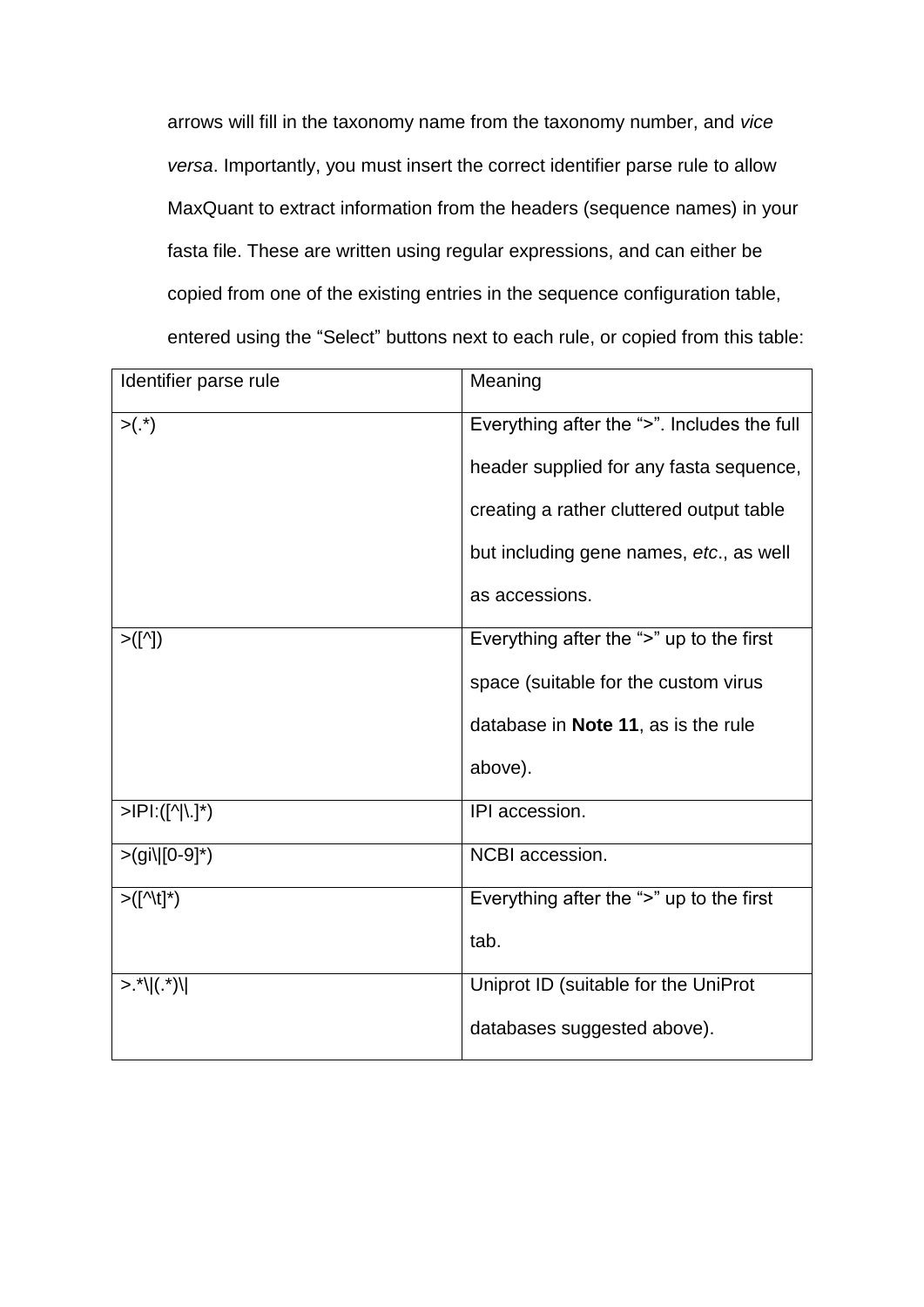To check the entry is correct, click "Test rules" and use the button to download entries from your fasta file to check that, at a minimum, the Header, Sequence and Identifier can be correctly read.

4. To save your changes, first click "Modify Table" (to transfer changes from the editing box on the right to the table on the left) then click "Save changes". Finally, close MaxQuant for the changes to take effect.

### **3.4.2 Protocol for Data Analysis**

- 1. Open MaxQuant. Most default settings will be suitable, but the following points are either experiment-dependent or important for understanding the analysis.
- 2. Set the number of threads (bottom left) to the number of files to be searched or the highest number supported by your computer, whichever is lower.
- 3. Click the Raw Files / Load button and load raw files for each virus to analyse. If loading more than one raw file, set an experimental design using the buttons in the Raw Files tab. For analysing separate sets of virions it may be simplest to set each raw file as a separate experiment ("No fractions").
- 4. In the Group Specific Parameters / General tab the Type should be 'Standard' and the Multiplicity '1' (assuming no labelling strategy, such as SILAC or tandem mass tagging, has been used). 'Variable Modifications' (posttranslational modifications (PTMs) which are only occasionally found) should include Acetyl (Protein N-term) and Oxidation (M). Other PTMs can be added, including biologically relevant ones such as phospho (STY) or artifactual ones such as deamidation (NQ) by selecting the modification on the left-hand menu and using the arrow button to add it to the list on the right. Note that increasing the number of PTMs simultaneously searched for will significantly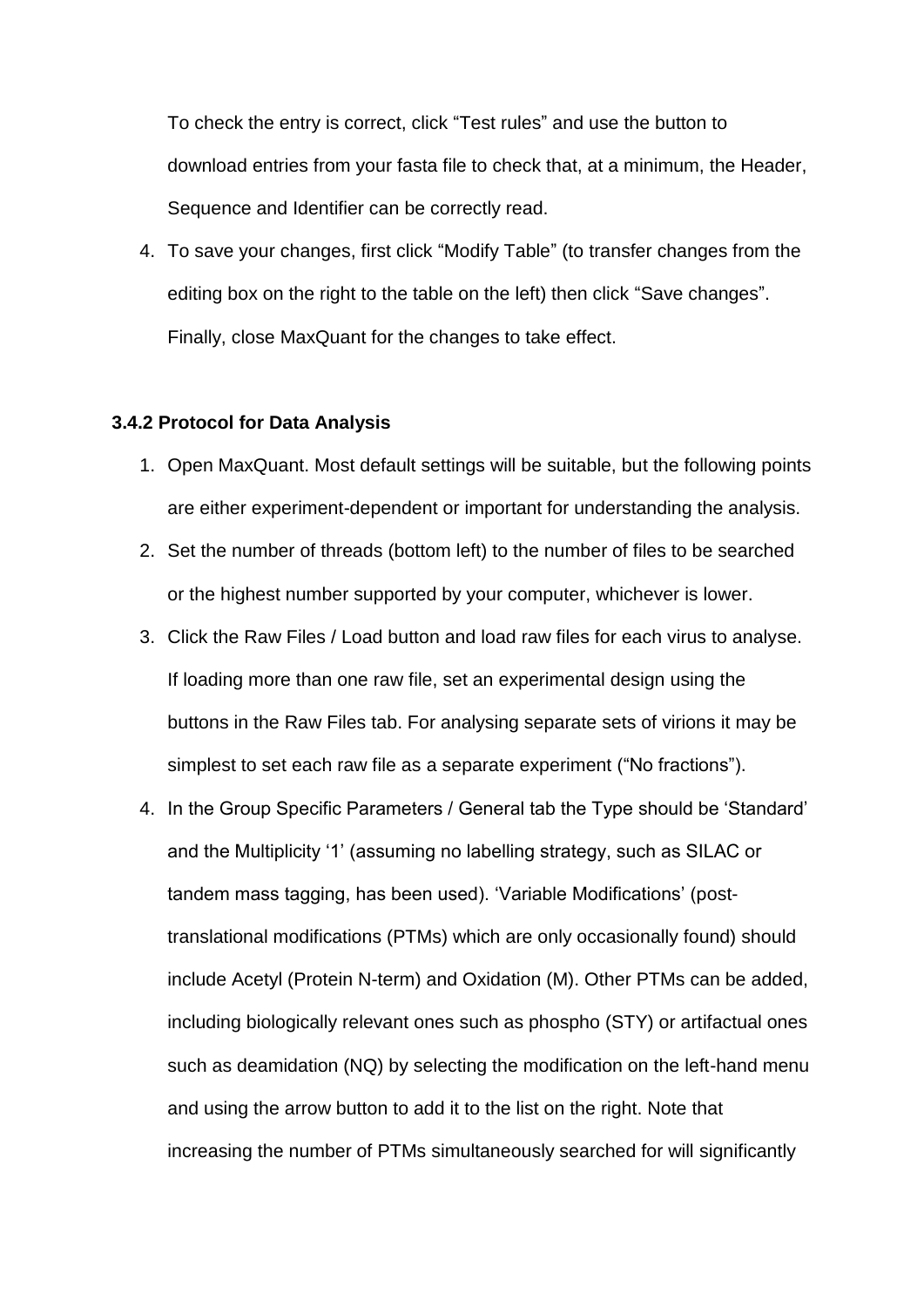increase processing time. Digestion mode should be Specific, with the enzyme Trypsin/P (*i.e*. tryptic (KR) cleavage sites, including sites followed by proline that would be cleaved by Lys-C) and a maximum number of missed cleavages of 2.

- 5. In the Group Specific Parameters / Label-Free Quantitation tab, label-free quantitation should be set to 'LFQ.' This will allow relative protein abundance to be estimated based on the intensity with which peptide ions were detected in the instrument, incorporating several layers of normalisation [13].
- 6. In the Global Parameters / General tab, upload the FASTA files for your host and viral proteomes (these can be uploaded as multiple separate files). MaxQuant will also include a list of common contaminants in the search provided the relevant box is ticked. The Fixed Modifications list (PTMs applying to all relevant amino acids) should contain only 'Carbamidomethyl  $(C)$ .
- 7. In the Global Parameters / Label-Free Quantitation tab, select iBAQ. This enables intensity-Based Absolute Quantitation, an algorithm which adjusts peptide intensities based on the number of theoretically observable peptides from each protein [14]. LFQ provides better comparison between samples due to its normalisation steps, while iBAQ is a better indicator for absolute protein abundance [15].
- 8. Press 'Start' (bottom left). Depending on the computer and number of samples the programme may take some hours to run (days for larger experiments or slower machines).
- 9. MaxQuant will typically write a large number of output files to the directory the raw files are in. For identifying and quantifying proteins, the most relevant files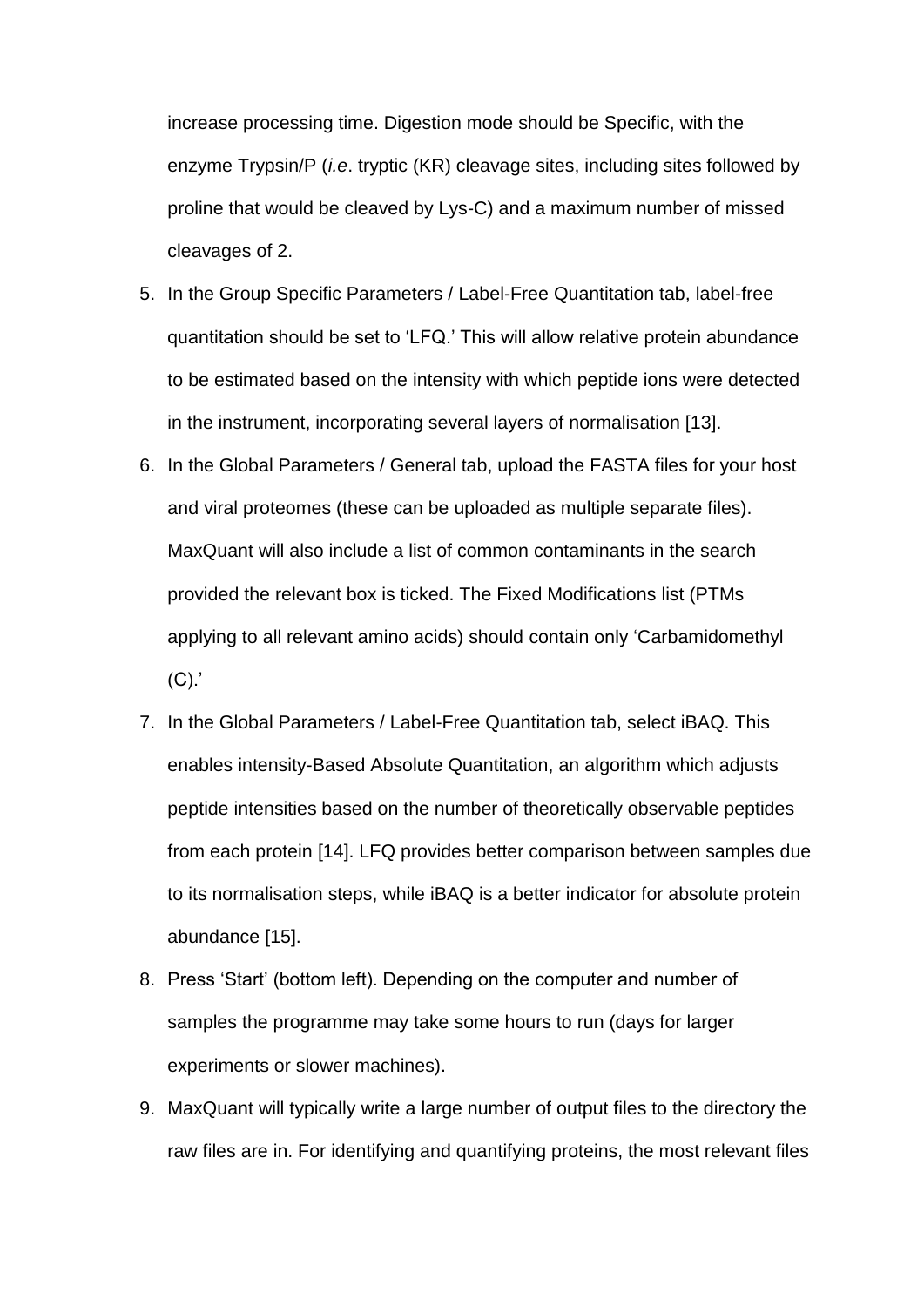are tab-delimited tables written as text files in the subdirectory

…/combined/txt. In particular, the file proteinGroups.txt contains information about the proteins identified. These files can be opened in MaxQuant's Perseus package, or in a general purpose spreadsheet program such as Microsoft Excel.

- 10.The proteinGroups file presents rows of 'protein groups,' or proteins that could be reconstructed from a common set of peptides. Of the many output columns in the proteinGroups file, the following are most likely to be of interest during an initial examination of the data:
	- a. Protein IDs. Lists the proteins in the protein group, ranked by the number of peptides matched to each and separated by semicolons. Proteins with at least half as many peptides matched as the leading protein are also listed in the Majority Protein IDs column.
	- b. Some protein groups should be disregarded, either because they are found in a list of common contaminants or because they are matches to the reversed decoy database. The columns 'Potential contaminant' and 'Reverse' mark these proteins, whose names in the Protein IDs column will also start with CON and REV, respectively. Proteins marked in the column 'Only identified by site' have only been identified by a modification site, and the user may choose to disregard these as well.
	- c. Fasta Headers returns the original descriptions of the proteins.
	- d. Peptide counts (all) gives the number of peptides matched to each member of the protein group.
	- e. The Molecular Weight can be useful for some calculations.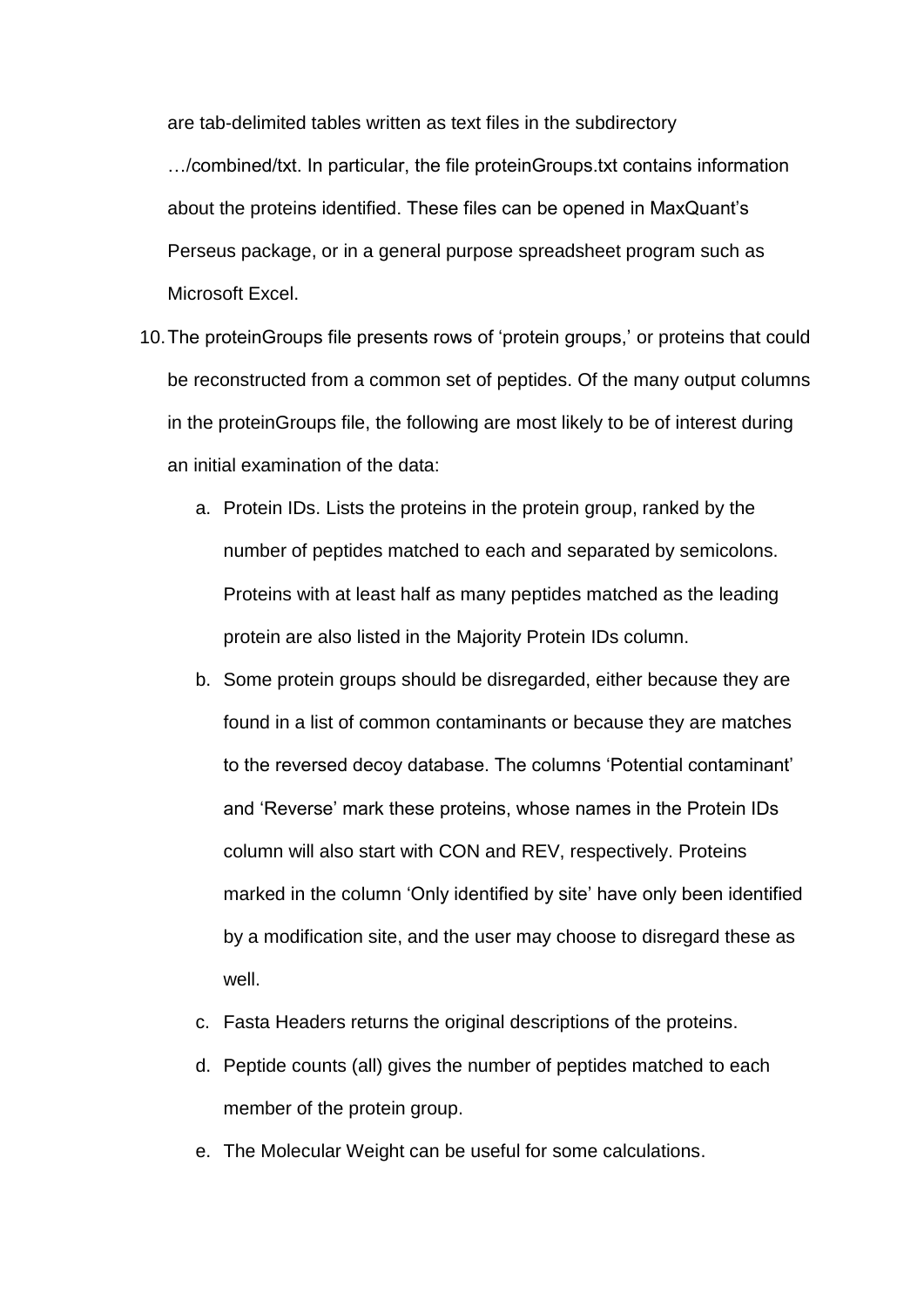f. The LFQ Intensity returns the LFQ score and iBAQ returns the iBAQ score.

#### **3.4.3 Anticipated results of data analysis**

As an example of the results that may be obtained, a sample of influenza A/Puerto Rico/8/1934 (H1N1) virions was grown on MDCK (canine) cells and purified without haemadsorption. This has been described in a previous publication [2] and the raw data file C130708\_055.raw may be downloaded from the Mass spectrometry Interactive Virtual Environment (MassIVE; Center for Computational Mass Spectrometry at University of California, San Diego) at <http://massive.ucsd.edu/ProteoSAFe/datasets.jsp> using the MassIVE ID MSV000078740. A copy of MaxQuant was downloaded and configured to analyze the data, as described above, using the UniProt dog proteome described above (downloaded on the 25th April 2017) and the viral proteome described in **Note 11**.

The proteinGroups.txt file contained 653 proteins groups. Of these, 11 were only identified by site, 7 were from the decoy database and 12 were potential contaminants, with some overlap between these categories. Removing these left a list of 10 viral proteins and 615 host proteins (most of very low abundance). The abundance of these proteins is summarised in Fig. 4, using the relative iBAQ (riBAQ) score – a normalised abundance score obtained by dividing each protein's iBAQ score by the total iBAQ scores of all proteins under consideration [16].

### **4 Notes**

1. Safety Considerations: This protocol is written for influenza viruses which can be handled at Advisory Committee on Dangerous Pathogens Containment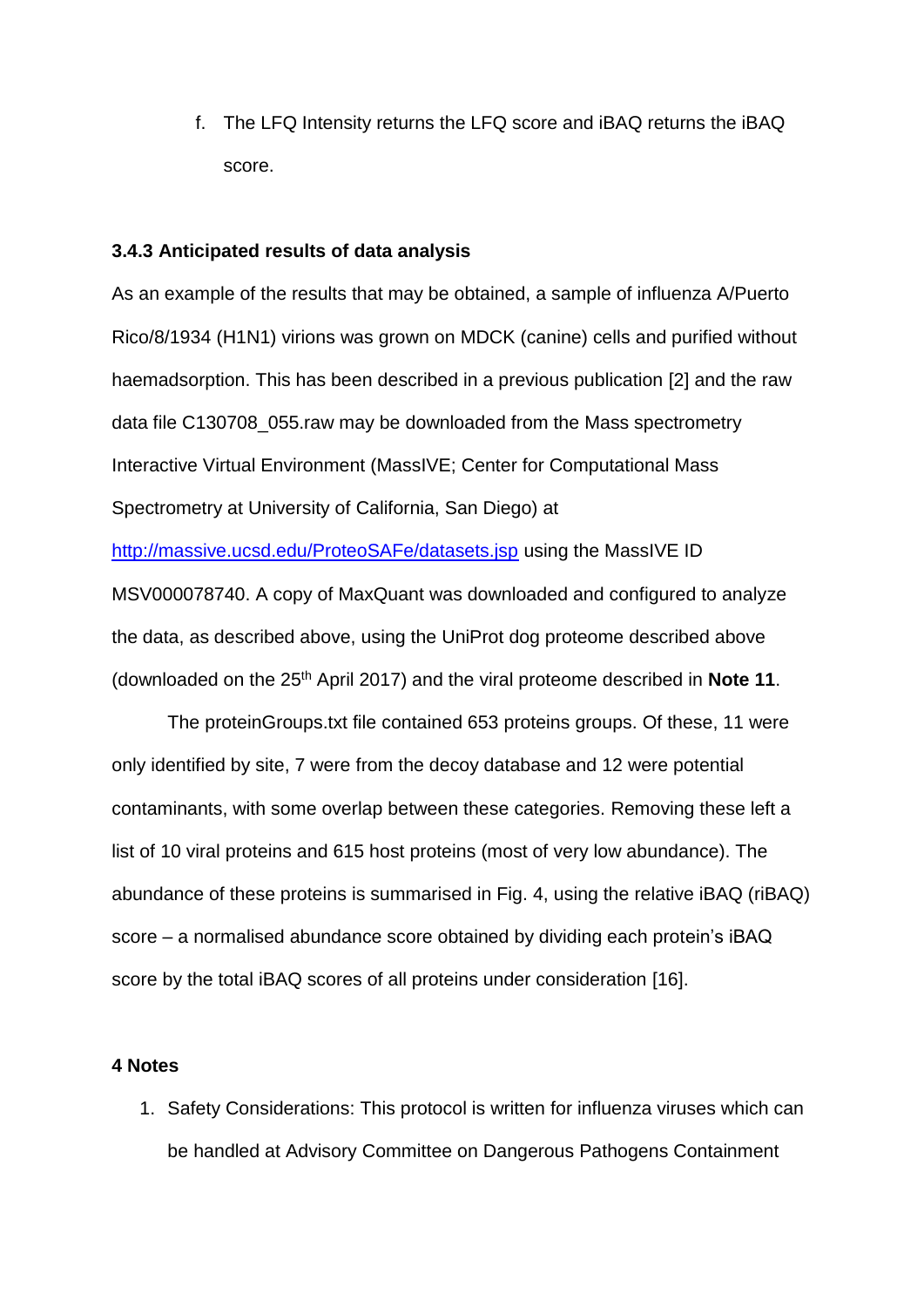Level 2 / Biological Safety Level 2 (specifically, for low-pathogenicity strains of influenza virus), and assumes that users are familiar with the safe handling of such viruses. Changes to the protocol would be required if a highlypathogenic strain of influenza virus was to be used. In all cases, work should be carried out in compliance with all applicable local and national biological safety regulations.

Ultracentrifuges should only be used in accordance with the manufacturer's instructions and full buckets, with lids attached, should be balanced across the rotor to within 0.1 g using a mass balance. **This is often easiest if a lightweight pot or rack is placed on the balance and used to hold the bucket.**

Thickwall centrifuge tubes can be re-used unless they show signs of wear (check particularly around the joint between the straight and curved sections). After use they should be disinfected by an approved route (e.g. soaking in 1% Virkon™) followed by several washes in water, then in 70% ethanol, and finally by wiping out thoroughly with paper towel, paying particular attention to the bottom of the tube. Thinwall centrifuge tubes should not be re-used.

- 2. Avoiding Contaminants: Mass spectrometry is an extremely sensitive approach which can detect even minute levels of contaminants. Two in particular regularly cause problems.
	- a. Keratin. Human skin, hair and the resulting dust make keratin a ubiquitous contaminant – it is, as one researcher put it, always snowing in the lab. It is almost impossible to exclude keratin, but it can be minimised by keeping plasticware covered when not in use, working wherever possible in a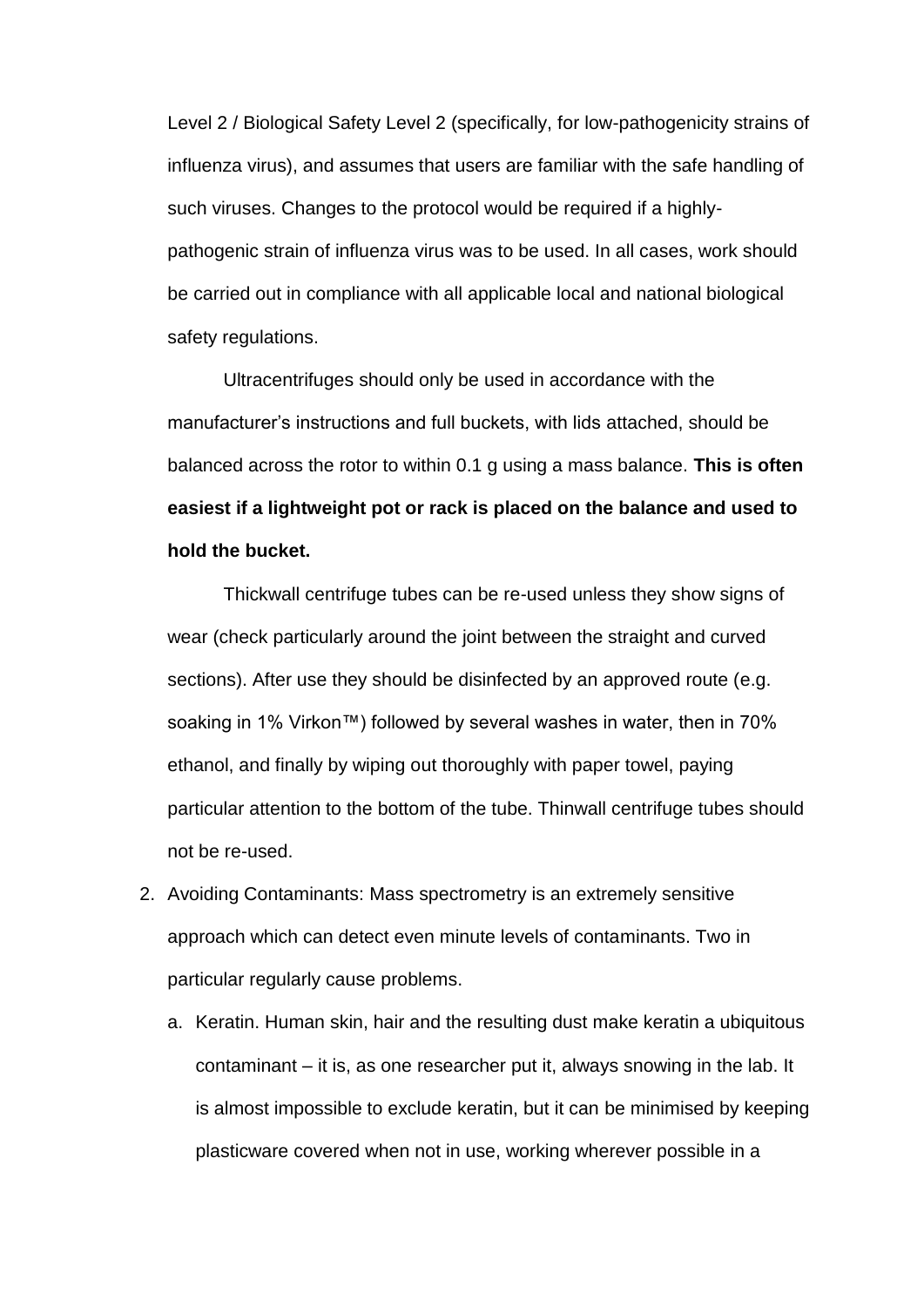laminar flow hood or microbiological safety cabinet, wearing and frequently changing gloves, and avoiding the use of communal chemical stocks.

- b. Polyethylene glycol (PEG). This widely-used compound is strongly ionised in the mass spectrometer and causes a repeating 44 Da signal that can swamp informative mass spectra. PEGylated detergents include commercial soaps, Tween, SDS, Triton X-100 and NP-40. Even minute quantities of PEG can compromise an experiment, and while some PEG can be removed by washing during sample preparation for mass spectrometry it should be avoided wherever possible. Disposable plasticware should be used where possible. When making buffers, do not re-use glassware that could previously have contained PEG and ensure any traces of soap have been washed off the glass with hot water followed by a rinse with an organic solvent such as acetonitrile. Finally, do not store buffers containing organic solvents in plastic containers, as this can leach PEG from the plastic.
- 3. Virus Growth: Growth of virus can be assessed before beginning by microscopic examination of cells. For laboratory-adapted strains if no cytopathic effect (i.e. cell rounding or detachment) is visible it is unlikely that there will be enough virus to purify, though if working with an unfamiliar strain it is worth optimising growth conditions before proceeding to the purification.
- 4. Quantities of Virus: For a well-adapted laboratory strain such as PR8 or WSN, we typically find that around  $10^9$  PFU ( $10^{10} - 10^{11}$  particles) of unpurified stock will give a clear band on a gradient as in section 3.1.2, steps 12 and 13. However the band may be faint and a dark background may be necessary in step 12. Additional bands may appear in step 12 depending on the mixing of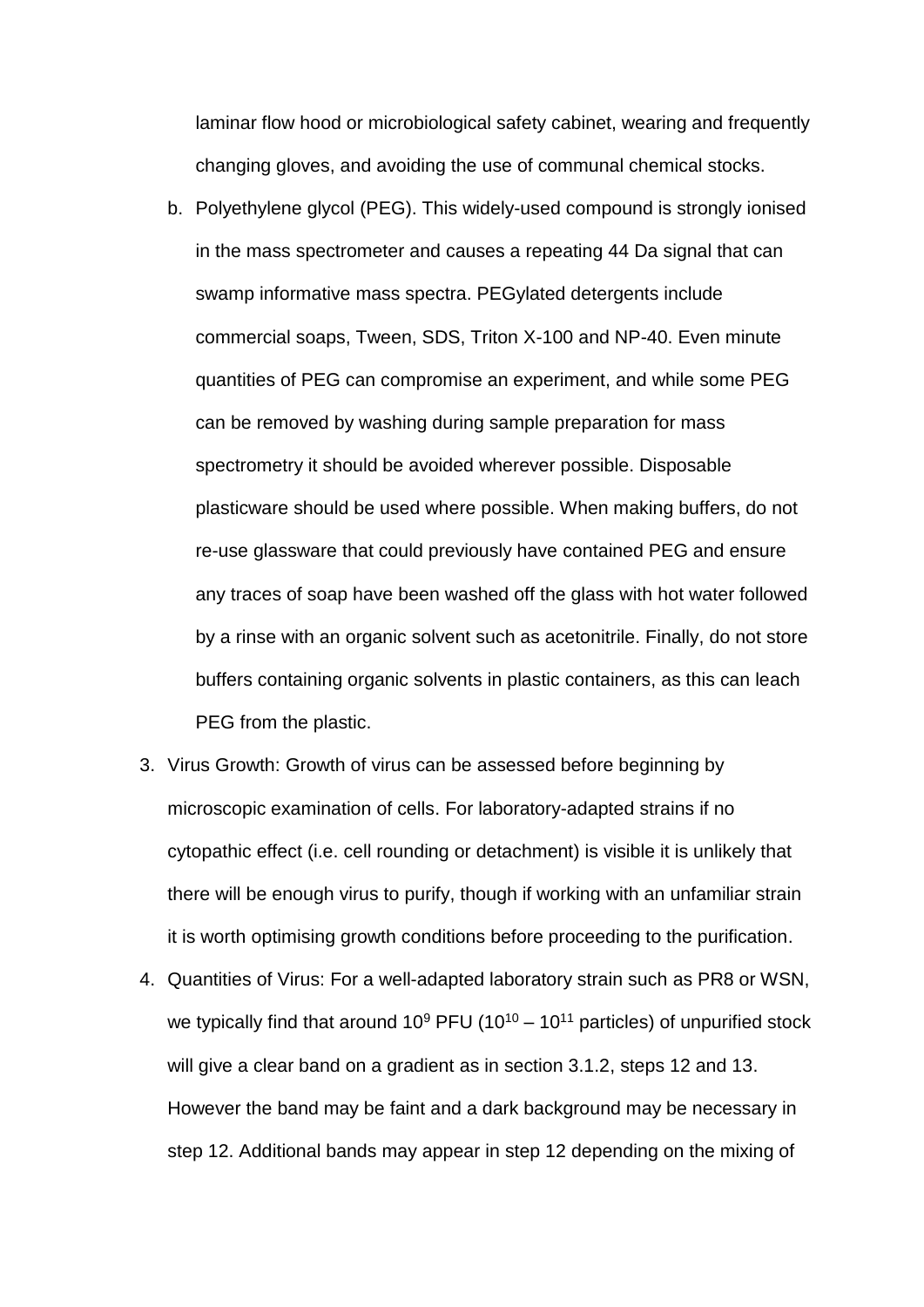the gradient steps and on the morphology of the virus. For most applications the major band can be harvested, but if this is ambiguous the entire gradient can be harvested in aliquots from the top by pipetting from the meniscus (step 13 is then not required).

- 5. Gradient Mixing: If gradient mixing needs to be checked a test gradient can be prepared in which one or more of the densities contain a dye such as Coomassie Brilliant Blue.
- 6. As when pouring a step gradient, this can be easier to do if pipetting into the meniscus on the far (overhanging) side of a tilted tube (see Fig 2 a,b).
- 7. Visibility of Pellets: Pellets may not be visible before the final concentration step (section 3.1.2, step 11) but can still be resuspended by pipetting. The final concentrated stock of virus should appear at least faintly milky. Methods for resuspending the pellet can vary. The author (EH) pipettes rapidly up and down twenty times, moving the tip around the area of the pellet while gently touching the bottom of the tube and taking care not to introduce bubbles.
- 8. Troubleshooting: Samples taken throughout the purification can help to identify problems. A number of assays can be used to detect virions, including plaque assay (to detect fully infectious virions – typically recovery of infectious material is around 10 – 30%) and SDS-PAGE followed by silver staining (to assess purity and protein yield; Fig. 1c). If chicken blood is available a quick assay for the presence of virions (whether infectious or not) can be performed while other steps are being carried out using **a modified haemagglutination (HA) assay**: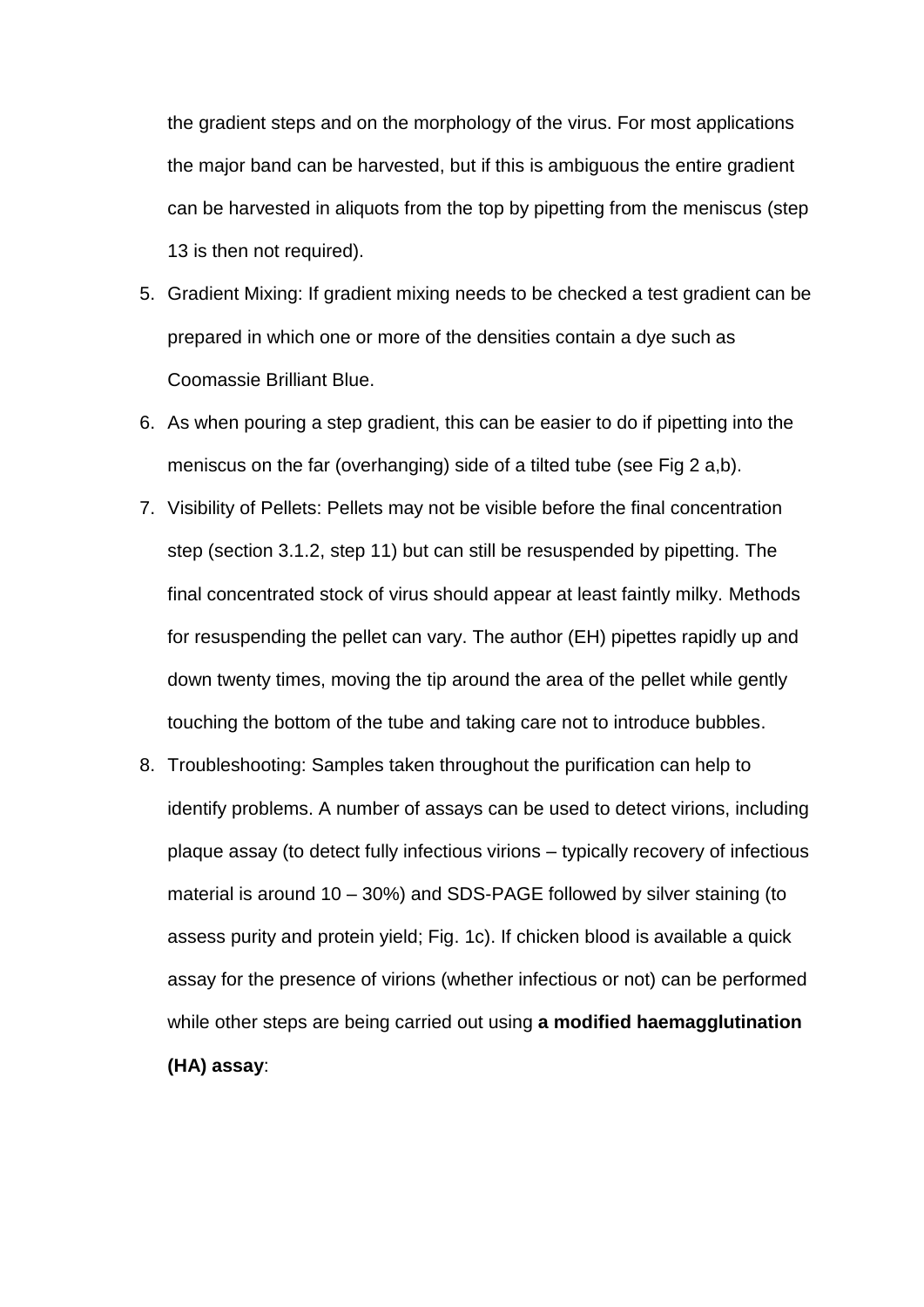- a. In a 96-well round-bottomed dish add 50 μL PBS to 11 of the 12 columns, leaving the first column empty (a multi-channel pipette is helpful throughout this assay).
- b. In the first column add 100 μL of sample or PBS and perform twofold serial dilutions of this by transferring 50 μL into the second column, mixing, changing pipette tip and repeating across the dish. Up to eight samples can be assayed per dish; material from the final step in the purification is highly concentrated and so should only be used if heavily diluted beforehand, for example by 100-fold.
- c. Add 50 μL chicken red blood cells (at 1% pcv) to each well, mix and leave to stand, preferably at 4 °C.
- d. For each sample the last dilution in which the blood cells agglutinate and cannot settle to the bottom of the well contains one haemagglutinating unit (HAU).

Note that, as this is a modification of the standard assay, the HAU values here are useful only for relative measures and should not be directly compared to other HA assays. Note also that the assay is rather insensitive to low concentrations of virus. Typical end-points (for a laboratory-adapted virus) are 1/128 for the input material (in 120 mL) and 1/512 after HAd (in 20 mL – *i.e*. around 2/3 recovery of material).

9. Spurious Ub sites: If the data are likely to be searched for sites of ubiquitination (not described in detail here, but a straightforward modification to the MaxQuant search is described in [8]), the iodoacetamide (IAA) used in the alkylation step should be substituted for a different alkylating agents such as chloroacetamide. This is because in addition to alkylating cysteines as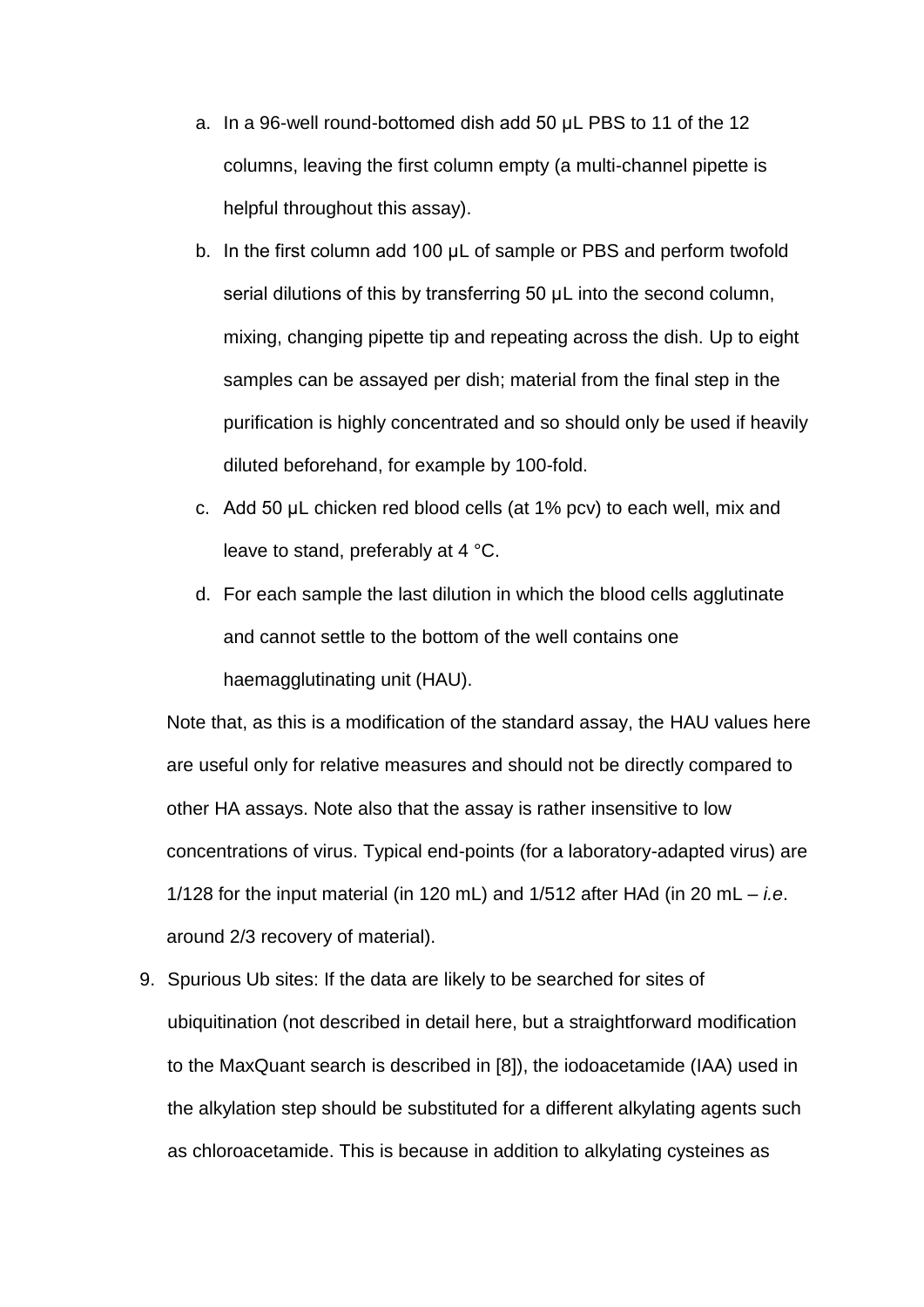intended, iodoacetamide can alkylate lysine residues. This can create a 2 acetamidoacetamide covalent adduct with the same atomic composition as the diglycyl tag which remains after tryptic cleavage of covalently-bound ubiquitin. Reducing with IAA can therefore lead to the identification of spurious ubiquitination sites [17].

10.The FASTA file format: This is simply a text file in the format below. The file extension should be unimportant, but if required the file extension of a plain text file can be changed to '.fasta'.

> >NAME\_1 sequence 1 >NAME\_2 sequence 2 >NAME 3 sequence 3

11.The proteome of Influenza A/Puerto Rico/8/1934 virus in FASTA format, based on the reverse genetics virus with GenBank Accession numbers EF467817 - EF467824 [18]:

>PB2

MERIKELRNLMSQSRTREILTKTTVDHMAIIKKYTSGRQEKNPALRMKWMMA MKYPITADKRITEMIPERNEQGQTLWSKMNDAGSDRVMVSPLAVTWWNRN GPITNTVHYPKIYKTYFERVERLKHGTFGPVHFRNQVKIRRRVDINPGHADLS AKEAQDVIMEVVFPNEVGARILTSESQLTITKEKKEELQDCKISPLMVAYMLE RELVRKTRFLPVAGGTSSVYIEVLHLTQGTCWEQMYTPGGEVRNDDVDQS LIIAARNIVRRAAVSADPLASLLEMCHSTQIGGIRMVDILRQNPTEEQAVDICK AAMGLRISSSFSFGGFTFKRTSGSSVKREEEVLTGNLQTLKIRVHEGYEEFT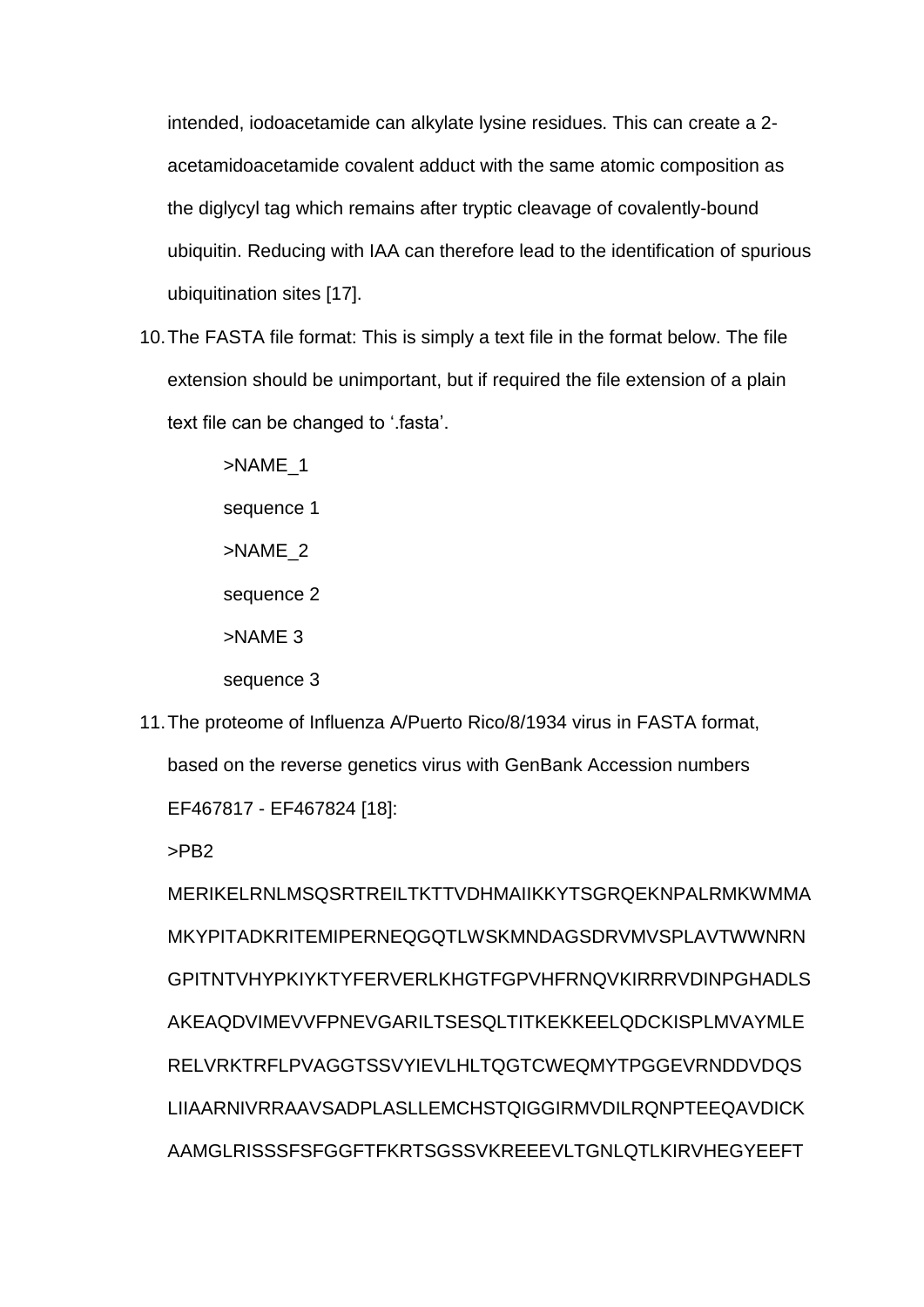MVGRRATAILRKATRRLIQLIVSGRDEQSIAEAIIVAMVFSQEDCMIKAVRGDL NFVNRANORLNPMHOLLRHFQKDAKVLFQNWGVFPIDNVMGMIGILPDMTP SIEMSMRGVRISKMGVDEYSSTERVVVSIDRFLRIRDQRGNVLLSPEEVSET QGTEKLTITYSSSMMWEINGPESVLVNTYQWIIRNWETVKIQWSQNPTMLY NKMEFEPFQSLVPKAIRGQYSGFVRTLFQQMRDVLGTFDTAQIIKLLPFAAA PPKOSRMOFSSFTVNVRGSGMRILVRGNSPVFNYNKATKRLTVLGKDAGTL TEDPDEGTAGVESAVLRGFLILGKENKRYGPALSINELSNLAKGEKANVLIGQ GDVVLVMKRKRDSSILTDSQTATKRIRMAIN

>PB2-S1

MERIKELRNLMSQSRTREILTKTTVDHMAIIKKYTSGRQEKNPALRMKWMMA MKYPITADKRITEMIPERNEQGQTLWSKMNDAGSDRVMVSPLAVTWWNRN GPITNTVHYPKIYKTYFERVERLKHGTFGPVHFRNQVKIRRRVDINPGHADLS AKEAQDVIMEVVFPNEVGARILTSESQLTITKEKKEELQDCKISPLMVAYMLE RELVRKTRFLPVAGGTSSVYIEVLHLTQGTCWEQMYTPGGEVRNDDVDQS LIIAARNIVRRAAVSADPLASLLEMCHSTQIGGIRMVDILRQNPTEEQAVDICK AAMGLRISSSFSFGGFTFKRTSGSSVKREEEVLTGNLQTLKIRVHEGYEEFT MVGRRATAILRKATRRLIQLIVSGRDEQSIAEAIIVAMVFSQEDCMIKAVRGDL NFVNRANQRLNPMHQLLRHFQKDAKVLFQNWGVEPIDNVMGMIGILPDMTP SIEMSMRGVRISKMGVDEYSSTERVVPLHQSKVECSSPHLL

>PB1

MDVNPTLLFLKVPAQNAISTTFPYTGDPPYSHGTGTGYTMDTVNRTHQYSE KGRWTTNTETGAPQLNPIDGPLPEDNEPSGYAQTDCVLEAMAFLEESHPGI FENSCIETMEVVQQTRVDKI TQGRQTYDWTI NRNQPAATAI ANTIEVFRSN GLTANESGRLIDFLKDVMESMNKEEMGITTHFQRKRRVRDNMTKKMITQRT MGKKKQRLNKRSYLIRALTLNTMTKDAERGKLKRRAIATPGMQIRGFVYFVE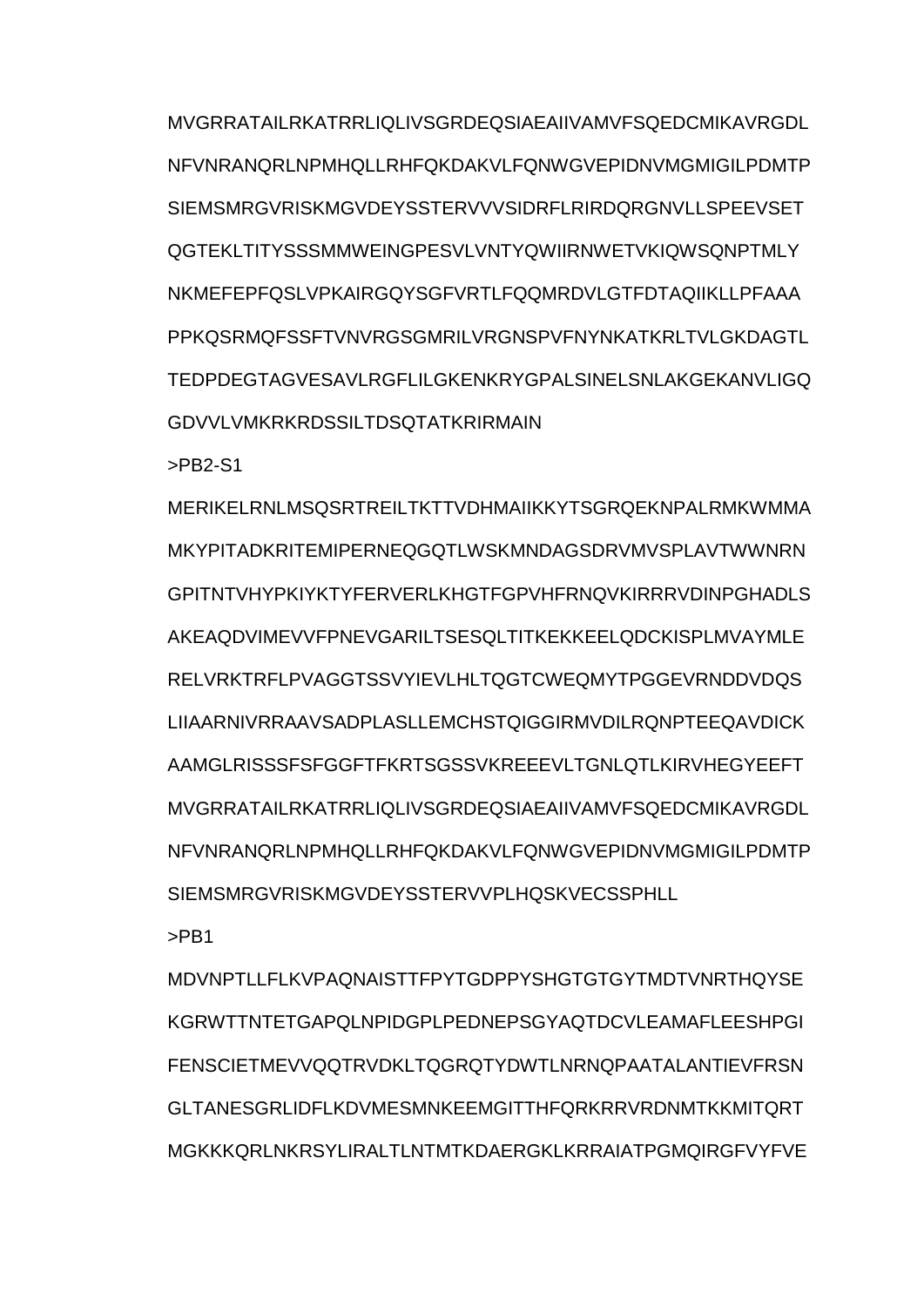TLARSICEKLEQSGLPVGGNEKKAKLANVVRKMMTNSQDTELSFTITGDNTK WNENONPRMFLAMITYMTRNOPFWFRNVLSIAPIMFSNKMARLGKGYMFF SKSMKLRTQIPAEMLASIDLKYFNDSTRKKIEKIRSLLIEGTASLSPGMMMGM FNMLSTVLGVSILNLGQKRYTKTTYWWDGLQSSDDFALIVNAPNHEGIQAG VDRFYRTCKLLGINMSKKKSYINRTGTFEFTSFFYRYGFVANFSMELPSFGV SGINESADMSIGVTVIKNNMINNDI GPATAQMALQI FIKDYRYTYRCHRGDT QIQTRRSFEIKKLWEQTRSKAGLLVSDGGPNLYNIRNLHIPEVCLKWELMDE DYQGRLCNPLNPFVSHKEIESMNNAVMMPAHGPAKNMEYDAVATTHSWIP KRNRSILNTSQRGVLEDEQMYQRCCNLFEKFFPSSSYRRPVGISSMVEAMV SRARIDARIDFESGRIKKEEFTEIMKICSTIEELRRQK

>PB1-N40

MDTVNRTHQYSEKGRWTTNTETGAPQLNPIDGPLPEDNEPSGYAQTDCVL EAMAFLEESHPGIFENSCIETMEVVQQTRVDKLTQGRQTYDWTLNRNQPAA TALANTIEVFRSNGLTANESGRLIDFLKDVMESMNKEEMGITTHFQRKRRVR DNMTKKMITQRTMGKKKQRLNKRSYLIRALTLNTMTKDAERGKLKRRAIATP GMQIRGFVYFVETLARSICEKLEQSGLPVGGNEKKAKLANVVRKMMTNSQD TELSFTITGDNTKWNENQNPRMFLAMITYMTRNQPEWFRNVLSIAPIMFSNK MARLGKGYMFESKSMKLRTQIPAEMLASIDLKYFNDSTRKKIEKIRSLLIEGT ASLSPGMMMGMFNMLSTVLGVSILNLGQKRYTKTTYWWDGLQSSDDFALI VNAPNHEGIQAGVDRFYRTCKLLGINMSKKKSYINRTGTFEFTSFFYRYGFV ANFSMELPSFGVSGINESADMSIGVTVIKNNMINNDLGPATAQMALQLFIKDY RYTYRCHRGDTQIQTRRSFEIKKLWEQTRSKAGLLVSDGGPNLYNIRNLHIP EVCLKWELMDEDYQGRLCNPLNPFVSHKEIESMNNAVMMPAHGPAKNMEY DAVATTHSWIPKRNRSILNTSQRGVLEDEQMYQRCCNLFEKFFPSSSYRRP VGISSMVEAMVSRARIDARIDFESGRIKKEEFTEIMKICSTIEELRRQK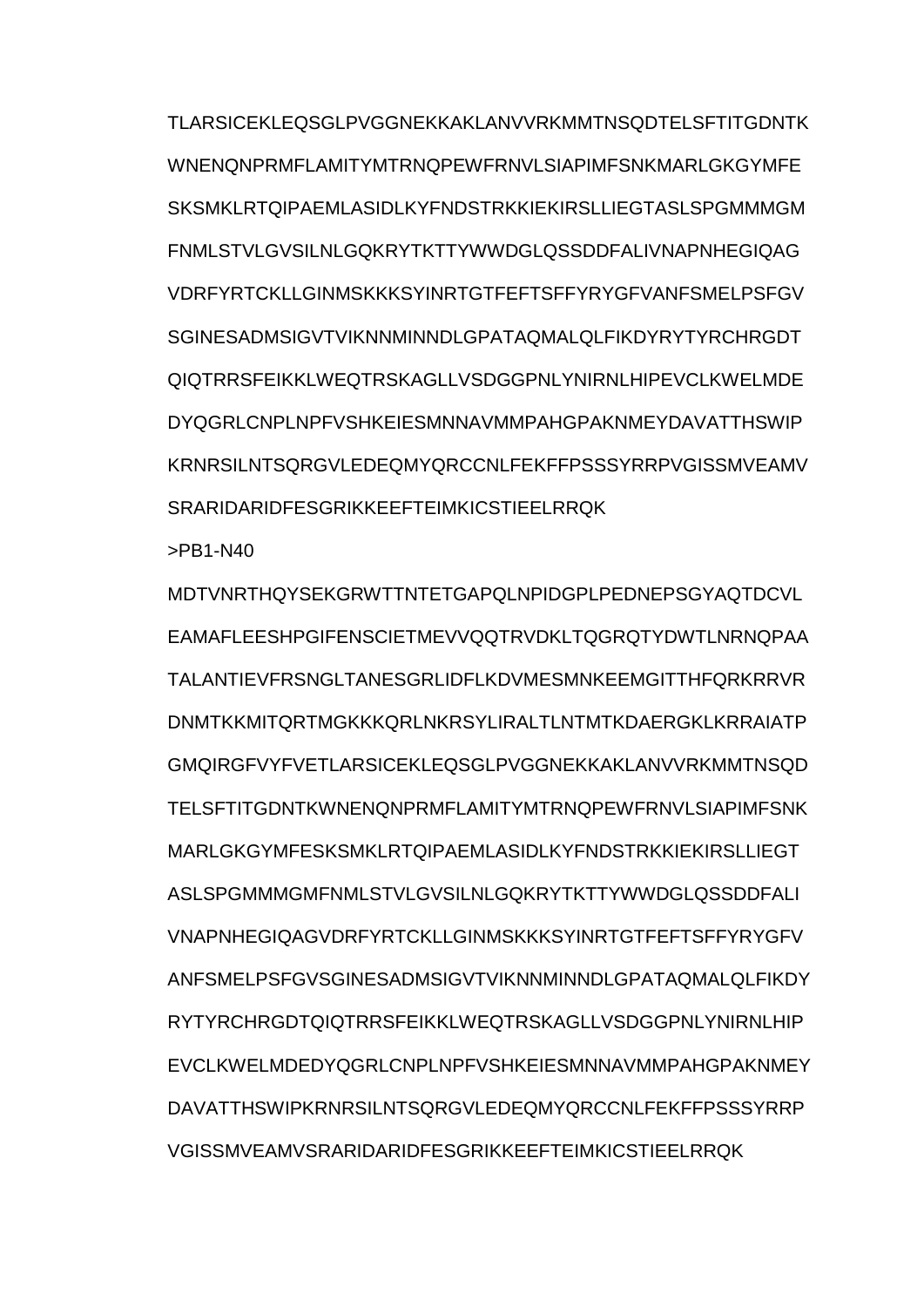>PB1-F2

MGQEQDTPWILSTGHISTQKREDGQQTPKLEHRNSTRLMGHCQKTMNQVV MPKQIVYWRRWLSLRNPILVFLKTRVLKRWRLFSKHE

>PA

MEDFVRQCFNPMIVELAEKTMKEYGEDLKIETNKFAAICTHLEVCFMYSDFH FINEQGESIIVELGDPNALLKHRFEIIEGRDRTMAWTVVNSICNTTGAEKPKFL PDLYDYKENRFIEIGVTRREVHIYYLEKANKIKSEKTHIHIFSFTGEEMATKAD YTLDEESRARIKTRLFTIRQEMASRGLWDSFRQSERGEETIEERFEITGTMR KLADQSLPPNFSSLENFRAYVDGFEPNGYIEGKLSQMSKEVNARIEPFLKTT PRPLRLPNGPPCSQRSKFLLMDALKLSIEDPSHEGEGIPLYDAIKCMRTFFG WKEPNVVKPHEKGINPNYLLSWKQVLAELQDIENEEKIPKTKNMKKTSQLK WALGENMAPEKVDEDDCKDVGDLKQYDSDEPELRSLASWIQNEFNKACEL TDSSWIELDEIGEDVAPIEHIASMRRNYFTSEVSHCRATEYIMKGVYINTALLN ASCAAMDDFQLIPMISKCRTKEGRRKTNLYGFIIKGRSHLRNDTDVVNFVSM EFSLTDPRLEPHKWEKYCVLEIGDMLIRSAIGQVSRPMFLYVRTNGTSKIKM KWGMEMRRCLLQSLQQIESMIEAESSVKEKDMTKEFFENKSETWPIGESPK GVEESSIGKVCRTLLAKSVFNSLYASPQLEGFSAESRKLLLIVQALRDNLEPG TFDLGGLYEAIEECLINDPWVLLNASWFNSFLTHALS

>PA-N155

MATKADYTLDEESRARIKTRLFTIRQEMASRGLWDSFRQSERGEETIEERFE ITGTMRKLADQSLPPNFSSLENFRAYVDGFEPNGYIEGKLSQMSKEVNARIE PFLKTTPRPLRLPNGPPCSQRSKFLLMDALKLSIEDPSHEGEGIPLYDAIKCM RTFFGWKEPNVVKPHEKGINPNYLLSWKQVLAELQDIENEEKIPKTKNMKKT SQLKWALGENMAPEKVDFDDCKDVGDLKQYDSDEPELRSLASWIQNEFNK ACELTDSSWIELDEIGEDVAPIEHIASMRRNYFTSEVSHCRATEYIMKGVYIN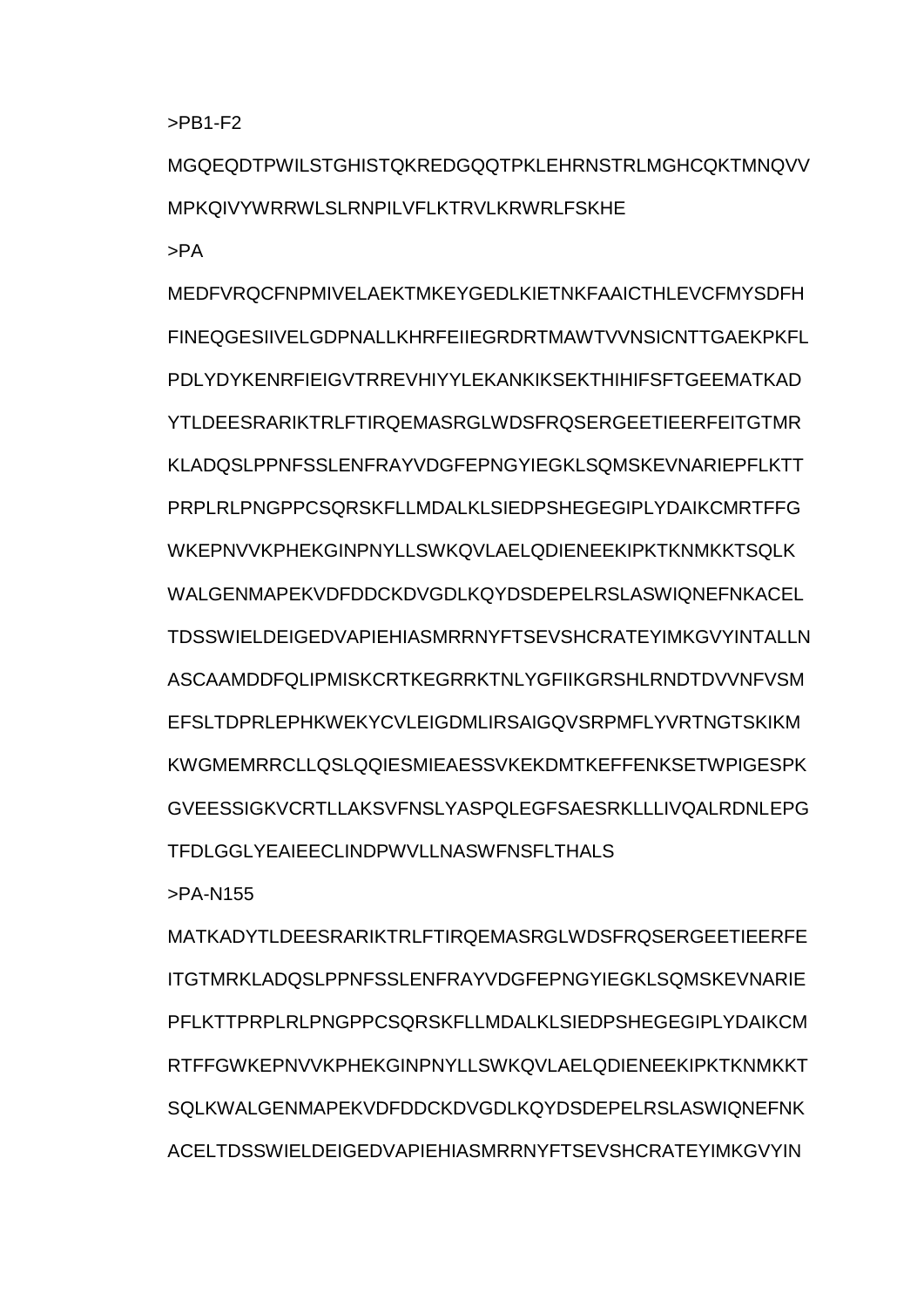TALLNASCAAMDDFQLIPMISKCRTKEGRRKTNLYGFIIKGRSHLRNDTDVVN FVSMEFSLTDPRLEPHKWEKYCVLEIGDMLIRSAIGQVSRPMFLYVRTNGTS KIKMKWGMEMRRCLLQSLQQIESMIEAESSVKEKDMTKEFFENKSETWPIG ESPKGVEESSIGKVCRTLLAKSVFNSLYASPQLEGFSAESRKLLLIVQALRDN LEPGTFDLGGLYEAIEECLINDPWVLLNASWFNSFLTHALS

>PA-N182

MASRGLWDSFRQSERGEETIEERFEITGTMRKLADQSLPPNFSSLENFRAY VDGFEPNGYIEGKLSQMSKEVNARIEPFLKTTPRPLRLPNGPPCSQRSKFLL MDALKLSIEDPSHEGEGIPLYDAIKCMRTFFGWKEPNVVKPHEKGINPNYLL SWKQVLAELQDIENEEKIPKTKNMKKTSQLKWALGENMAPEKVDFDDCKDV GDLKQYDSDEPELRSLASWIQNEFNKACELTDSSWIELDEIGEDVAPIEHIAS MRRNYFTSEVSHCRATEYIMKGVYINTALLNASCAAMDDFQLIPMISKCRTK EGRRKTNLYGFIIKGRSHLRNDTDVVNFVSMEFSLTDPRLEPHKWEKYCVLE IGDMLIRSAIGQVSRPMFLYVRTNGTSKIKMKWGMEMRRCLLQSLQQIESMI EAESSVKEKDMTKEFFENKSETWPIGESPKGVEESSIGKVCRTLLAKSVFNS LYASPQLEGFSAESRKLLLIVQALRDNLEPGTFDLGGLYEAIEECLINDPWVL LNASWFNSFLTHALS

>PA-X

MEDFVRQCFNPMIVELAEKTMKEYGEDLKIETNKFAAICTHLEVCFMYSDFH FINEQGESIIVELGDPNALLKHRFEIIEGRDRTMAWTVVNSICNTTGAEKPKFL PDLYDYKENRFIEIGVTRREVHIYYLEKANKIKSEKTHIHIFSFTGEEMATKAD YTLDEESRARIKTRLFTIRQEMASRGLWDSFVSPREEKRQLKKGLKSQEQC ASI PTKVSRRTSPALKILEPMWMDSNRTATI RASCLKCPKK

>HA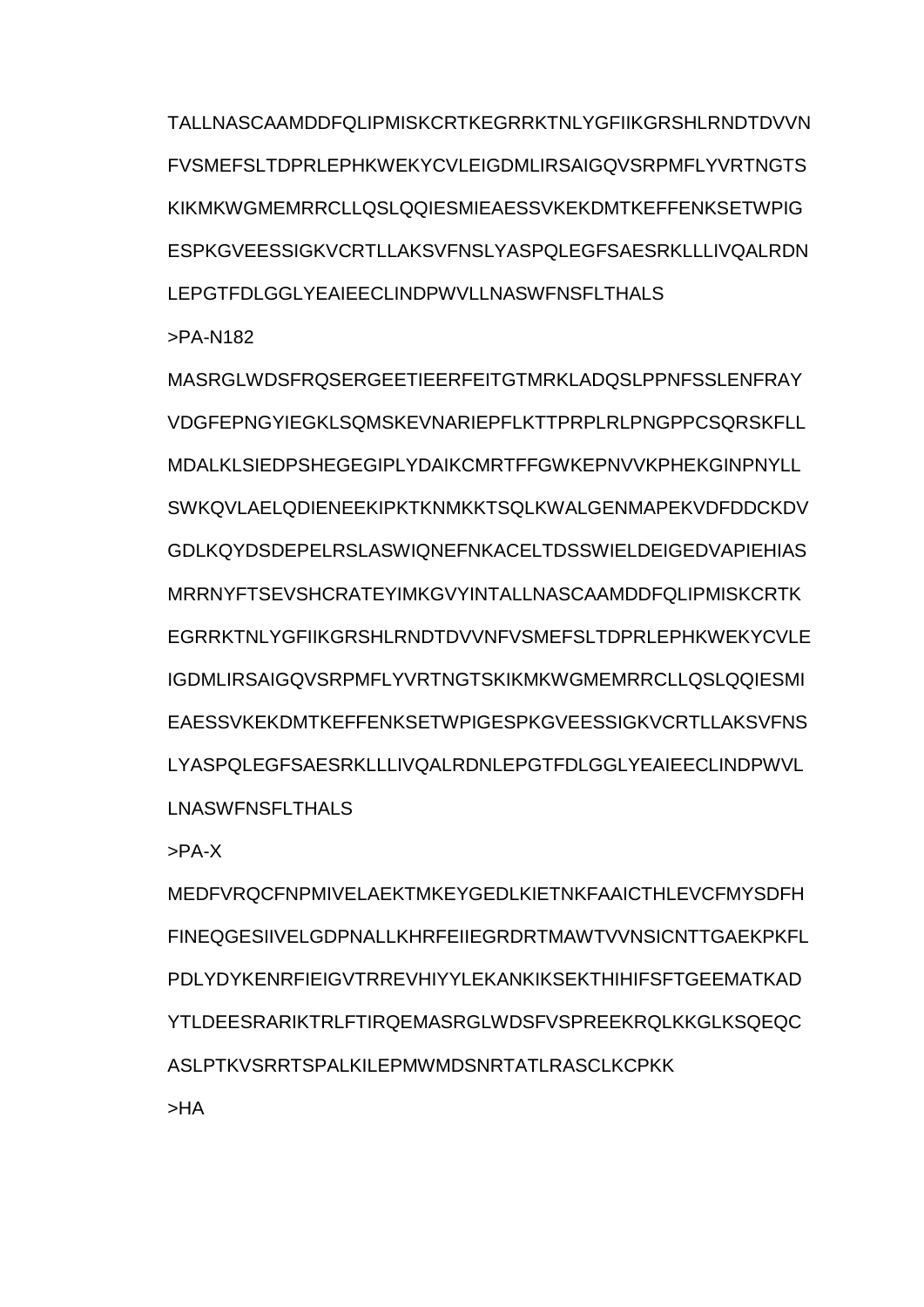MKANLLVLLCALAAADADTICIGYHANNSTDTVDTVLEKNVTVTHSVNLLEDS HNGKLCRLKGIAPLOLGKCNIAGWLLGNPFCDPLLPVRSWSYIVETPNSENG ICYPGDFIDYEELREQLSSVSSFERFEIFPKESSWPNHNTNGVTAACSHEGK SSFYRNLLWLTEKEGSYPKLKNSYVNKKGKEVLVLWGIHHPPNSKEQQNLY QNENAYVSVVTSNYNRRFTPEIAERPKVRDQAGRMNYYWTLLKPGDTIIFEA NGNLIAPMYAFALSRGFGSGIITSNASMHECNTKCQTPLGAINSSLPYQNIHP VTIGECPKYVRSAKLRMVTGLRNNPSIQSRGLFGAIAGFIEGGWTGMIDGWY GYHHQNEQGSGYAADQKSTQNAINGITNKVNTVIEKMNIQFTAVGKEFNKLE KRMENLNKKVDDGFLDIWTYNAELLVLLENERTLDFHDSNVKNLYEKVKSQL KNNAKEIGNGCFEFYHKCDNECMESVRNGTYDYPKYSEESKLNREKVDGV KLESMGIYQILAIYSTVASSLVLLVSLGAISFWMCSNGSLQCRICI >NP

MASQGTKRSYEQMETDGERQNATEIRASVGKMIGGIGRFYIQMCTELKLSD YEGRLIQNSLTIERMVLSAFDERRNKYLEEHPSAGKDPKKTGGPIYRRVNGK WMRELILYDKEEIRRIWRQANNGDDATAGLTHMMIWHSNLNDATYQRTRAL VRTGMDPRMCSLMQGSTLPRRSGAAGAAVKGVGTMVMELVRMIKRGINDR NFWRGENGRKTRIAYERMCNILKGKFQTAAQKAMMDQVRESRNPGNAEFE DLTFLARSALILRGSVAHKSCLPACVYGPAVASGYDFEREGYSLVGIDPFRLL QNSQVYSLIRPNENPAHKSQLVWMACHSAAFEDLRVLSFIKGTKVLPRGKL STRGVQIASNENMETMESSTLELRSRYWAIRTRSGGNTNQQRASAGQISIQ PTFSVQRNLPFDRTTIMAAFNGNTEGRTSDMRTEIIRMMESARPEDVSFQG RGVFELSDEKAASPIVPSFDMSNEGSYFFGDNAEEYDN

>NA

MNPNQKIITIGSICLVVGLISLILQIGNIISIWISHSIQTGSQNHTGICNQNIITYKN STWVKDTTSVILTGNSSLCPIRGWAIYSKDNSIRIGSKGDVFVIREPFISCSHL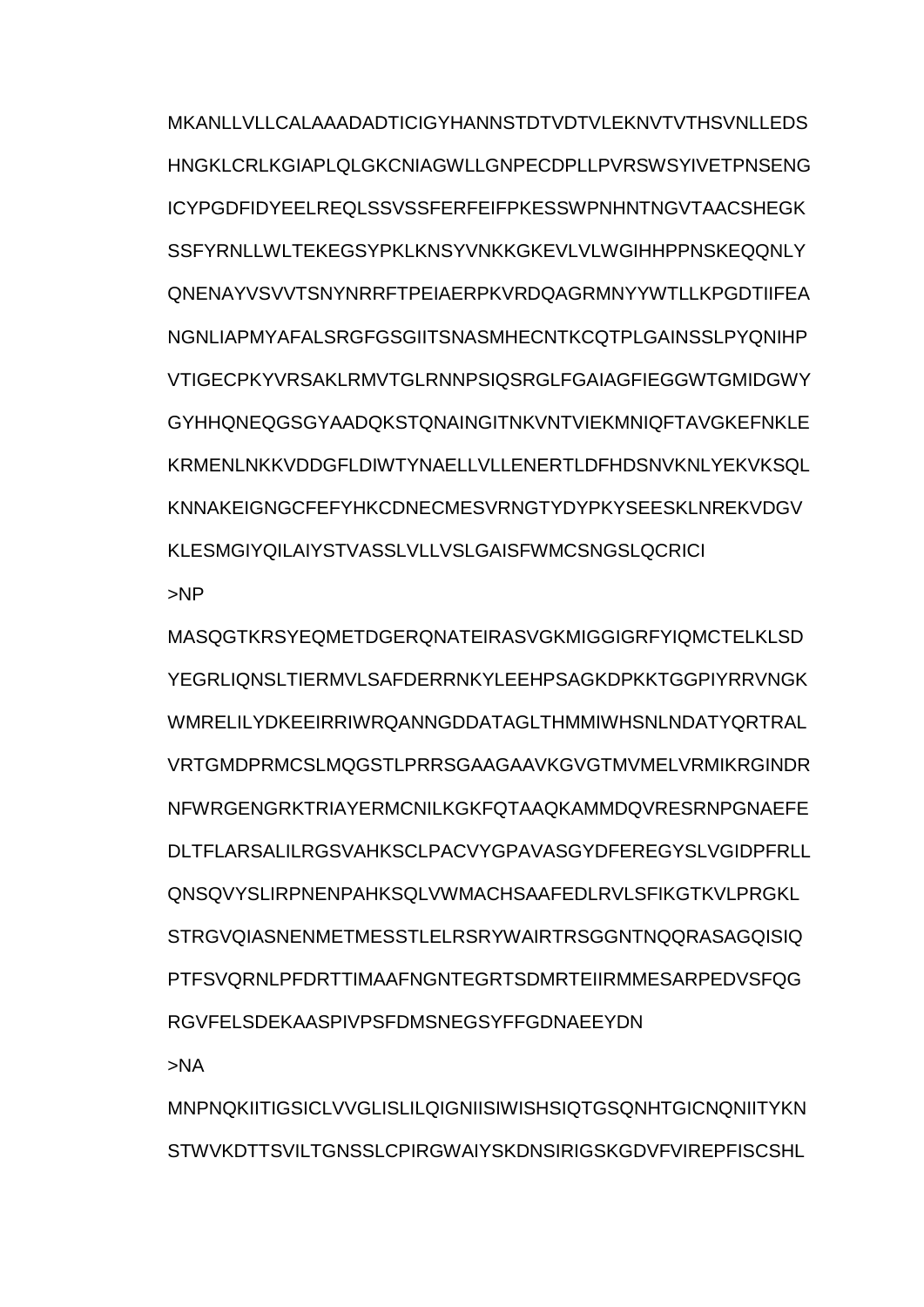ECRTFFLTQGALLNDKHSSGTVKDRSPYRALMSCPVGEAPSPYNSRFESVA WSASACHDGMGWLTIGISGPDNGAVAVLKYNGIITETIKSWRKKILRTQESE CACVNGSCFTIMTDGPSDGLASYKIFKIEKGKVTKSIELNAPNSHYEECSCYP DTGKVMCVCRDNWHGSNRPWVSFDQNLDYQIGYICSGVFGDNPRPEDGT GSCGPVYVDGANGVKGFSYRYGNGVWIGRTKSHSSRHGFEMIWDPNGWT ETDSKFSVRQDVVAMTDWSGYSGSFVQHPELTGLDCMRPCFWVELIRGRP KEKTIWTSASSISFCGVNSDTVDWSWPDGAELPFSIDK

>M1

MSLLTEVETYVLSIIPSGPLKAEIAQRLEDVFAGKNTDLEVLMEWLKTRPILSP LTKGILGFVFTLTVPSERGLQRRRFVQNALNGNGDPNNMDKAVKLYRKLKR EITFHGAKEISLSYSAGALASCMGLIYNRMGAVTTEVAFGLVCATCEQIADSQ HRSHRQMVTTTNPLIRHENRMVLASTTAKAMEQMAGSSEQAAEAMEVASQ ARQMVQAMRTIGTHPSSSAGLKNDLLENLQAYQKRMGVQMQRFK

>M2

MSLLTEVETPIRNEWGCRCNGSSDPLTIAANIIGILHLTLWILDRLFFKCIYRRF KYGLKGGPSTEGVPKSMREEYRKEQQSAVDADDGHFVSIELE

>M3

MGVQMQRFK

>M4

MSLLTEVETYVLSIIPSGPLKAEIAQRLEDVFAGKNTDLEAYQKRMGVQMQR FK

>M42

MSLQGRTPILRPIRNEWGCRCNGSSDPLTIAANIIGILHLTLWILDRLFFKCIYR RFKYGLKGGPSTEGVPKSMREEYRKEQQSAVDADDGHFVSIELE

>NS1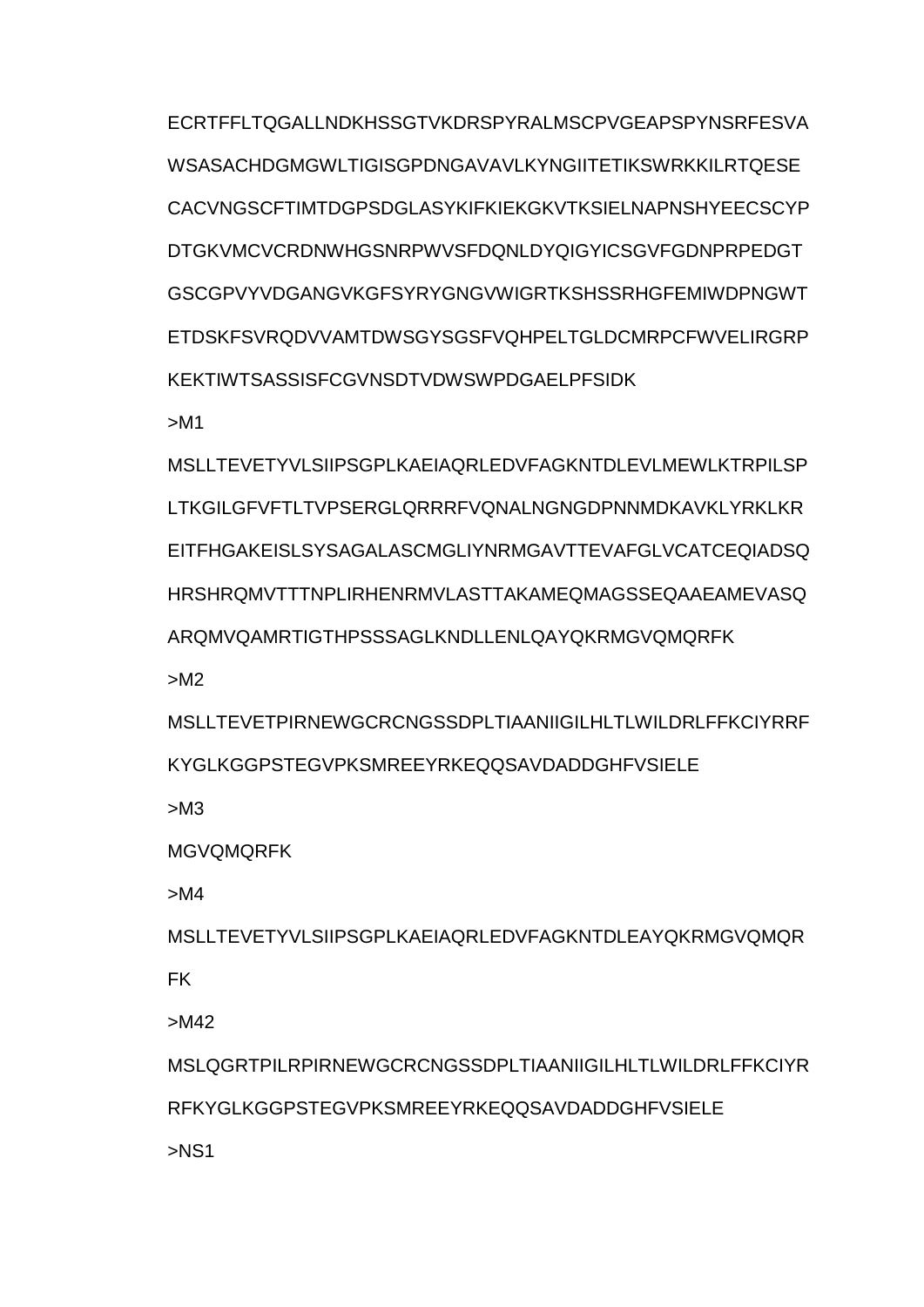MDPNTVSSFQVDCFLWHVRKRVADQELGDAPFLDRLRRDQKSLRGRGSTL GLDIKTATRAGKQIVERILKEESDEALKMTMASVPASRYLTDMTLEEMSRDW SMLIPKQKVAGPLCIRMDQAIMDKNIILKANFSVIFDRLETLILLRAFTEEGAIV GEISPLPSLPGHTAEDVKNAVGVLIGGLEWNDNTVRVSETLQRFAWRSSNE NGRPPLTPKQKREMAGTIRSEV

>NEP

MDPNTVSSFQDILLRMSKMQLESSSEDLNGMITQFESLKLYRDSLGEAVMR MGDLHSLQNRNEKWREQLGQKFEEIRWLIEEVRHKLKITENSFEQITFMQAL HLLLEVEQEIRTFSFQLI

>NS3

MDPNTVSSFQVDCFLWHVRKRVADQELGDAPFLDRLRRDQKSLRGRGSTL GLDIKTATRAGKQIVERILKEESDEALKMTMASVPASRYLTDMTLEEMSRDW SMLIPKQKVAGPLCIRMDQAIMDHTAEDVKNAVGVLIGGLEWNDNTVRVSET LQRFAWRSSNENGRPPLTPKQKREMAGTIRSEV

>NEG8

MLFAQNYSLLSSVCVSLLQSTILFLQTSDLIVPAISRFCFGVSGGLPFSLLLLQ ANLCRVSETRTVLSFHSSPPMRTPTAFLTSSAVCPGREGNGEISPTIAPSSV KALSNIRVSSRSKITLKFAFSMMFLSMIAWSILIQRGPATFCLGMSMDQSLDI **SSRVMSVR**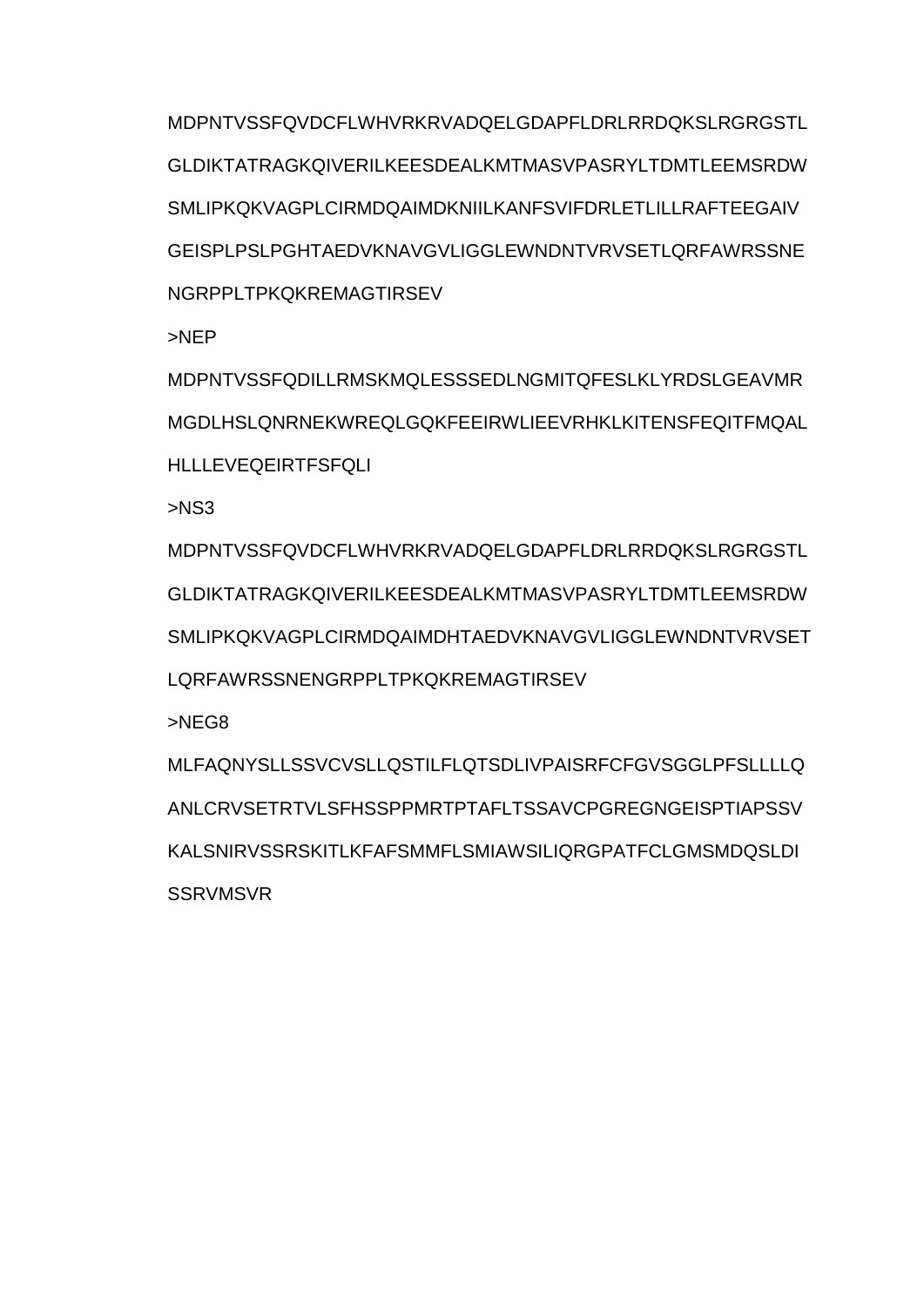# **Figures**





Schematics outlining the stages in purifying influenza virions (a) with and (b) without haemadsorption (HAd). (c) A silver-stained SDS-PAGE gel showing proteins present in a sample of virions purified using HAd, with molecular weight markers shown in kDa. (d) Negative-stain transmission electron micrograph showing intact virions purified without HAd. Scale bar 200 nm; adapted from [12].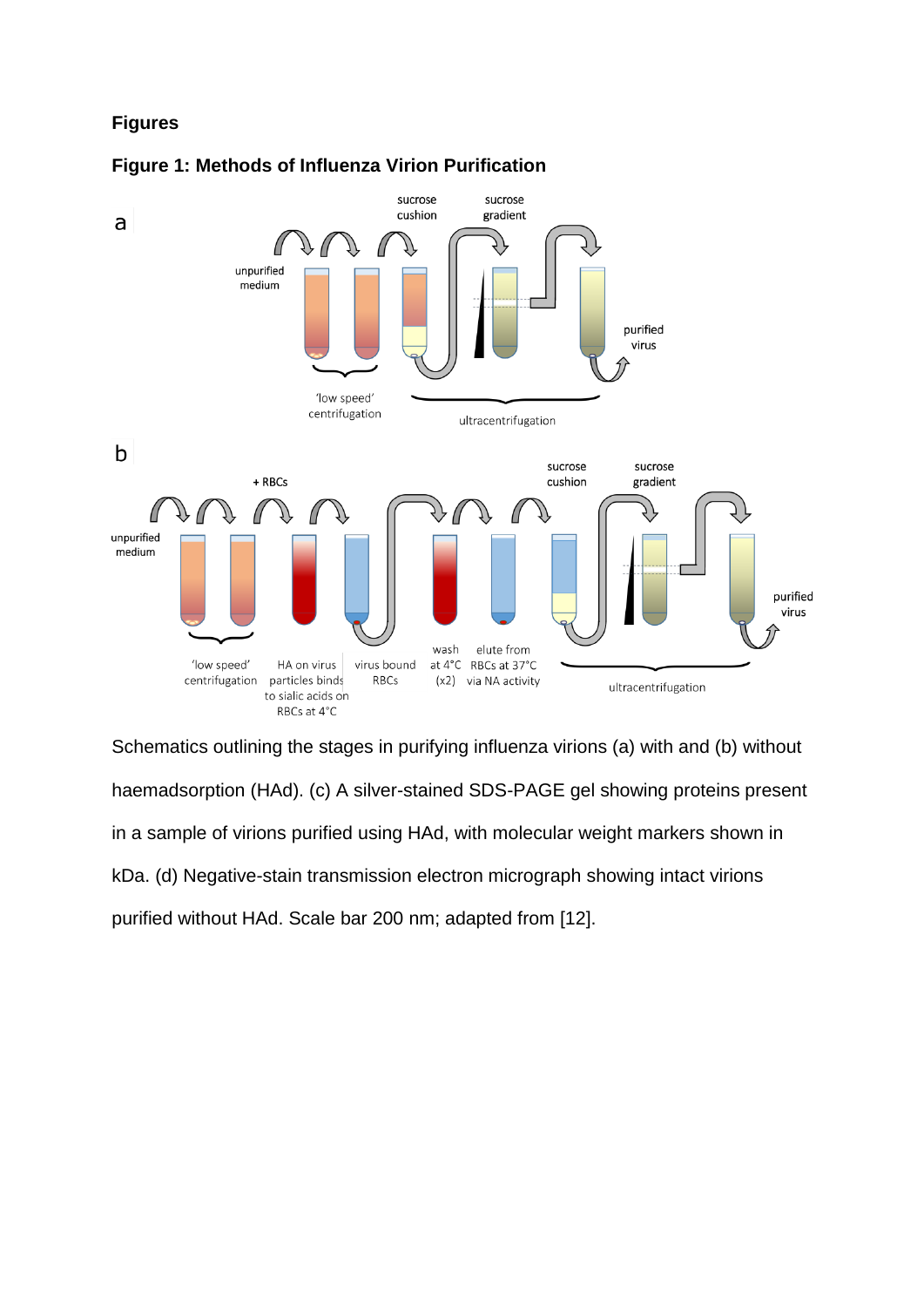

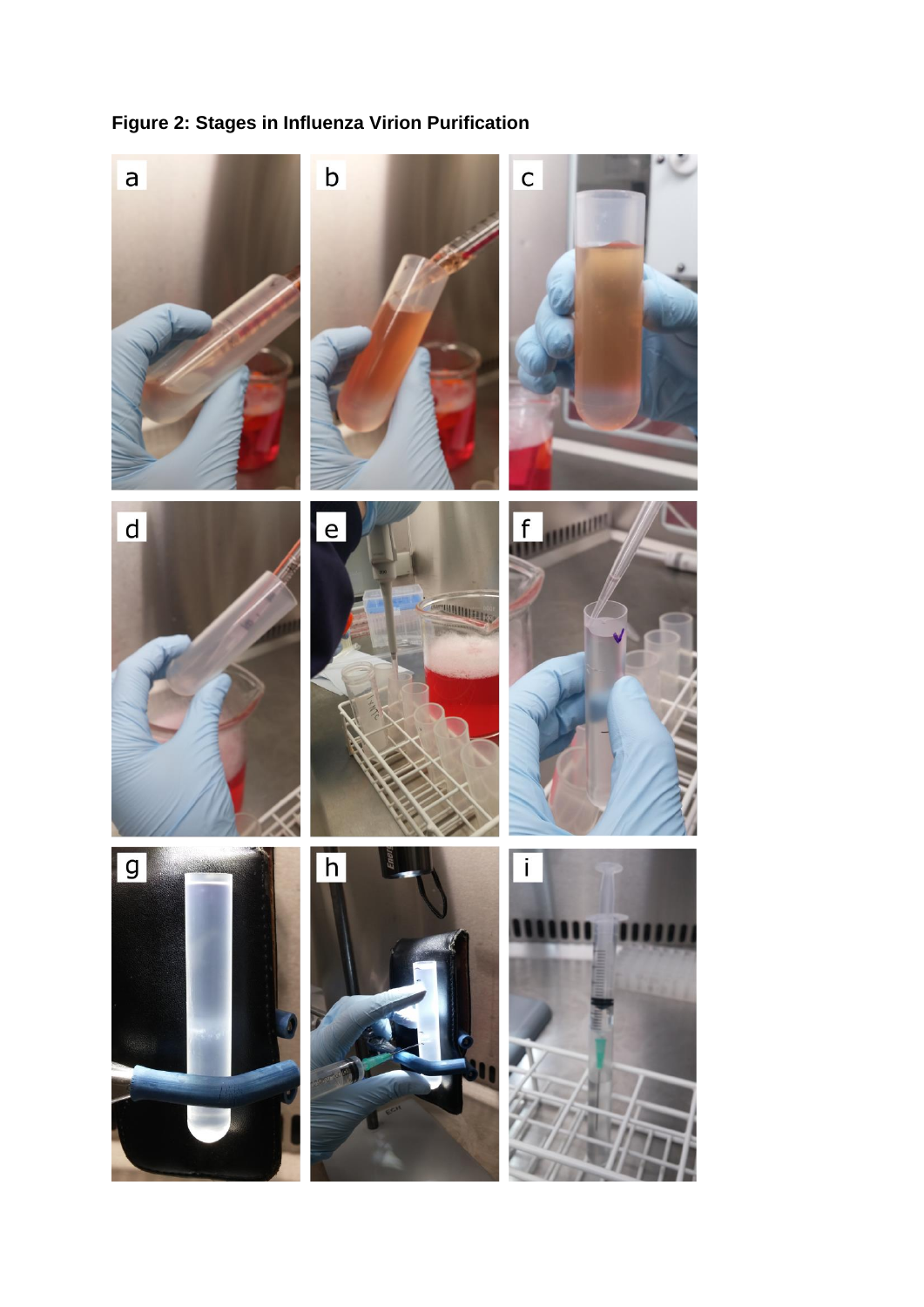Photographs showing stages in the purification procedure outlined in Fig. 1a, purifying viruses grown in tissue culture using an OptiPrep density gradient. (a)-(c) Layering clarified virus growth medium onto a cushion, showing the overhanging angle used to minimise mixing. (d) Removal of the cushion after centrifugation, angling to avoid disrupting the pellet. (e) Addition of buffer to the pellets from six tubes for resuspension. Note the pot of Virkon solution for the immediate disposal of virus-contaminated waste. (f) Layering the pooled, resuspended pellets onto the top of a density gradient. (g) Density gradient after centrifugation. Virions are visible as a band just below the mid-point of the tube. (h) Harvesting virions by side puncture (fingers were kept well clear during the puncturing). Note the guide-marks made on the tube with pen (showing the initial levels of the meniscus and of the band of virions, the point just below the virions where the tube will be punctured, and an indication below the meniscus of how much fluid should be withdrawn), the torch clamped above and the use of a black background (in this case, a broken smartphone case). (i) Ejection of harvested virions into a fresh tube containing buffer.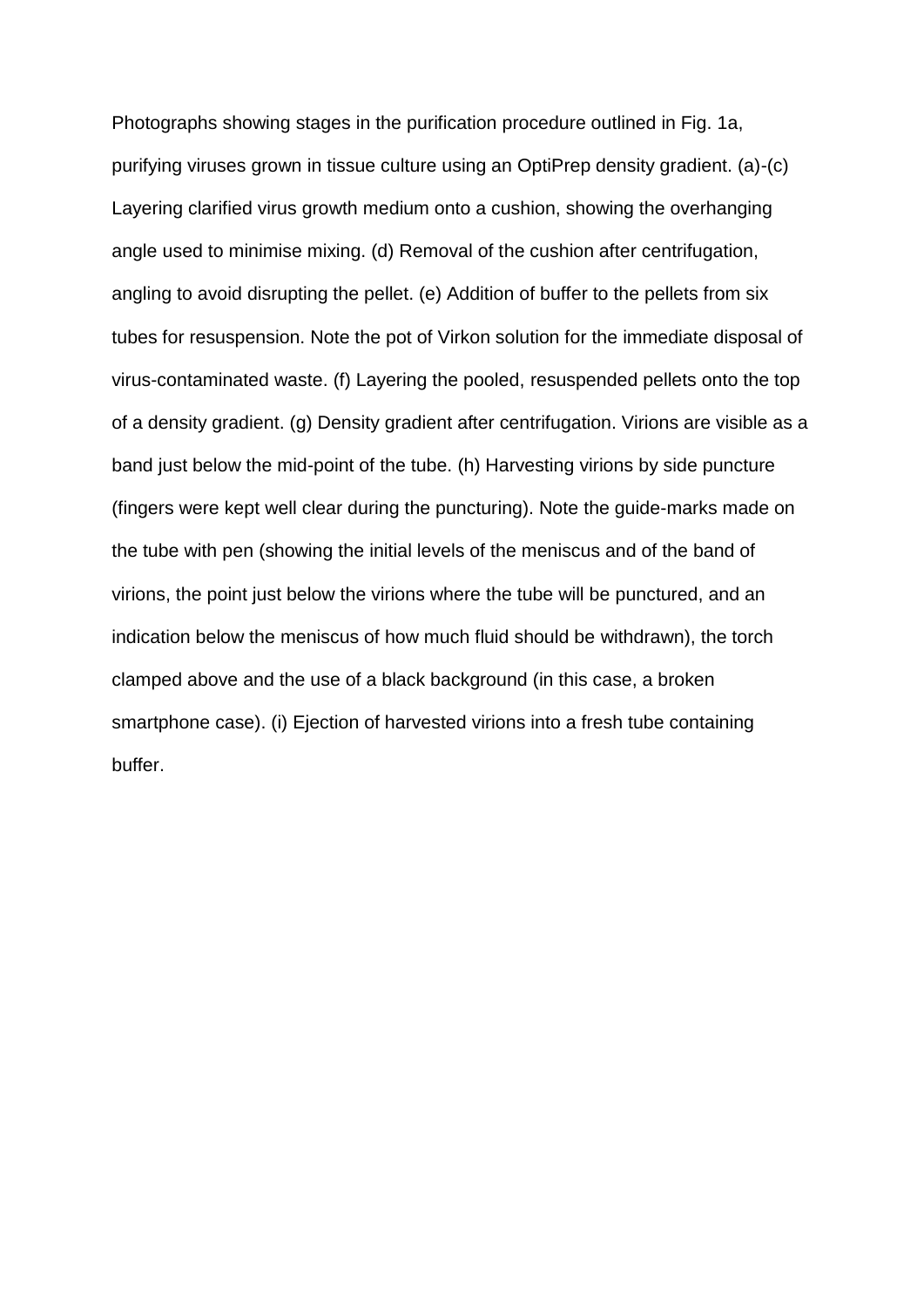## **Figure 3: Sample Preparation for Mass Spectrometry**



A collection tube and 10 kDa MWCO filter, shown (a) separately and (b) assembled in a rack. (c) Illustration of how a filter can be used to concentrate and wash proteins. (d) Effect on a protein of reduction (with tris(2-carboxyethyl)phosphine hydrochloride, TCEP, affecting disulphide bonds) and alkylation (with iodoacetamide, IAA, to leave *S*-acetamide (AA) alkylations). (e) Illustration of how a filter can be used to collect peptides after digest. (f) Placing samples, loaded in a v-bottom 96-well plate, into a Dionex UltiMate<sup>™</sup> 3000 autosampler for HPLC. (g) Injection of sample into a Q Exactive Hybrid Quadrupole-Orbitrap mass spectrometer.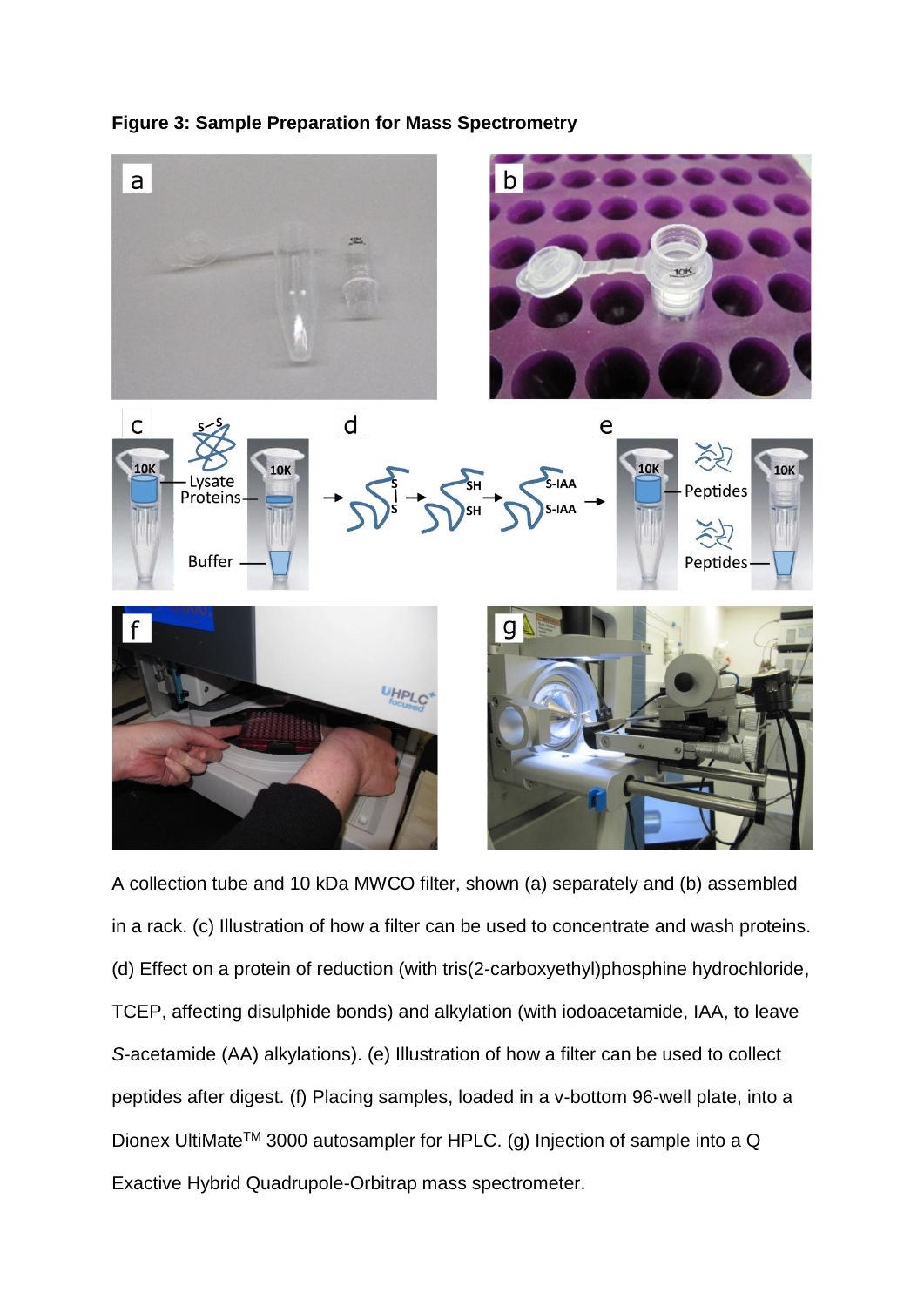



Viral and host proteins identified and quantified in a sample of MDCK-grown influenza A/Puerto Rico/8/1934 virus, using the methods described in this chapter.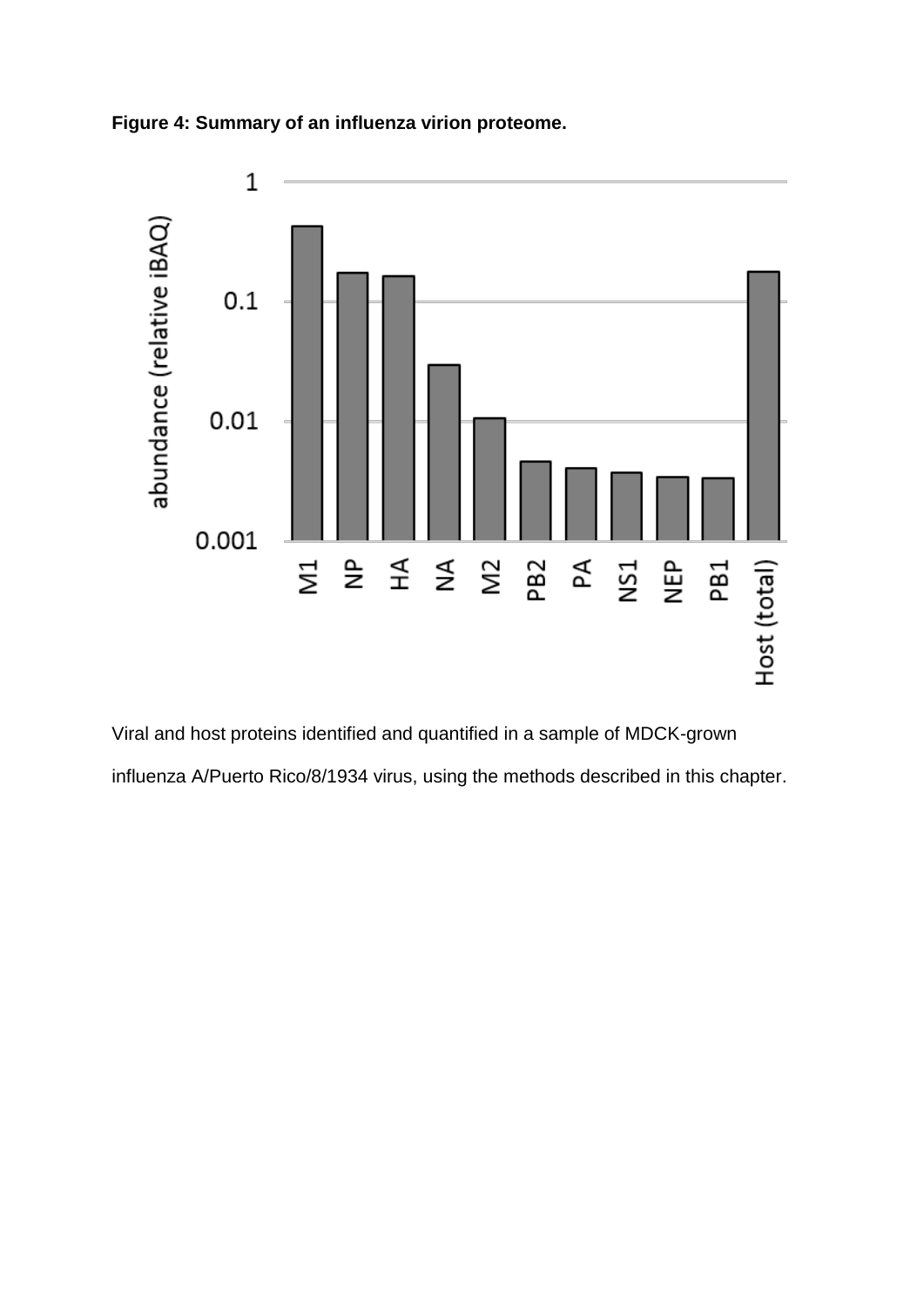### **Acknowledgments**

We thank members of the Hutchinson group and the University of Oxford Advanced Proteomics facility for helpful comments and assistance in preparing this chapter. Work in the Hutchinson group is funded by the University of Glasgow and a Medical Research Council Career Development Award [MR/N008618/1].

This accepted manuscript has been self-archived by the author. The final publication is available at<https://www.springer.com/us/book/9781493986774>

### **References**

1. Hutchinson EC, Curran MD, Read EK, Gog JR, Digard P. 2008. Mutational analysis of cis-acting RNA signals in segment 7 of influenza A virus. J Virol 82:11869-11879.

2. Hutchinson EC, Charles PD, Hester SS, Thomas B, Trudgian D, Martinez-Alonso M, Fodor E. 2014. Conserved and host-specific features of influenza virion architecture. Nat Commun 5:4816.

3. Shaw ML, Stone KL, Colangelo CM, Gulcicek EE, Palese P. 2008. Cellular proteins in influenza virus particles. PLoS pathogens 4:e1000085.

4. Hutchinson E, Fodor E. 2014. Purification of influenza virions by haemadsorption and ultracentrifugation. Protocol Exchange doi:10.1038/protex.2014.027.

5. Roberts PC, Lamb RA, Compans RW. 1998. The M1 and M2 proteins of influenza A virus are important determinants in filamentous particle formation. Virology 240:127-137.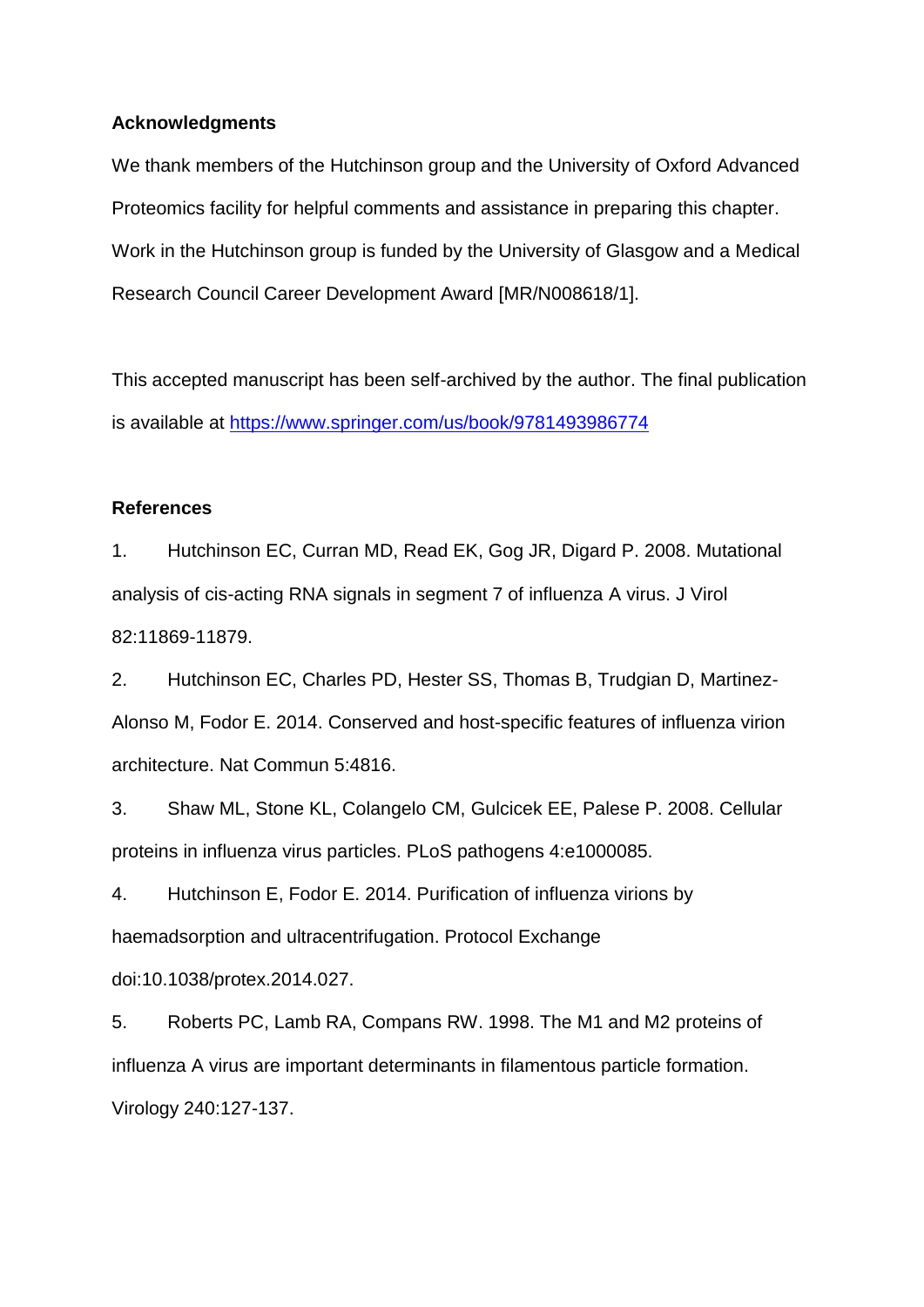6. Sieczkarski SB, Whittaker GR. 2005. Characterization of the host cell entry of filamentous influenza virus. Archives of Virology 150:1783-1796.

7. Aebersold R, Mann M. 2016. Mass-spectrometric exploration of proteome structure and function. Nature 537:347-355.

8. Tyanova S, Temu T, Cox J. 2016. The MaxQuant computational platform for mass spectrometry-based shotgun proteomics. Nat Protoc 11:2301-2319.

9. Michalski A, Damoc E, Hauschild JP, Lange O, Wieghaus A, Makarov A, Nagaraj N, Cox J, Mann M, Horning S. 2011. Mass spectrometry-based proteomics using Q Exactive, a high-performance benchtop quadrupole Orbitrap mass spectrometer. Mol Cell Proteomics 10:M111 011015.

10. Zubarev RA, Makarov A. 2013. Orbitrap mass spectrometry. Anal Chem 85:5288-5296.

11. Wisniewski JR, Zougman A, Nagaraj N, Mann M. 2009. Universal sample preparation method for proteome analysis. Nat Methods 6:359-362.

12. Hutchinson EC, Denham EM, Thomas B, Trudgian DC, Hester SS, Ridlova G, York A, Turrell L, Fodor E. 2012. Mapping the phosphoproteome of influenza A and B viruses by mass spectrometry. PLoS Pathog 8:e1002993.

13. Cox J, Hein MY, Luber CA, Paron I, Nagaraj N, Mann M. 2014. Accurate proteome-wide label-free quantification by delayed normalization and maximal peptide ratio extraction, termed MaxLFQ. Mol Cell Proteomics 13:2513-2526.

14. Schwanhausser B, Busse D, Li N, Dittmar G, Schuchhardt J, Wolf J, Chen W, Selbach M. 2011. Global quantification of mammalian gene expression control. Nature 473:337-342.